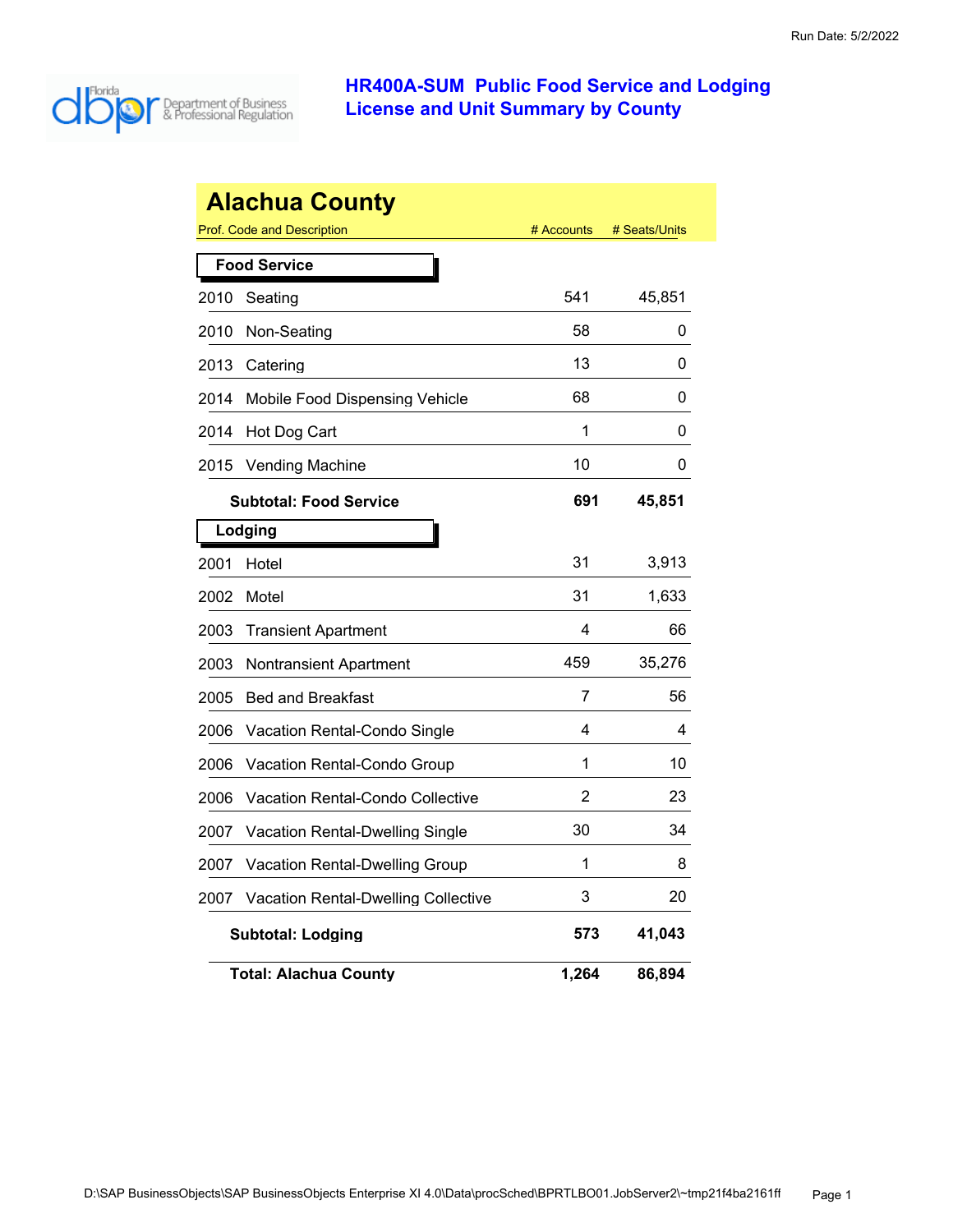

|      | <b>Baker County</b>                  |            |               |
|------|--------------------------------------|------------|---------------|
|      | Prof. Code and Description           | # Accounts | # Seats/Units |
|      | <b>Food Service</b>                  |            |               |
| 2010 | Seating                              | 40         | 2,970         |
| 2010 | Non-Seating                          | 4          | ი             |
| 2014 | Mobile Food Dispensing Vehicle       | 5          | 0             |
| 2015 | <b>Vending Machine</b>               | 2          | 0             |
|      | <b>Subtotal: Food Service</b>        | 51         | 2,970         |
|      | Lodging                              |            |               |
| 2001 | Hotel                                | 1          | 107           |
| 2002 | Motel                                | 3          | 142           |
| 2003 | <b>Nontransient Apartment</b>        | 3          | 132           |
|      | 2007 Vacation Rental-Dwelling Single | 2          | 2             |
|      | <b>Subtotal: Lodging</b>             | 9          | 383           |
|      | <b>Total: Baker County</b>           | 60         | 3,353         |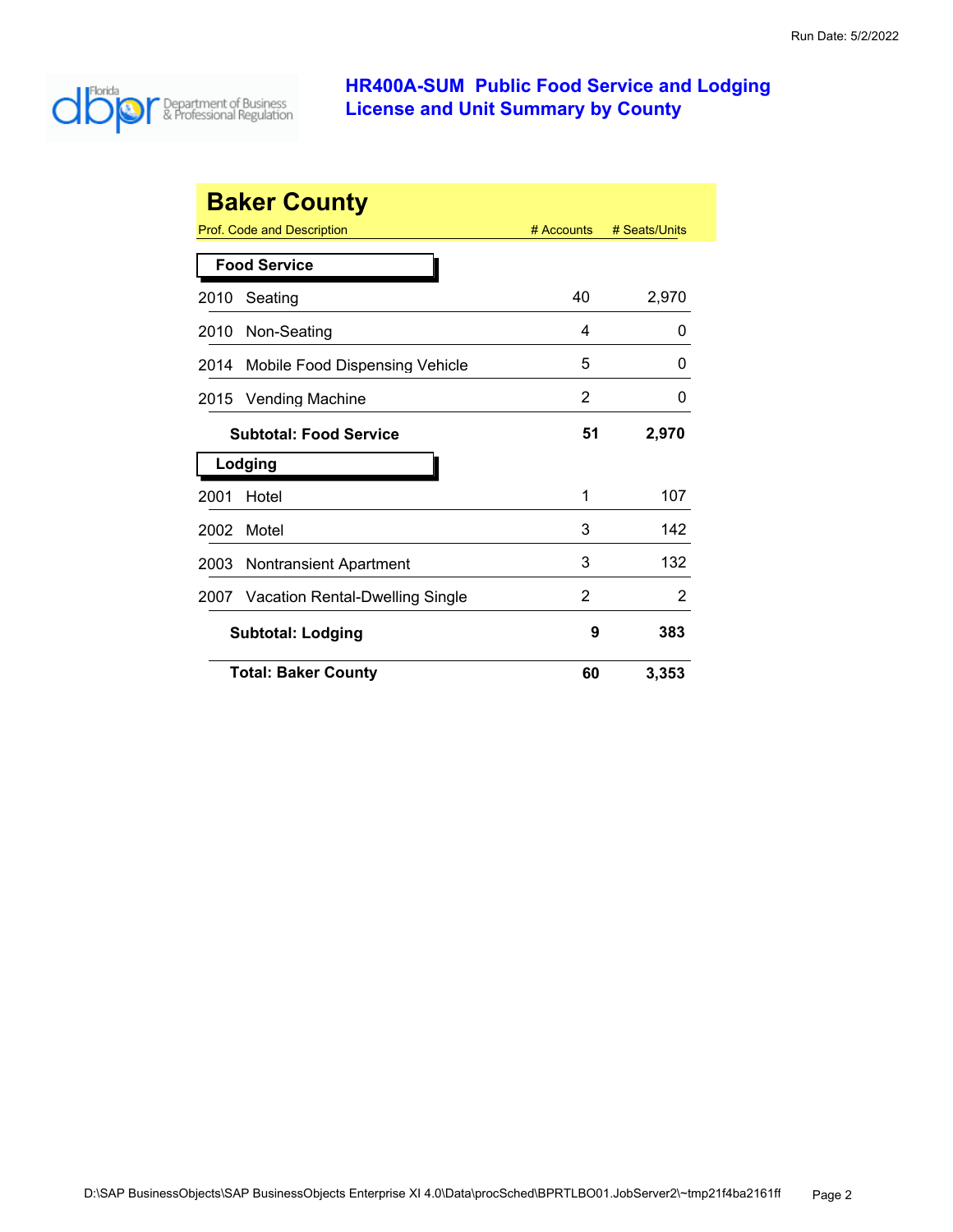

|      | <b>Bay County</b>                          |            |               |
|------|--------------------------------------------|------------|---------------|
|      | <b>Prof. Code and Description</b>          | # Accounts | # Seats/Units |
|      | <b>Food Service</b>                        |            |               |
| 2010 | Seating                                    | 572        | 60,531        |
| 2010 | Non-Seating                                | 66         | 0             |
| 2013 | Catering                                   | 16         | 0             |
| 2014 | Mobile Food Dispensing Vehicle             | 70         | 0             |
| 2014 | Hot Dog Cart                               | 3          | 0             |
|      | <b>Subtotal: Food Service</b>              | 727        | 60,531        |
|      | Lodging                                    |            |               |
| 2001 | Hotel                                      | 32         | 3,541         |
| 2002 | Motel                                      | 84         | 4,781         |
| 2003 | <b>Transient Apartment</b>                 | 3          | 21            |
| 2003 | <b>Nontransient Apartment</b>              | 164        | 10,548        |
| 2006 | Vacation Rental-Condo Single               | 558        | 651           |
| 2006 | <b>Vacation Rental-Condo Group</b>         | 88         | 4,178         |
| 2006 | <b>Vacation Rental-Condo Collective</b>    | 190        | 3,726         |
| 2007 | <b>Vacation Rental-Dwelling Single</b>     | 395        | 433           |
| 2007 | Vacation Rental-Dwelling Group             | 3          | 7             |
| 2007 | <b>Vacation Rental-Dwelling Collective</b> | 69         | 924           |
| 2007 | <b>Vacation Rental-Dwelling</b>            | 1          | 4             |
| 2022 | Timeshare Project-Timeshare Proj Group     | 5          | 316           |
|      | <b>Subtotal: Lodging</b>                   | 1,592      | 29,130        |
|      | <b>Total: Bay County</b>                   | 2,319      | 89,661        |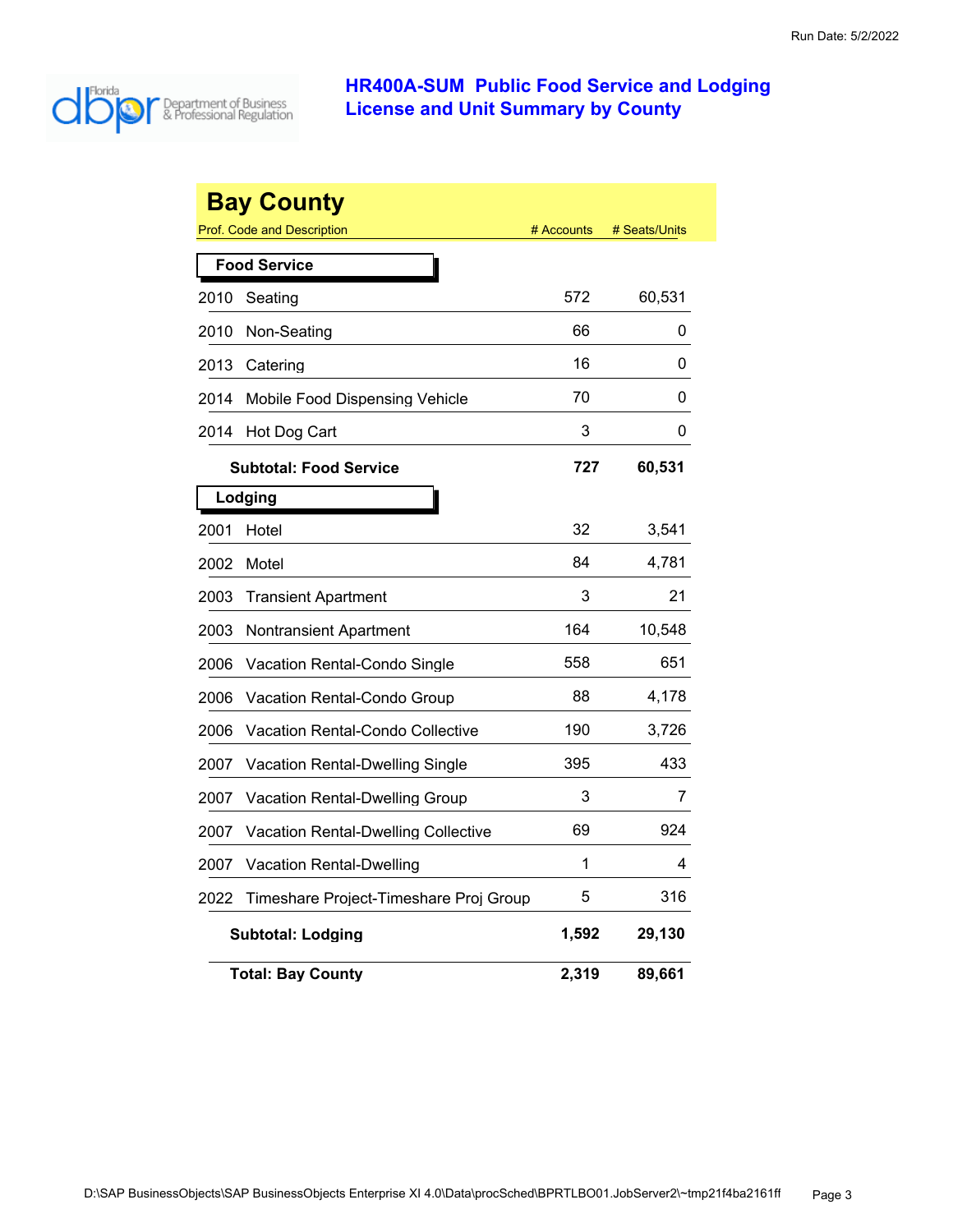

| <b>Bradford County</b> |                                 |            |               |
|------------------------|---------------------------------|------------|---------------|
|                        | Prof. Code and Description      | # Accounts | # Seats/Units |
|                        | <b>Food Service</b>             |            |               |
| 2010                   | Seating                         | 37         | 2,823         |
| 2010                   | Non-Seating                     | 3          | O             |
| 2013                   | Catering                        | 1          | O             |
| 2014                   | Mobile Food Dispensing Vehicle  | 6          | 0             |
|                        | <b>Subtotal: Food Service</b>   | 47         | 2,823         |
|                        | Lodging                         |            |               |
| 2001                   | Hotel                           | 1          | 29            |
| 2002                   | Motel                           | 9          | 329           |
| 2003                   | <b>Transient Apartment</b>      | 2          | 10            |
| 2003                   | Nontransient Apartment          | 12         | 485           |
| 2006                   | Vacation Rental-Condo Single    | 2          | 2             |
| 2007                   | Vacation Rental-Dwelling Single | 1          | 1             |
|                        | <b>Subtotal: Lodging</b>        | 27         | 856           |
|                        | <b>Total: Bradford County</b>   | 74         | 3,679         |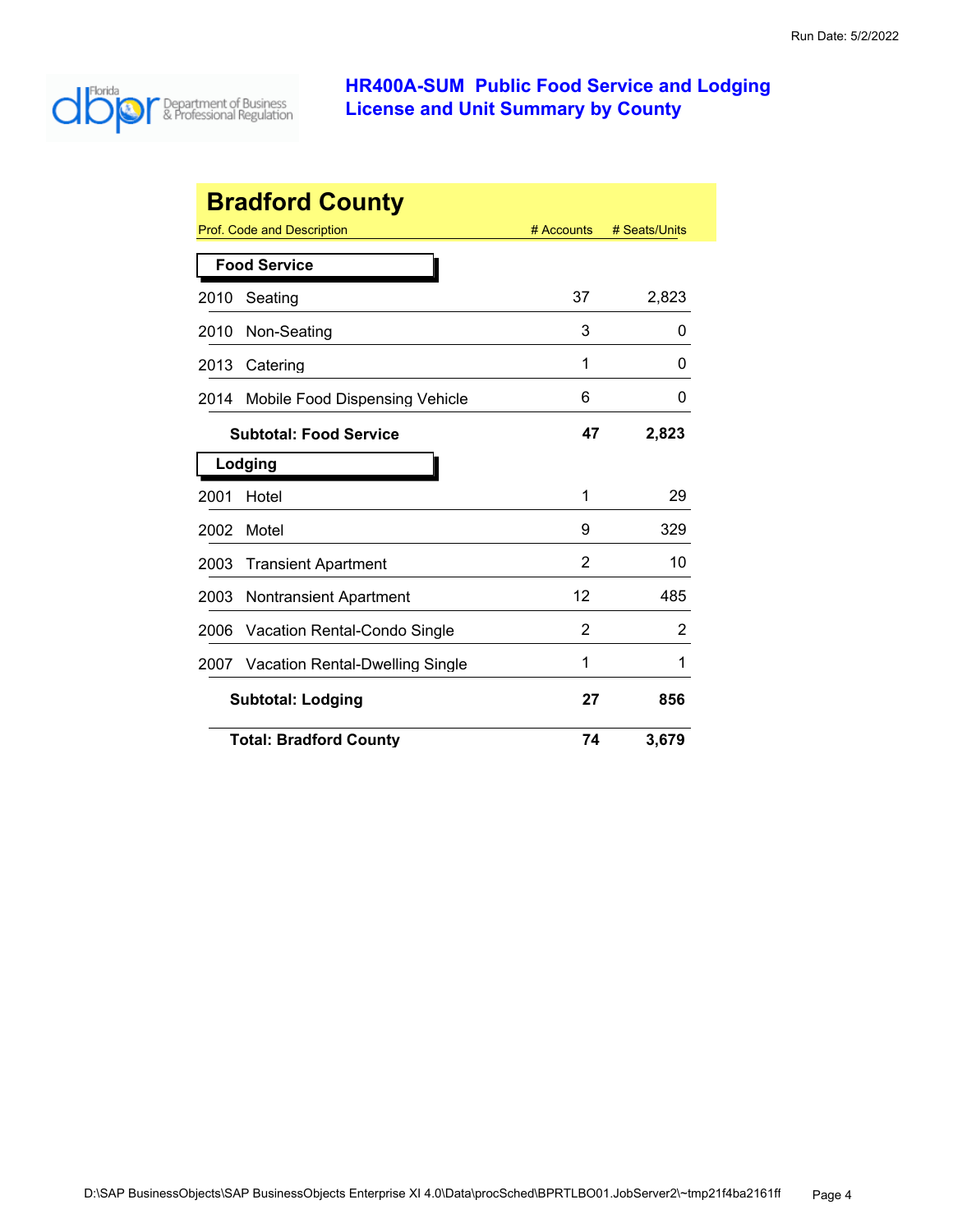

|      | <b>Brevard County</b>                      |            |               |
|------|--------------------------------------------|------------|---------------|
|      | <b>Prof. Code and Description</b>          | # Accounts | # Seats/Units |
|      | <b>Food Service</b>                        |            |               |
| 2010 | Seating                                    | 1,242      | 118,171       |
| 2010 | Non-Seating                                | 118        | 0             |
| 2013 | Catering                                   | 23         | 0             |
| 2014 | Mobile Food Dispensing Vehicle             | 132        | 0             |
| 2014 | Hot Dog Cart                               | 12         | 0             |
| 2015 | <b>Vending Machine</b>                     | 20         | 0             |
|      | <b>Subtotal: Food Service</b>              | 1,547      | 118,171       |
|      | Lodging                                    |            |               |
| 2001 | Hotel                                      | 52         | 6,124         |
| 2002 | Motel                                      | 70         | 4,850         |
| 2003 | <b>Transient Apartment</b>                 | 35         | 755           |
| 2003 | <b>Nontransient Apartment</b>              | 454        | 29,460        |
| 2005 | <b>Bed and Breakfast</b>                   | 7          | 48            |
| 2006 | Vacation Rental-Condo Single               | 237        | 288           |
| 2006 | Vacation Rental-Condo Group                | 39         | 1,028         |
| 2006 | Vacation Rental-Condo Collective           | 31         | 440           |
| 2007 | <b>Vacation Rental-Dwelling Single</b>     | 468        | 551           |
| 2007 | <b>Vacation Rental-Dwelling Group</b>      | 16         | 132           |
| 2007 | <b>Vacation Rental-Dwelling Collective</b> | 43         | 204           |
| 2022 | Timeshare Project-Timeshare Proj Group     | 4          | 383           |
|      | <b>Subtotal: Lodging</b>                   | 1,456      | 44,263        |
|      | <b>Total: Brevard County</b>               | 3,003      | 162,434       |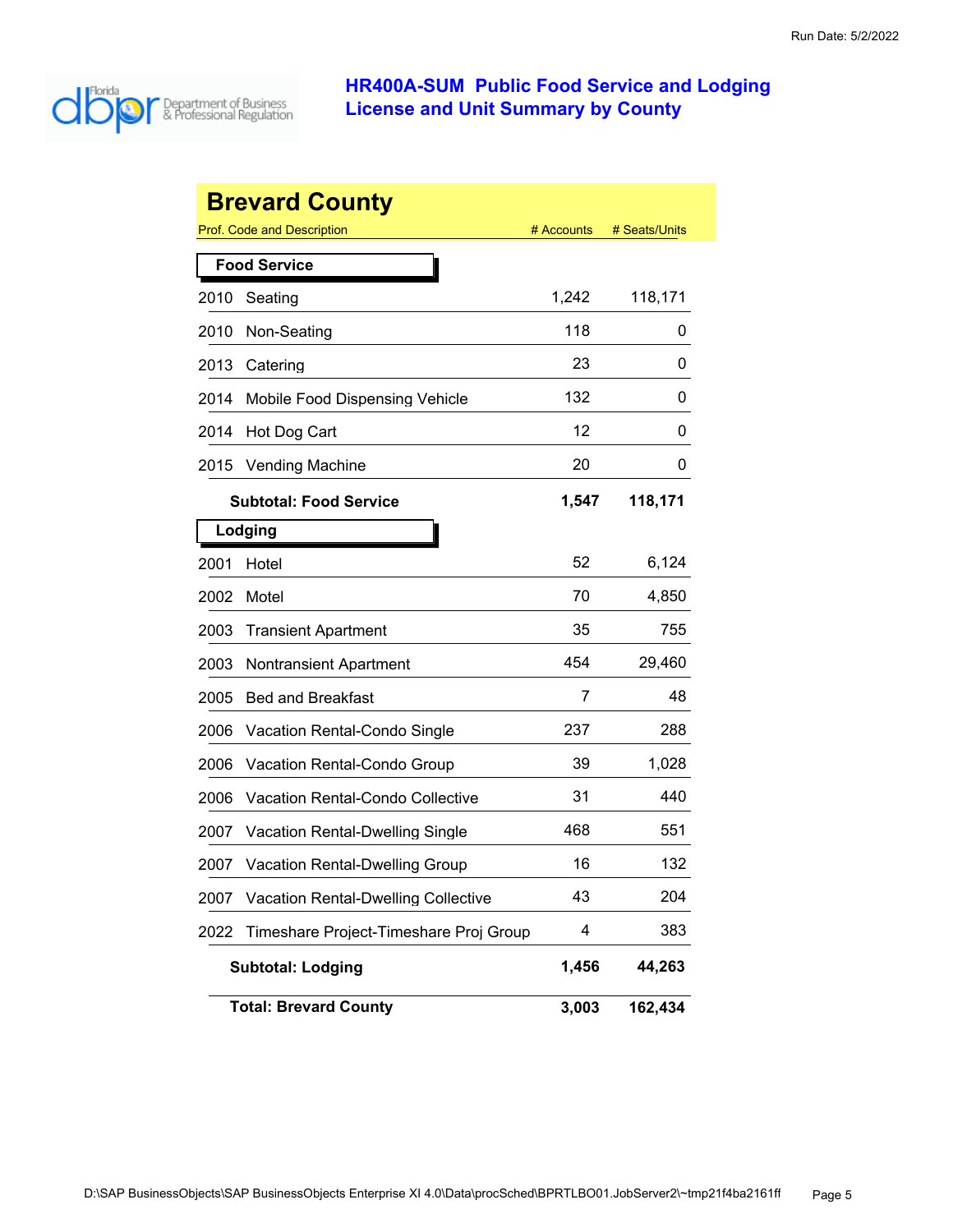

| <b>Broward County</b> |                                            |            |               |
|-----------------------|--------------------------------------------|------------|---------------|
|                       | <b>Prof. Code and Description</b>          | # Accounts | # Seats/Units |
|                       | <b>Food Service</b>                        |            |               |
| 2010                  | Seating                                    | 4,020      | 368,262       |
| 2010                  | Non-Seating                                | 565        | 0             |
| 2012                  | Theme Park Food Cart                       | 1          | 7             |
| 2013                  | Catering                                   | 142        | 0             |
| 2014                  | Mobile Food Dispensing Vehicle             | 301        | 0             |
| 2014                  | Hot Dog Cart                               | 24         | 0             |
| 2015                  | <b>Vending Machine</b>                     | 27         | Ü             |
|                       | <b>Subtotal: Food Service</b>              | 5,080      | 368,269       |
|                       | Lodging                                    |            |               |
| 2001                  | Hotel                                      | 188        | 28,920        |
| 2002                  | Motel                                      | 229        | 6,905         |
| 2003                  | <b>Transient Apartment</b>                 | 216        | 3,069         |
| 2003                  | <b>Nontransient Apartment</b>              | 2,448      | 128,886       |
| 2005                  | <b>Bed and Breakfast</b>                   | 10         | 46            |
| 2006                  | Vacation Rental-Condo Single               | 918        | 1,589         |
| 2006                  | Vacation Rental-Condo Group                | 110        | 3,824         |
| 2006                  | Vacation Rental-Condo Collective           | 66         | 551           |
| 2007                  | <b>Vacation Rental-Dwelling Single</b>     | 2,706      | 3,332         |
| 2007                  | <b>Vacation Rental-Dwelling Group</b>      | 97         | 1,050         |
| 2007                  | <b>Vacation Rental-Dwelling Collective</b> | 301        | 1,797         |
| 2007                  | <b>Vacation Rental-Dwelling</b>            | 8          | 18            |
| 2022                  | Timeshare Project-Timeshare Proj Single    | 1          | 1             |
| 2022                  | Timeshare Project-Timeshare Proj Group     | 3          | 278           |
|                       | <b>Subtotal: Lodging</b>                   | 7,301      | 180,266       |
|                       | <b>Total: Broward County</b>               | 12,381     | 548,535       |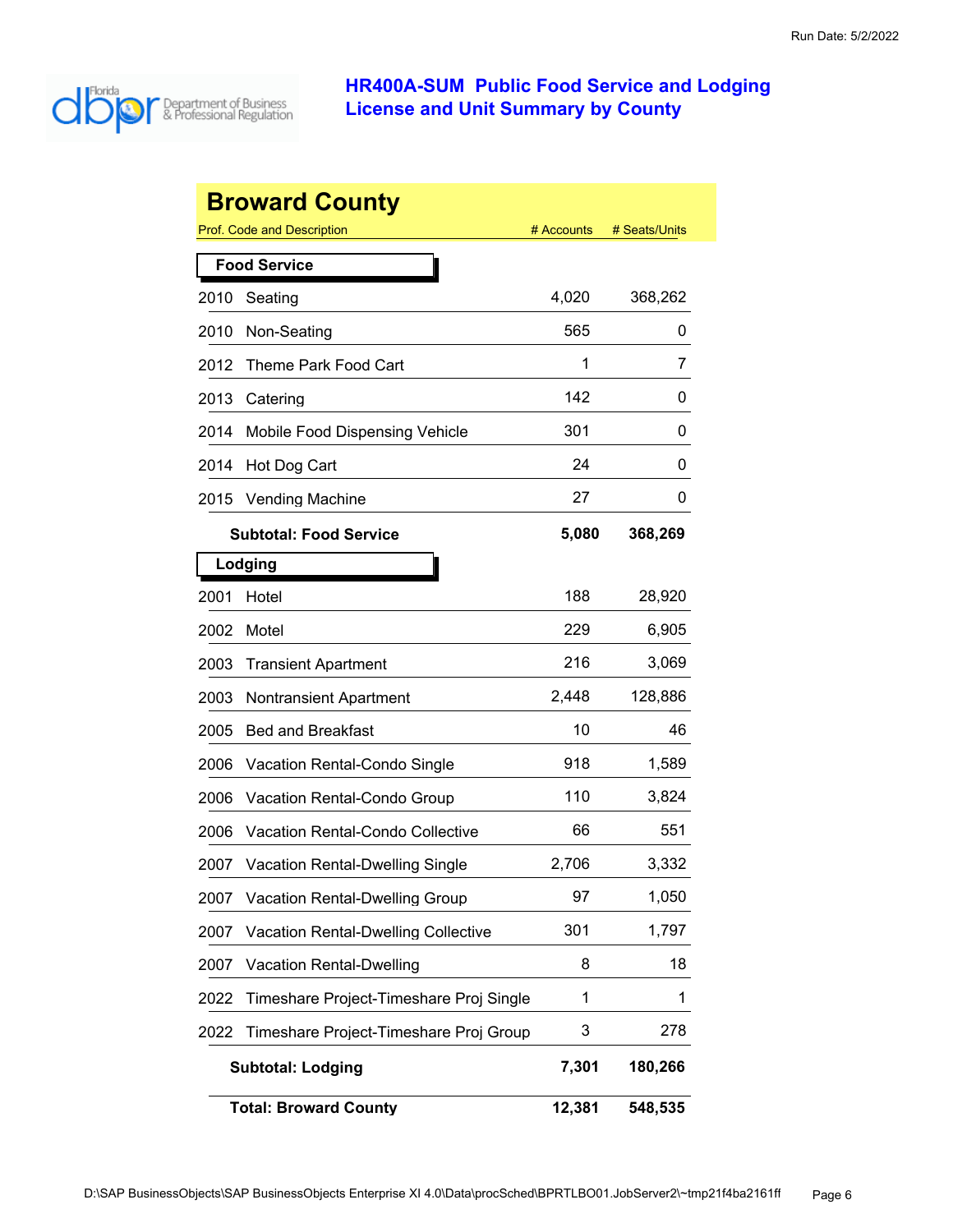

| <b>Calhoun County</b>                        |              |               |  |  |  |
|----------------------------------------------|--------------|---------------|--|--|--|
| Prof. Code and Description                   | $#$ Accounts | # Seats/Units |  |  |  |
| <b>Food Service</b>                          |              |               |  |  |  |
| 2010<br>Seating                              | 18           | 1,159         |  |  |  |
| Mobile Food Dispensing Vehicle<br>2014       | 6            | $\mathbf{0}$  |  |  |  |
| Hot Dog Cart<br>2014                         | 1            | 0             |  |  |  |
| <b>Subtotal: Food Service</b><br>25<br>1,159 |              |               |  |  |  |
| Lodging                                      |              |               |  |  |  |
| Motel<br>2002                                | 1            | 16            |  |  |  |
| <b>Nontransient Apartment</b><br>2003        | 4            | 102           |  |  |  |
| 118<br>5<br><b>Subtotal: Lodging</b>         |              |               |  |  |  |
|                                              |              |               |  |  |  |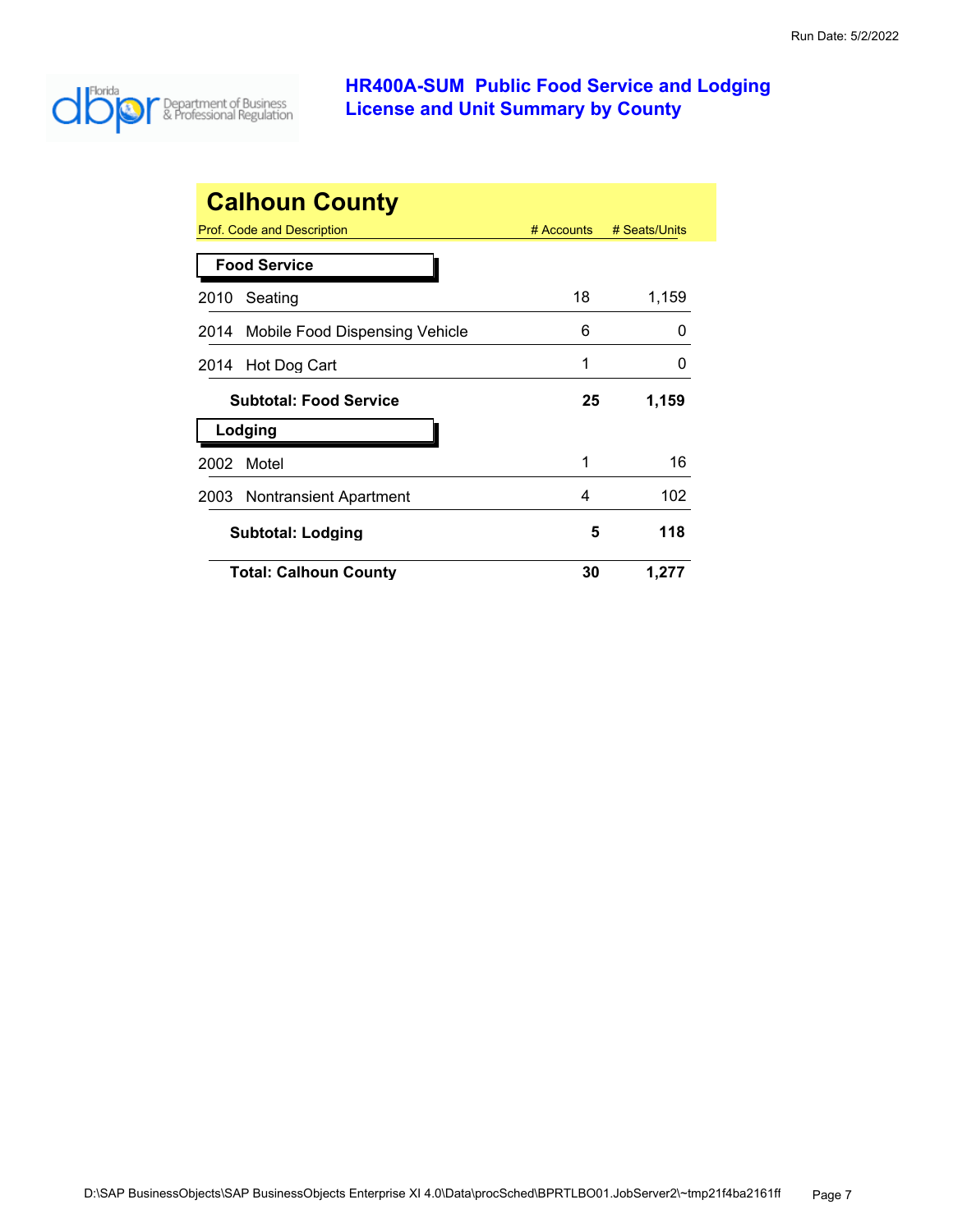

|      | <b>Charlotte County</b>                    |            |               |
|------|--------------------------------------------|------------|---------------|
|      | <b>Prof. Code and Description</b>          | # Accounts | # Seats/Units |
|      | <b>Food Service</b>                        |            |               |
| 2010 | Seating                                    | 349        | 36,125        |
| 2010 | Non-Seating                                | 30         | 0             |
| 2013 | Catering                                   | 5          | 0             |
| 2014 | Mobile Food Dispensing Vehicle             | 46         | 0             |
| 2014 | Hot Dog Cart                               | 6          | 0             |
| 2015 | <b>Vending Machine</b>                     | 5          | 0             |
|      | <b>Subtotal: Food Service</b>              | 441        | 36,125        |
|      | Lodging                                    |            |               |
| 2001 | Hotel                                      | 12         | 1,155         |
| 2002 | Motel                                      | 17         | 671           |
| 2003 | <b>Transient Apartment</b>                 | 13         | 125           |
| 2003 | Nontransient Apartment                     | 31         | 2,748         |
| 2005 | <b>Bed and Breakfast</b>                   | 2          | 2             |
| 2006 | <b>Vacation Rental-Condo Single</b>        | 125        | 200           |
| 2006 | Vacation Rental-Condo Group                | 20         | 451           |
| 2006 | Vacation Rental-Condo Collective           | 13         | 145           |
| 2007 | Vacation Rental-Dwelling Single            | 506        | 557           |
| 2007 | <b>Vacation Rental-Dwelling Group</b>      | 5          | 23            |
| 2007 | <b>Vacation Rental-Dwelling Collective</b> | 48         | 387           |
|      | <b>Subtotal: Lodging</b>                   | 792        | 6,464         |
|      | <b>Total: Charlotte County</b>             | 1,233      | 42,589        |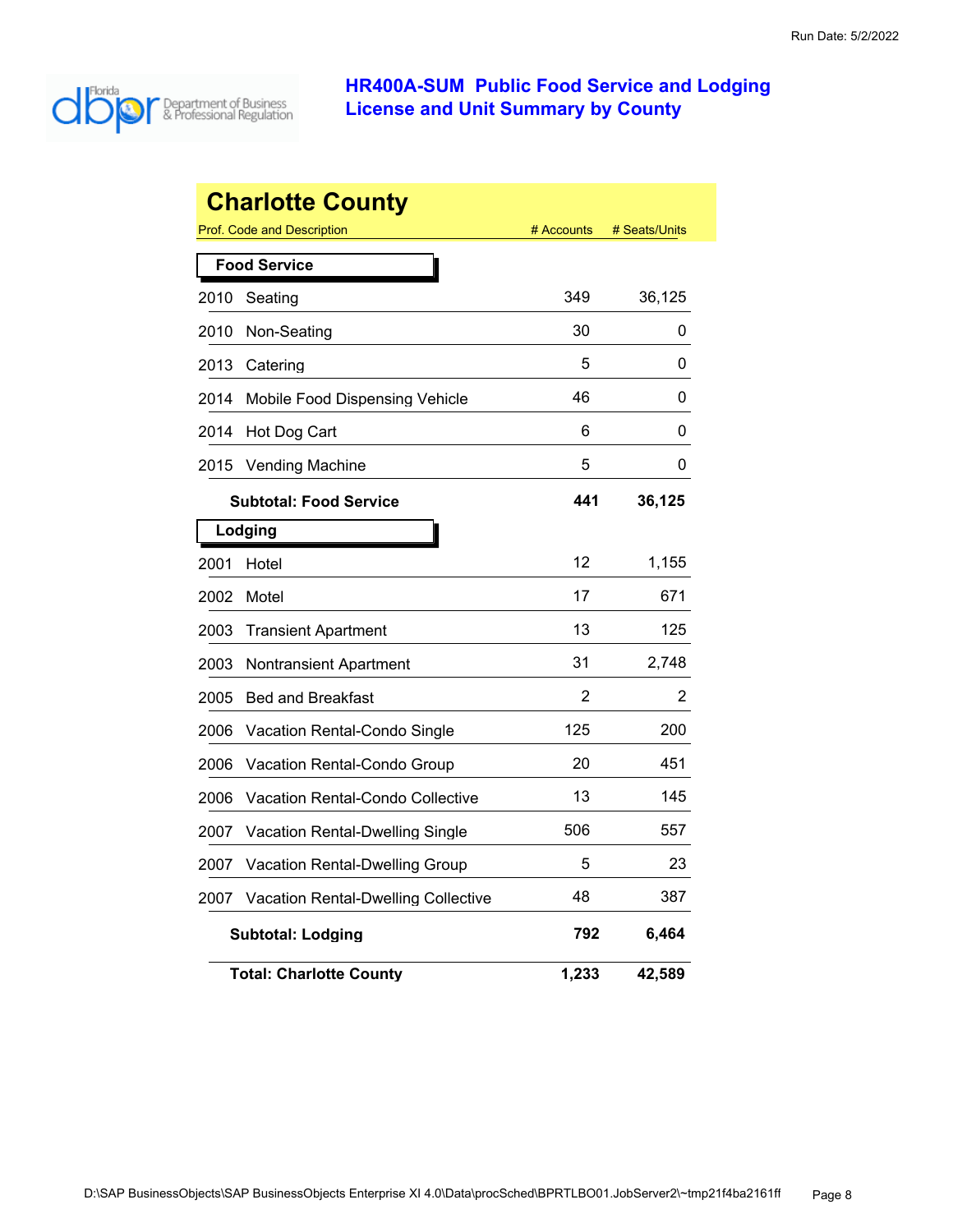

|      | <b>Citrus County</b>                       |            |               |
|------|--------------------------------------------|------------|---------------|
|      | <b>Prof. Code and Description</b>          | # Accounts | # Seats/Units |
|      | <b>Food Service</b>                        |            |               |
| 2010 | Seating                                    | 266        | 21,323        |
| 2010 | Non-Seating                                | 16         | 0             |
| 2013 | Catering                                   | 4          | 0             |
| 2014 | Mobile Food Dispensing Vehicle             | 38         | 0             |
| 2014 | Hot Dog Cart                               | 5          | 0             |
| 2015 | <b>Vending Machine</b>                     | 1          | 0             |
|      | <b>Subtotal: Food Service</b>              | 330        | 21,323        |
|      | Lodging                                    |            |               |
| 2001 | Hotel                                      | 4          | 192           |
| 2002 | Motel                                      | 19         | 1,016         |
| 2003 | <b>Transient Apartment</b>                 | 8          | 83            |
| 2003 | Nontransient Apartment                     | 42         | 1,245         |
| 2005 | <b>Bed and Breakfast</b>                   | 9          | 33            |
| 2006 | Vacation Rental-Condo Single               | 11         | 11            |
| 2006 | Vacation Rental-Condo Group                | 2          | 9             |
| 2006 | Vacation Rental-Condo Collective           | 2          | 8             |
| 2007 | Vacation Rental-Dwelling Single            | 166        | 170           |
| 2007 | <b>Vacation Rental-Dwelling Group</b>      | 5          | 11            |
| 2007 | <b>Vacation Rental-Dwelling Collective</b> | 17         | 150           |
|      | <b>Subtotal: Lodging</b>                   | 285        | 2,928         |
|      | <b>Total: Citrus County</b>                | 615        | 24,251        |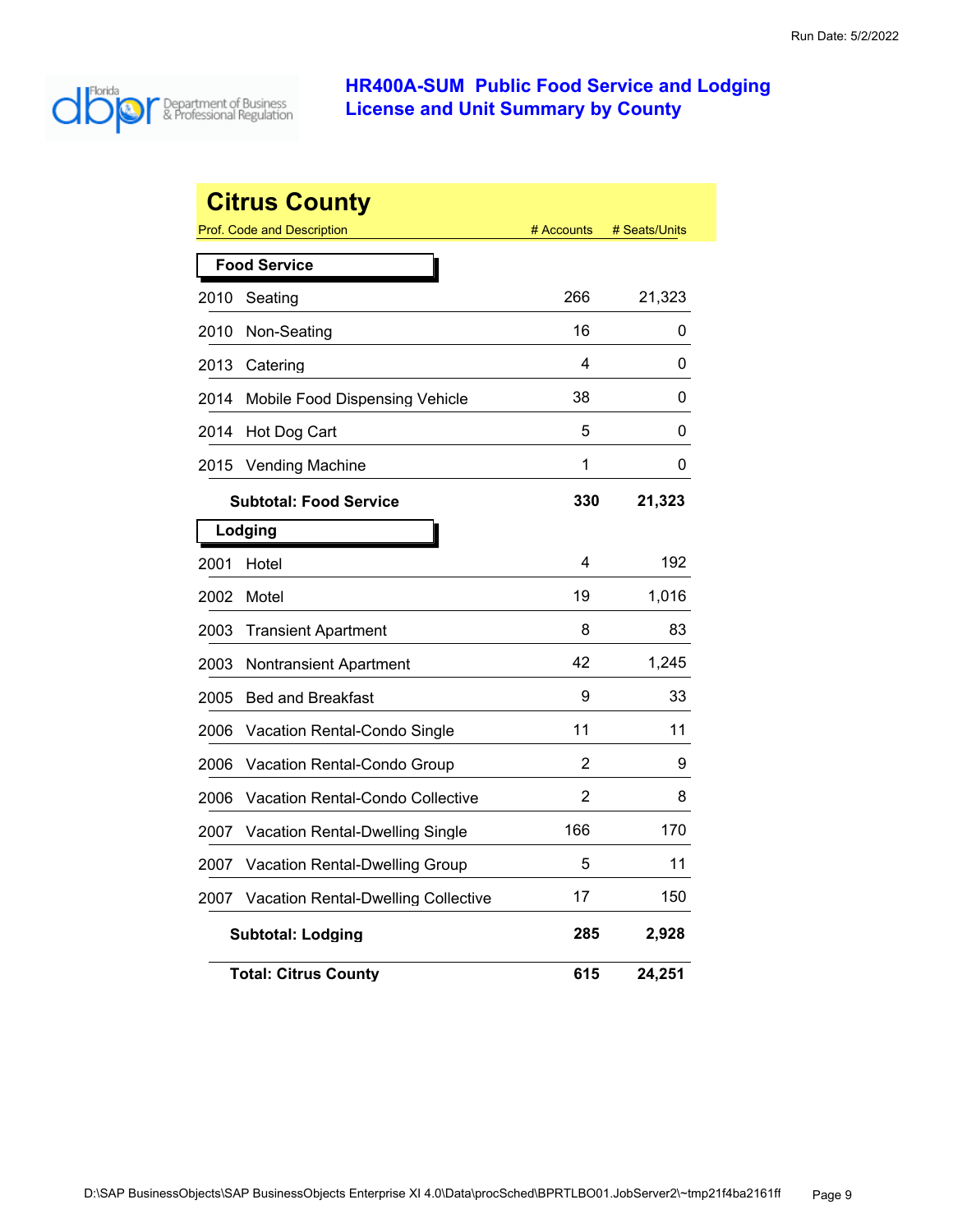

|      | <b>Clay County</b>                         |            |               |
|------|--------------------------------------------|------------|---------------|
|      | Prof. Code and Description                 | # Accounts | # Seats/Units |
|      | <b>Food Service</b>                        |            |               |
| 2010 | Seating                                    | 302        | 26,959        |
| 2010 | Non-Seating                                | 39         | 0             |
| 2013 | Catering                                   | 4          | 0             |
| 2014 | Mobile Food Dispensing Vehicle             | 23         | 0             |
| 2014 | Hot Dog Cart                               | 1          | 0             |
| 2015 | <b>Vending Machine</b>                     | 9          | 0             |
|      | <b>Subtotal: Food Service</b>              | 378        | 26,959        |
|      | Lodging                                    |            |               |
| 2001 | Hotel                                      | 10         | 1,007         |
| 2002 | Motel                                      | 3          | 263           |
| 2003 | <b>Transient Apartment</b>                 | 1          | 284           |
| 2003 | <b>Nontransient Apartment</b>              | 59         | 8,581         |
| 2005 | <b>Bed and Breakfast</b>                   | 3          | 17            |
| 2006 | Vacation Rental-Condo Single               | 1          | 1             |
| 2007 | Vacation Rental-Dwelling Single            | 11         | 12            |
| 2007 | <b>Vacation Rental-Dwelling Collective</b> | 2          | 7             |
|      | <b>Subtotal: Lodging</b>                   | 90         | 10,172        |
|      | <b>Total: Clay County</b>                  | 468        | 37,131        |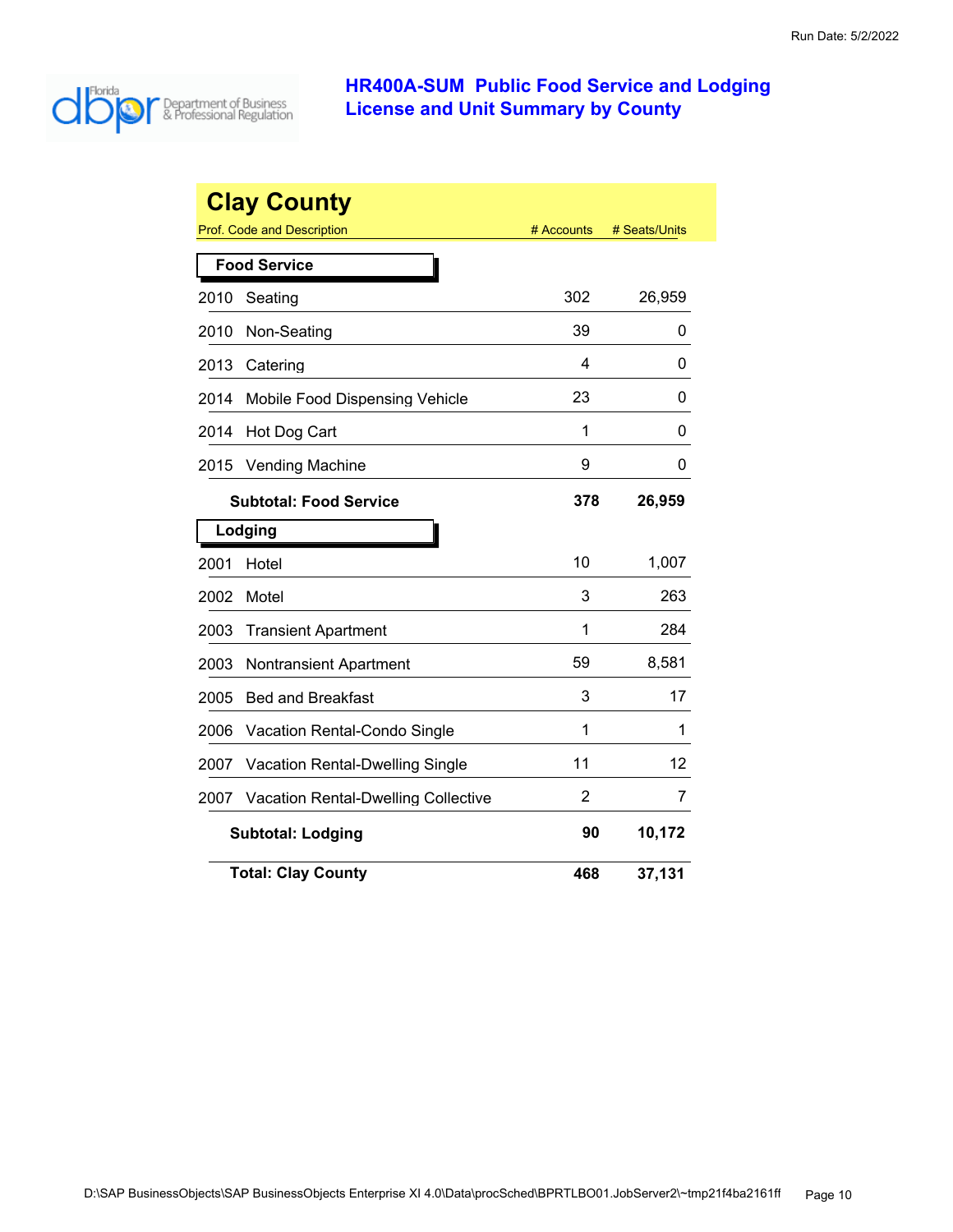

|      | <b>Collier County</b>                  |            |               |
|------|----------------------------------------|------------|---------------|
|      | <b>Prof. Code and Description</b>      | # Accounts | # Seats/Units |
|      | <b>Food Service</b>                    |            |               |
| 2010 | Seating                                | 1,021      | 118,943       |
| 2010 | Non-Seating                            | 70         | 0             |
| 2013 | Catering                               | 31         | 0             |
| 2014 | Mobile Food Dispensing Vehicle         | 91         | 0             |
| 2014 | Hot Dog Cart                           | 6          | 0             |
| 2015 | <b>Vending Machine</b>                 | 5          | 0             |
|      | <b>Subtotal: Food Service</b>          | 1,224      | 118,943       |
|      | Lodging                                |            |               |
| 2001 | Hotel                                  | 40         | 5,949         |
| 2002 | Motel                                  | 37         | 1,948         |
| 2003 | <b>Transient Apartment</b>             | 5          | 135           |
| 2003 | Nontransient Apartment                 | 126        | 16,848        |
| 2006 | Vacation Rental-Condo Single           | 229        | 241           |
| 2006 | Vacation Rental-Condo Group            | 31         | 986           |
| 2006 | Vacation Rental-Condo Collective       | 46         | 1,286         |
| 2007 | Vacation Rental-Dwelling Single        | 665        | 712           |
| 2007 | <b>Vacation Rental-Dwelling Group</b>  | 6          | 28            |
| 2007 | Vacation Rental-Dwelling Collective    | 92         | 1,377         |
| 2022 | Timeshare Project-Timeshare Proj Group | 1          | 32            |
|      | <b>Subtotal: Lodging</b>               | 1,278      | 29,542        |
|      | <b>Total: Collier County</b>           | 2,502      | 148,485       |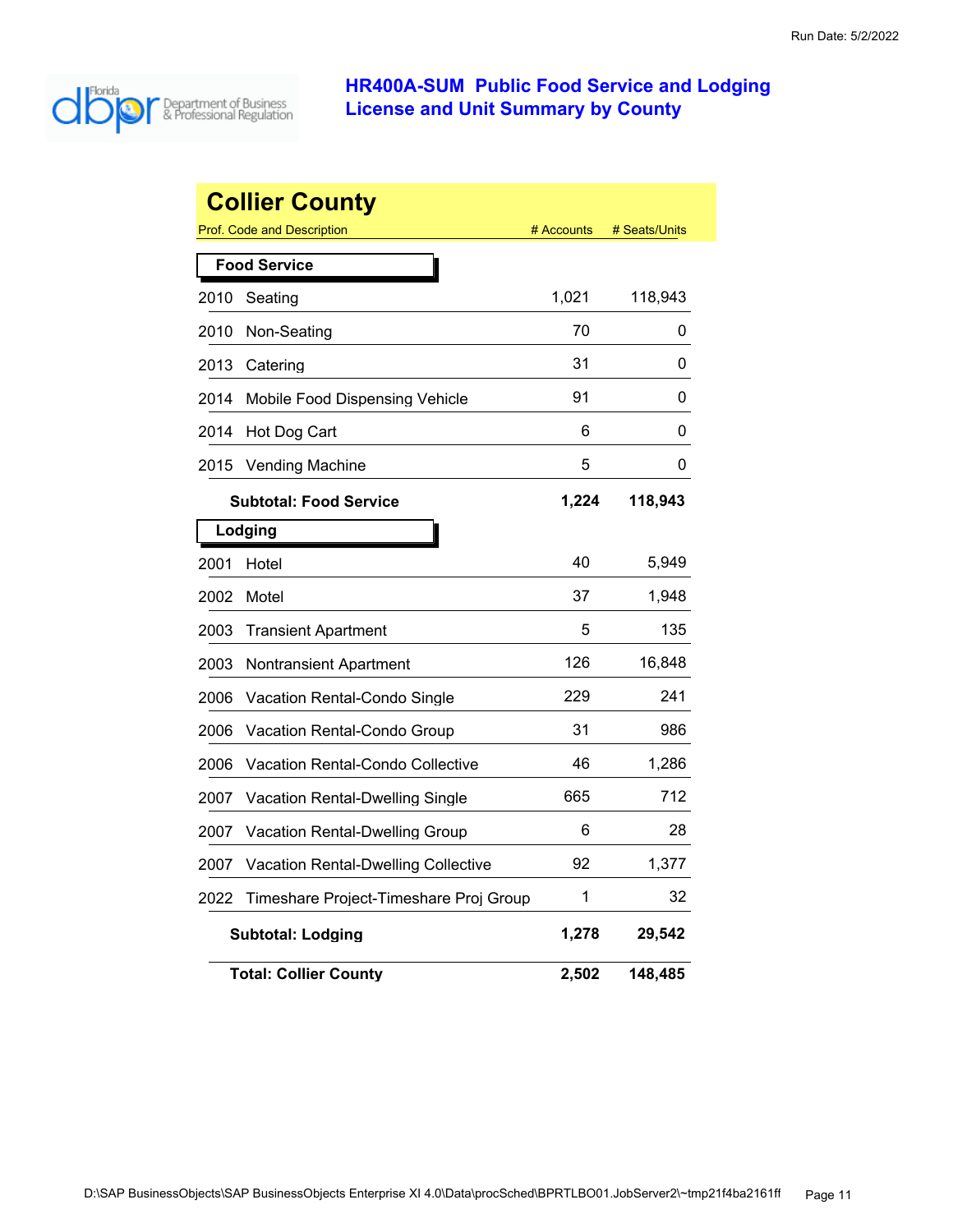

| <b>Columbia County</b> |                                            |            |               |
|------------------------|--------------------------------------------|------------|---------------|
|                        | Prof. Code and Description                 | # Accounts | # Seats/Units |
|                        | <b>Food Service</b>                        |            |               |
| 2010                   | Seating                                    | 124        | 10,429        |
| 2010                   | Non-Seating                                | 8          | 0             |
| 2014                   | Mobile Food Dispensing Vehicle             | 31         | 0             |
| 2014                   | Hot Dog Cart                               | 1          | 0             |
| 2015                   | <b>Vending Machine</b>                     | 4          | 0             |
|                        | <b>Subtotal: Food Service</b>              | 168        | 10,429        |
|                        | Lodging                                    |            |               |
| 2001                   | Hotel                                      | 8          | 750           |
| 2002                   | Motel                                      | 19         | 1,043         |
| 2003                   | <b>Transient Apartment</b>                 | 2          | 51            |
| 2003                   | <b>Nontransient Apartment</b>              | 59         | 1,794         |
| 2005                   | <b>Bed and Breakfast</b>                   | 1          | 1             |
| 2007                   | <b>Vacation Rental-Dwelling Single</b>     | 4          | 4             |
| 2007                   | <b>Vacation Rental-Dwelling Collective</b> | 1          | 2             |
|                        | <b>Subtotal: Lodging</b>                   | 94         | 3,645         |
|                        | <b>Total: Columbia County</b>              | 262        | 14,074        |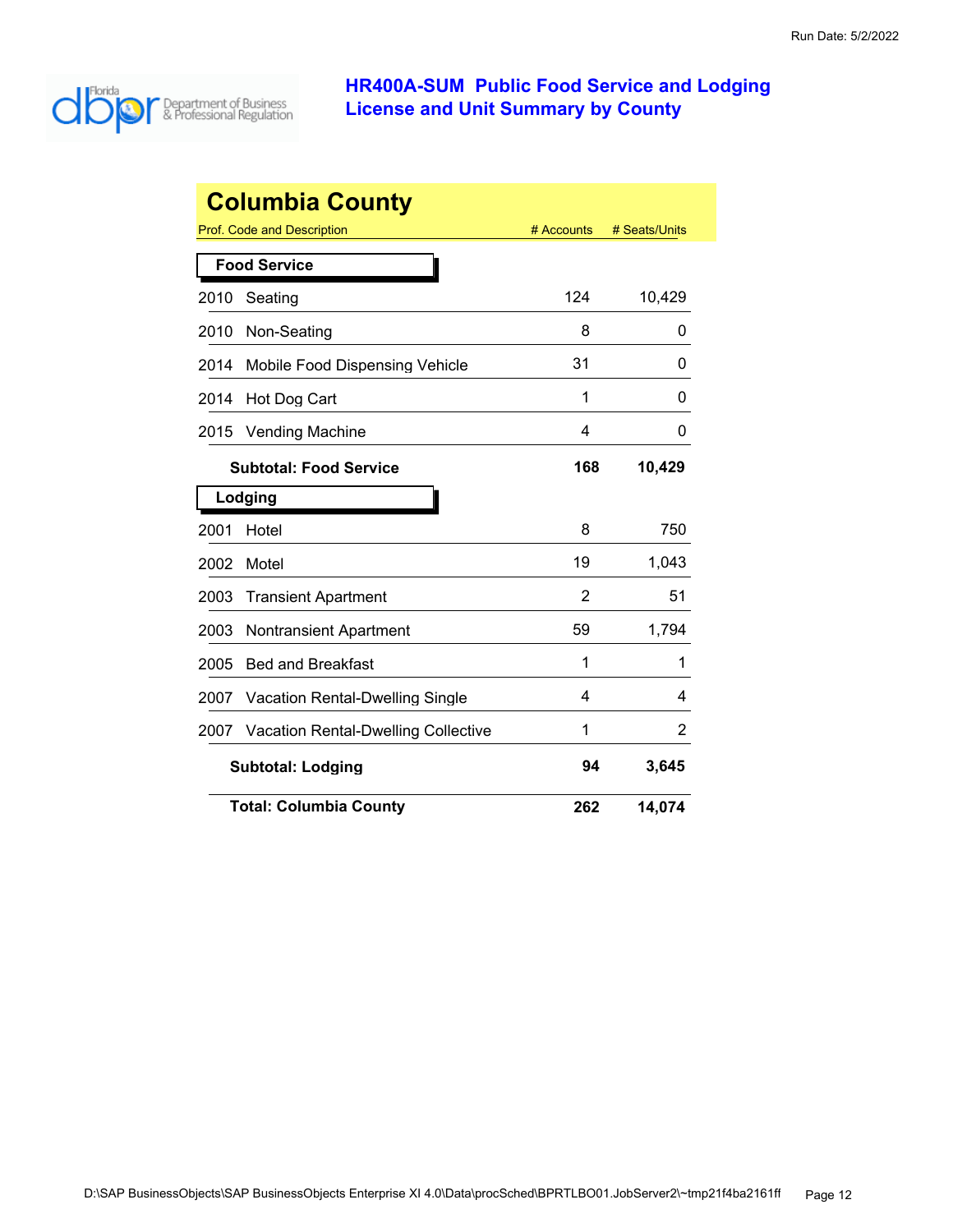

|      | <b>Dade County</b><br><b>Prof. Code and Description</b> | # Accounts | # Seats/Units |
|------|---------------------------------------------------------|------------|---------------|
|      | <b>Food Service</b>                                     |            |               |
| 2010 | Seating                                                 | 5,631      | 469,168       |
| 2010 | Non-Seating                                             | 1,032      | 0             |
| 2013 | Catering                                                | 262        | 0             |
| 2014 | Mobile Food Dispensing Vehicle                          | 1,296      | 0             |
| 2014 | Hot Dog Cart                                            | 69         | 0             |
| 2015 | <b>Vending Machine</b>                                  | 22         | 0             |
|      | <b>Subtotal: Food Service</b>                           | 8,312      | 469,168       |
|      | Lodging                                                 |            |               |
| 2001 | Hotel                                                   | 463        | 55,418        |
| 2002 | Motel                                                   | 119        | 7,109         |
| 2003 | <b>Transient Apartment</b>                              | 98         | 2,893         |
| 2003 | <b>Nontransient Apartment</b>                           | 5,660      | 201,749       |
| 2005 | <b>Bed and Breakfast</b>                                | 15         | 56            |
| 2006 | Vacation Rental-Condo Single                            | 3,082      | 4,426         |
| 2006 | Vacation Rental-Condo Group                             | 269        | 3,164         |
| 2006 | <b>Vacation Rental-Condo Collective</b>                 | 165        | 1,477         |
| 2007 | <b>Vacation Rental-Dwelling Single</b>                  | 852        | 1,116         |
| 2007 | Vacation Rental-Dwelling Group                          | 47         | 545           |
| 2007 | <b>Vacation Rental-Dwelling Collective</b>              | 81         | 486           |
|      | <b>Subtotal: Lodging</b>                                | 10,851     | 278,439       |
|      | <b>Total: Dade County</b>                               | 19,163     | 747,607       |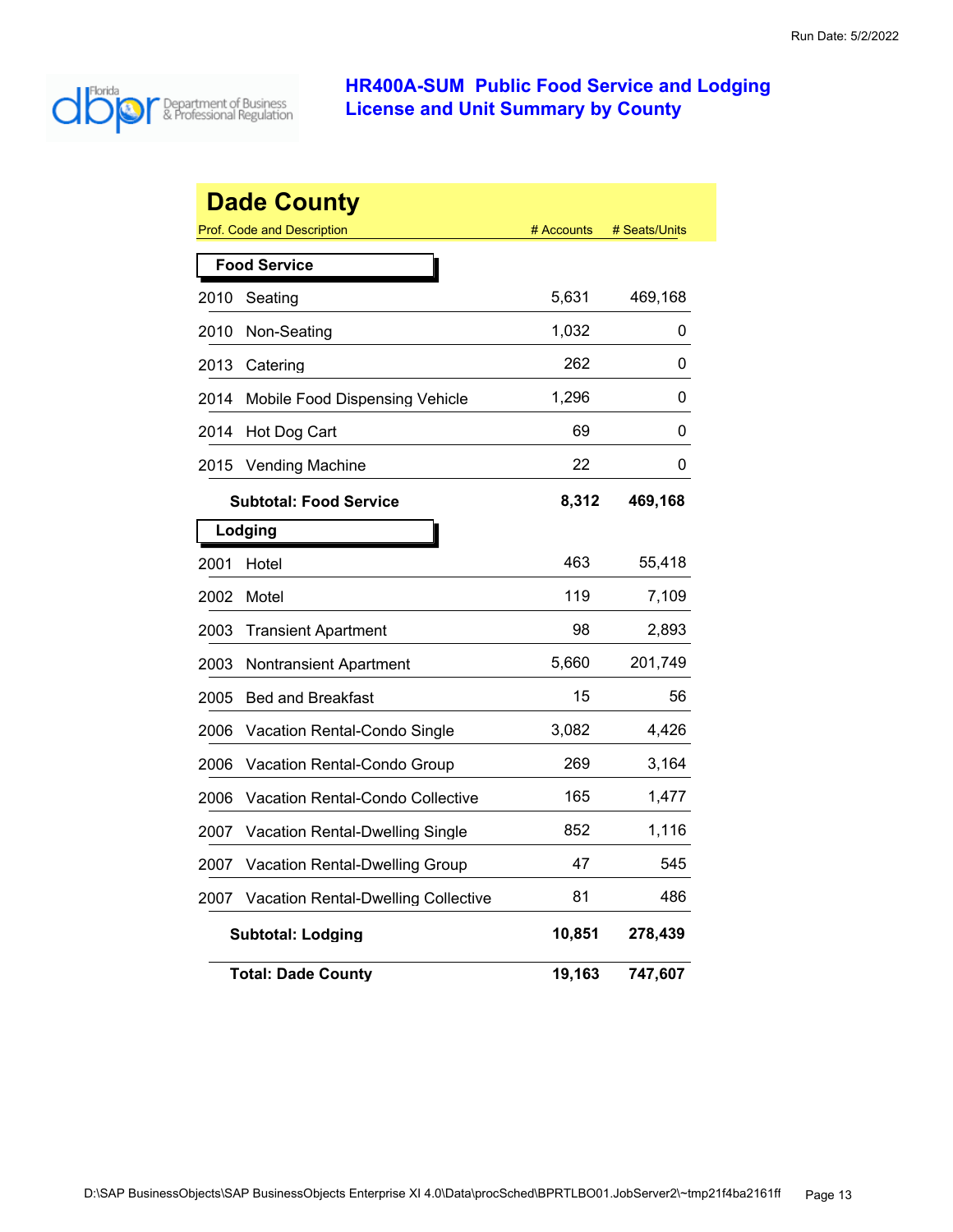

|      | <b>DeSoto County</b>                       |            |               |
|------|--------------------------------------------|------------|---------------|
|      | Prof. Code and Description                 | # Accounts | # Seats/Units |
|      | <b>Food Service</b>                        |            |               |
| 2010 | Seating                                    | 37         | 2,382         |
| 2010 | Non-Seating                                | 6          | 0             |
| 2014 | Mobile Food Dispensing Vehicle             | 14         | 0             |
| 2014 | Hot Dog Cart                               | 1          | 0             |
|      | <b>Subtotal: Food Service</b>              | 58         | 2,382         |
|      | Lodging                                    |            |               |
| 2001 | Hotel                                      | 1          | 63            |
| 2002 | Motel                                      | 3          | 87            |
| 2003 | <b>Transient Apartment</b>                 | 1          | 8             |
| 2003 | <b>Nontransient Apartment</b>              | 15         | 646           |
| 2005 | <b>Bed and Breakfast</b>                   | 2          | 20            |
| 2007 | Vacation Rental-Dwelling Single            | 2          | 2             |
| 2007 | <b>Vacation Rental-Dwelling Collective</b> | 1          | 1             |
|      | <b>Subtotal: Lodging</b>                   |            | 827           |
|      | <b>Total: DeSoto County</b>                | 83         | 3,209         |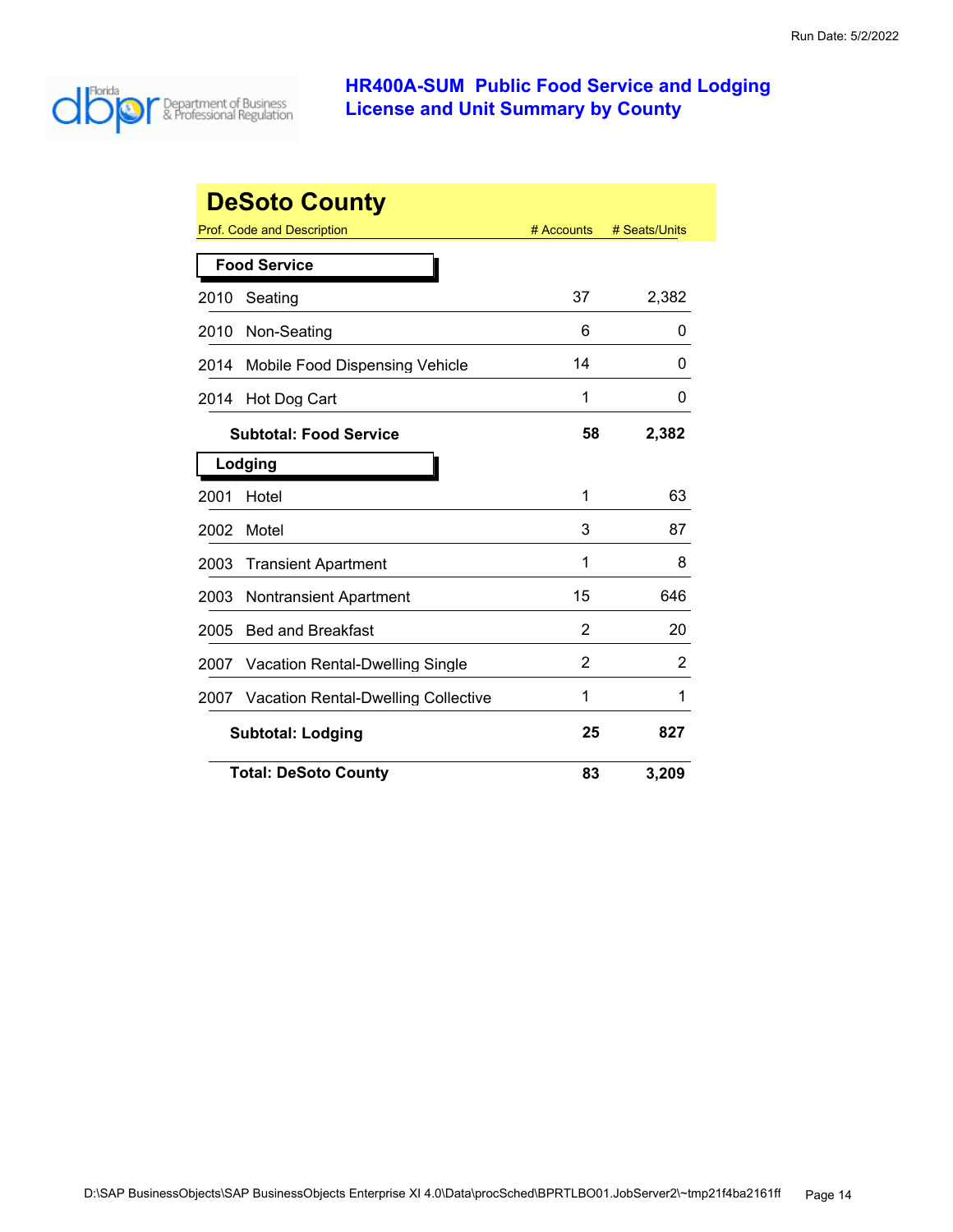

|      | <b>Dixie County</b>                        |              |               |
|------|--------------------------------------------|--------------|---------------|
|      | Prof. Code and Description                 | $#$ Accounts | # Seats/Units |
|      | <b>Food Service</b>                        |              |               |
| 2010 | Seating                                    | 19           | 1,293         |
| 2014 | Mobile Food Dispensing Vehicle             | 1            | $\Omega$      |
|      | <b>Subtotal: Food Service</b>              | 20           | 1,293         |
|      | Lodging                                    |              |               |
| 2001 | Hotel                                      | 1            | 25            |
| 2002 | Motel                                      | 8            | 122           |
| 2003 | <b>Nontransient Apartment</b>              | 1            | 32            |
| 2006 | Vacation Rental-Condo Single               | 1            | 3             |
| 2007 | <b>Vacation Rental-Dwelling Single</b>     | 5            | 5             |
| 2007 | <b>Vacation Rental-Dwelling Collective</b> | 2            | 4             |
|      | <b>Subtotal: Lodging</b>                   | 18           | 191           |
|      | <b>Total: Dixie County</b>                 | 38           | 1,484         |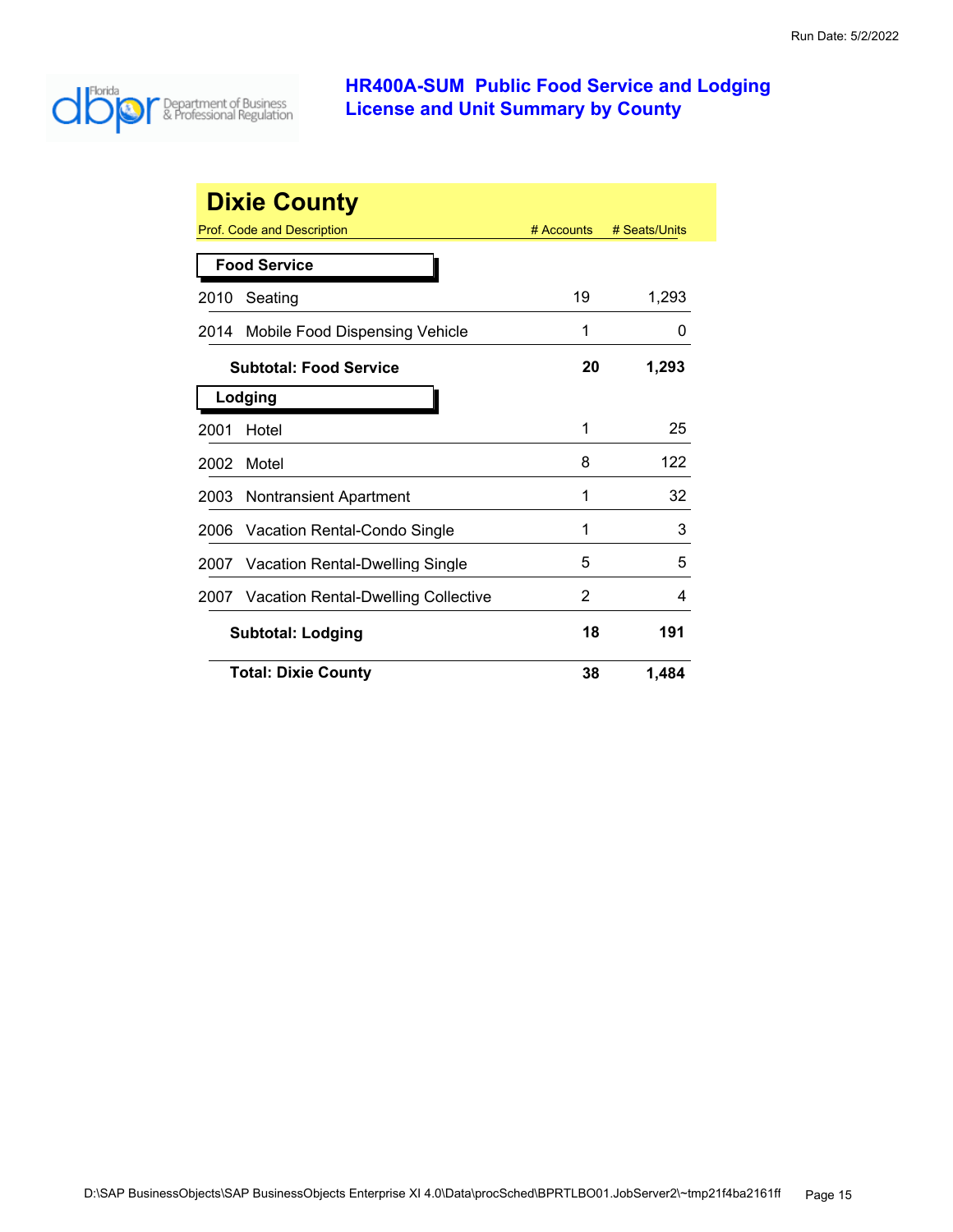

|      | <b>Duval County</b>                        |            |               |
|------|--------------------------------------------|------------|---------------|
|      | <b>Prof. Code and Description</b>          | # Accounts | # Seats/Units |
|      | <b>Food Service</b>                        |            |               |
| 2010 | Seating                                    | 2,087      | 206,687       |
| 2010 | Non-Seating                                | 302        | 0             |
| 2012 | <b>Theme Park Food Cart</b>                | 3          | 3             |
| 2013 | Catering                                   | 75         | 0             |
| 2014 | Mobile Food Dispensing Vehicle             | 464        | 0             |
| 2014 | Hot Dog Cart                               | 40         | 0             |
| 2015 | <b>Vending Machine</b>                     | 43         | 0             |
|      | <b>Subtotal: Food Service</b>              | 3,014      | 206,690       |
|      | Lodging                                    |            |               |
| 2001 | Hotel                                      | 110        | 13,836        |
| 2002 | Motel                                      | 62         | 4,542         |
| 2003 | <b>Transient Apartment</b>                 | 9          | 916           |
| 2003 | <b>Nontransient Apartment</b>              | 728        | 96,097        |
| 2005 | <b>Bed and Breakfast</b>                   | 3          | 15            |
| 2006 | Vacation Rental-Condo Single               | 42         | 54            |
| 2006 | Vacation Rental-Condo Group                | 3          | 107           |
| 2006 | Vacation Rental-Condo Collective           | 8          | 90            |
| 2007 | <b>Vacation Rental-Dwelling Single</b>     | 221        | 241           |
| 2007 | Vacation Rental-Dwelling Group             | 5          | 27            |
| 2007 | <b>Vacation Rental-Dwelling Collective</b> | 30         | 238           |
|      | <b>Subtotal: Lodging</b>                   | 1,221      | 116,163       |
|      | <b>Total: Duval County</b>                 | 4,235      | 322,853       |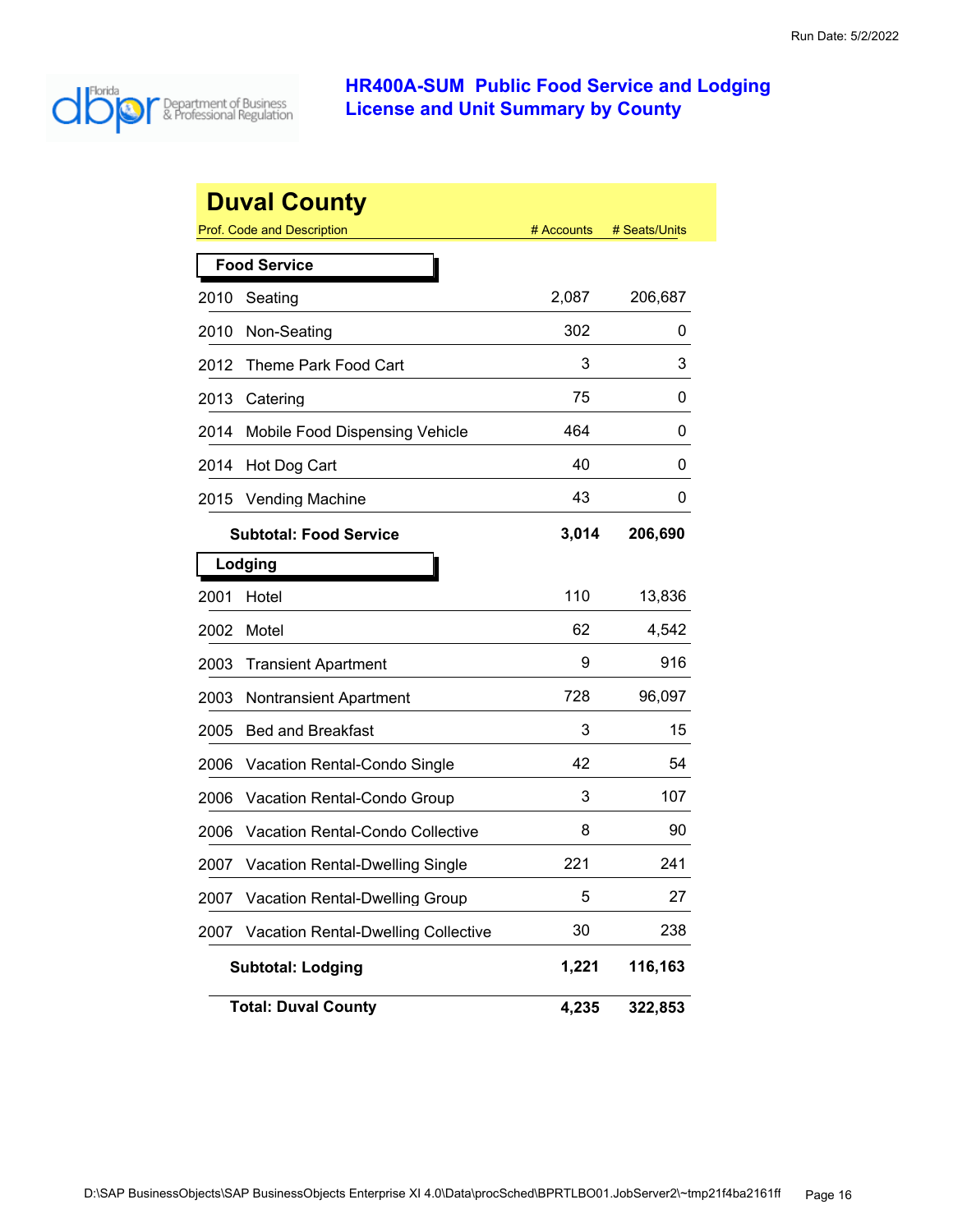

| <b>Escambia County</b> |                                            |            |               |  |
|------------------------|--------------------------------------------|------------|---------------|--|
|                        | Prof. Code and Description                 | # Accounts | # Seats/Units |  |
|                        | <b>Food Service</b>                        |            |               |  |
| 2010                   | Seating                                    | 665        | 64,076        |  |
| 2010                   | Non-Seating                                | 69         | 0             |  |
| 2013                   | Catering                                   | 10         | 0             |  |
| 2014                   | Mobile Food Dispensing Vehicle             | 139        | 0             |  |
| 2014                   | Hot Dog Cart                               | 10         | 0             |  |
| 2015                   | <b>Vending Machine</b>                     | 2          | 0             |  |
|                        | <b>Subtotal: Food Service</b>              | 895        | 64,076        |  |
|                        | Lodging                                    |            |               |  |
| 2001                   | Hotel                                      | 41         | 4,367         |  |
| 2002                   | Motel                                      | 45         | 3,249         |  |
| 2003                   | <b>Transient Apartment</b>                 | 3          | 437           |  |
| 2003                   | <b>Nontransient Apartment</b>              | 194        | 16,310        |  |
| 2005                   | <b>Bed and Breakfast</b>                   | 2          | 12            |  |
| 2006                   | Vacation Rental-Condo Single               | 53         | 81            |  |
| 2006                   | Vacation Rental-Condo Group                | 15         | 749           |  |
| 2006                   | Vacation Rental-Condo Collective           | 43         | 1,269         |  |
| 2007                   | Vacation Rental-Dwelling Single            | 150        | 166           |  |
| 2007                   | <b>Vacation Rental-Dwelling Collective</b> | 33         | 316           |  |
|                        | <b>Subtotal: Lodging</b>                   | 579        | 26,956        |  |
|                        | <b>Total: Escambia County</b>              | 1,474      | 91,032        |  |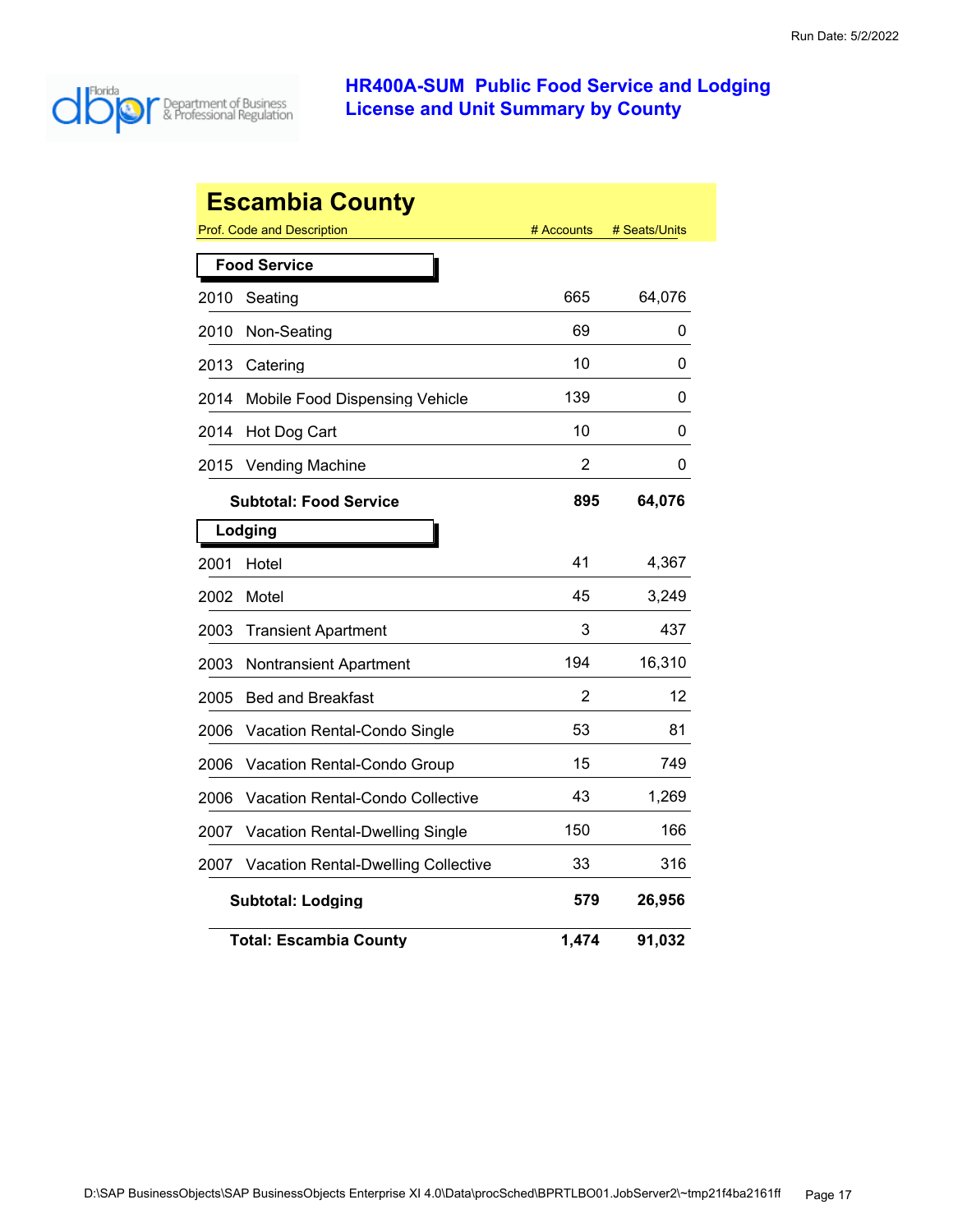

|      | <b>Flagler County</b><br><b>Prof. Code and Description</b> | # Accounts | # Seats/Units |
|------|------------------------------------------------------------|------------|---------------|
|      |                                                            |            |               |
|      | <b>Food Service</b>                                        |            |               |
| 2010 | Seating                                                    | 229        | 18,792        |
| 2010 | Non-Seating                                                | 11         | 0             |
| 2013 | Catering                                                   | 2          | 0             |
| 2014 | Mobile Food Dispensing Vehicle                             | 17         | 0             |
| 2015 | <b>Vending Machine</b>                                     | 1          | 0             |
|      | <b>Subtotal: Food Service</b>                              | 260        | 18,792        |
|      | Lodging                                                    |            |               |
| 2001 | Hotel                                                      | 8          | 704           |
| 2002 | Motel                                                      | 9          | 230           |
| 2003 | <b>Transient Apartment</b>                                 | 6          | 37            |
| 2003 | <b>Nontransient Apartment</b>                              | 21         | 1,702         |
| 2005 | <b>Bed and Breakfast</b>                                   | 3          | 21            |
| 2006 | Vacation Rental-Condo Single                               | 135        | 138           |
| 2006 | Vacation Rental-Condo Group                                | 5          | 102           |
| 2006 | Vacation Rental-Condo Collective                           | 17         | 474           |
| 2007 | Vacation Rental-Dwelling Single                            | 208        | 228           |
| 2007 | Vacation Rental-Dwelling Group                             | 3          | 10            |
| 2007 | <b>Vacation Rental-Dwelling Collective</b>                 | 27         | 218           |
|      | <b>Subtotal: Lodging</b>                                   | 442        | 3,864         |
|      | <b>Total: Flagler County</b>                               | 702        | 22,656        |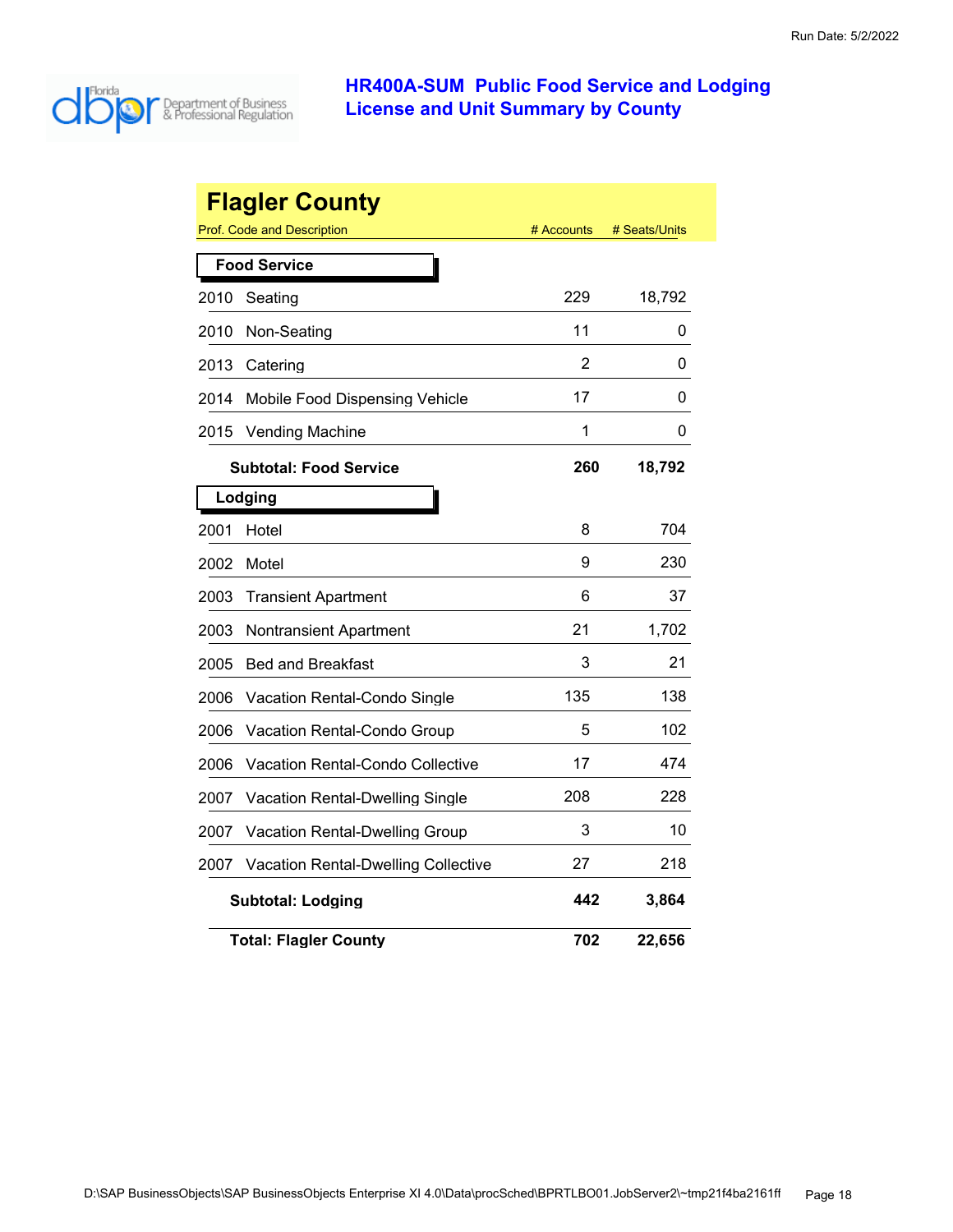

|      | <b>Franklin County</b>                     |                |               |
|------|--------------------------------------------|----------------|---------------|
|      | Prof. Code and Description                 | # Accounts     | # Seats/Units |
|      | <b>Food Service</b>                        |                |               |
| 2010 | Seating                                    | 42             | 3,306         |
| 2010 | Non-Seating                                | 6              | 0             |
| 2014 | <b>Mobile Food Dispensing Vehicle</b>      | 14             | 0             |
| 2014 | Hot Dog Cart                               | 5              | 0             |
|      | <b>Subtotal: Food Service</b>              | 67             | 3,306         |
|      | Lodging                                    |                |               |
| 2001 | Hotel                                      | 3              | 94            |
| 2002 | Motel                                      | 8              | 299           |
| 2003 | <b>Transient Apartment</b>                 | $\overline{2}$ | 25            |
| 2003 | <b>Nontransient Apartment</b>              | 5              | 129           |
| 2005 | <b>Bed and Breakfast</b>                   | 4              | 32            |
| 2006 | Vacation Rental-Condo Single               | 23             | 24            |
| 2006 | <b>Vacation Rental-Condo Collective</b>    | 3              | 76            |
| 2007 | <b>Vacation Rental-Dwelling Single</b>     | 94             | 104           |
| 2007 | <b>Vacation Rental-Dwelling Group</b>      | 1              | 5             |
| 2007 | <b>Vacation Rental-Dwelling Collective</b> | 20             | 744           |
|      | <b>Subtotal: Lodging</b>                   | 163            | 1,532         |
|      | <b>Total: Franklin County</b>              | 230            | 4,838         |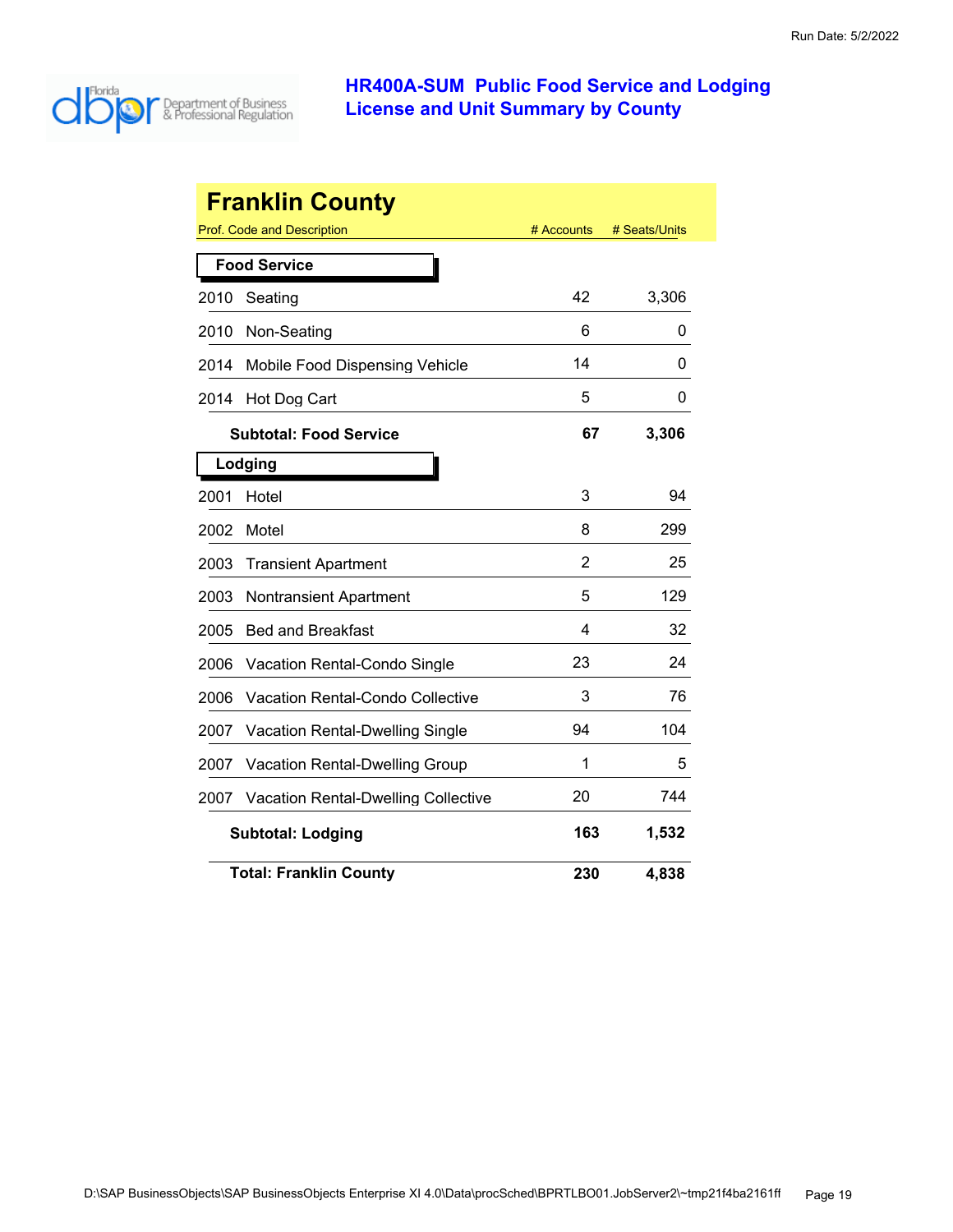

|      | <b>Gadsden County</b>                  |            |               |
|------|----------------------------------------|------------|---------------|
|      | Prof. Code and Description             | # Accounts | # Seats/Units |
|      | <b>Food Service</b>                    |            |               |
| 2010 | Seating                                | 57         | 3,543         |
| 2010 | Non-Seating                            | 5          | O             |
| 2014 | Mobile Food Dispensing Vehicle         | 43         | 0             |
|      | <b>Subtotal: Food Service</b>          | 105        | 3,543         |
|      | Lodging                                |            |               |
| 2001 | Hotel                                  | 4          | 239           |
| 2002 | Motel                                  | 10         | 211           |
| 2003 | <b>Transient Apartment</b>             | 1          | 60            |
| 2003 | <b>Nontransient Apartment</b>          | 17         | 1,000         |
| 2005 | <b>Bed and Breakfast</b>               | 3          | 16            |
| 2007 | <b>Vacation Rental-Dwelling Single</b> | 2          | 2             |
| 2007 | <b>Vacation Rental-Dwelling Group</b>  | 2          | 13            |
|      | <b>Subtotal: Lodging</b>               | 39         | 1,541         |
|      | <b>Total: Gadsden County</b>           | 144        | 5,084         |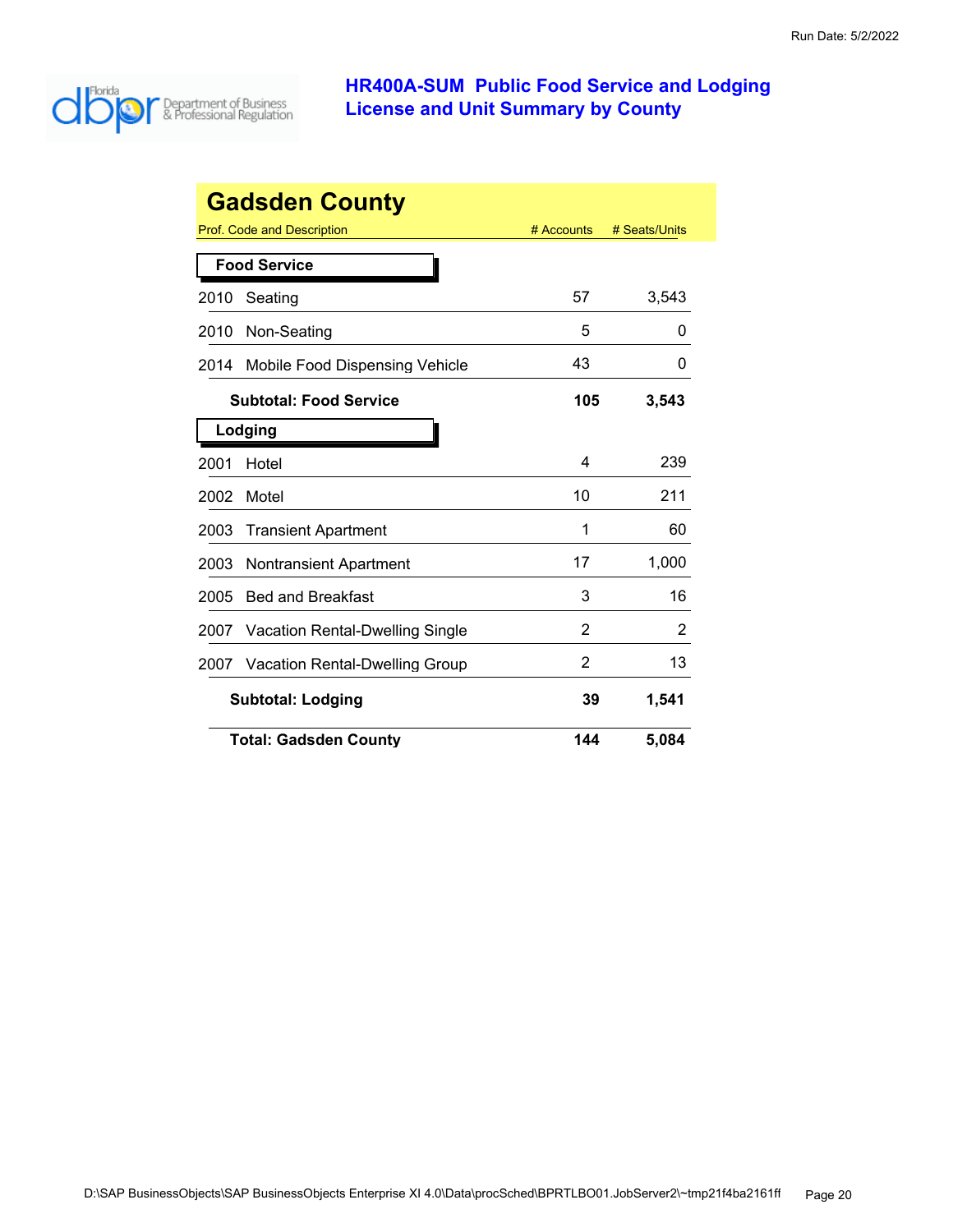

|      | <b>Gilchrist County</b>         |            |               |
|------|---------------------------------|------------|---------------|
|      | Prof. Code and Description      | # Accounts | # Seats/Units |
|      | <b>Food Service</b>             |            |               |
| 2010 | Seating                         | 19         | 1,372         |
| 2014 | Mobile Food Dispensing Vehicle  | 5          | 0             |
|      | <b>Subtotal: Food Service</b>   | 24         | 1,372         |
|      | Lodging                         |            |               |
| 2002 | Motel                           | 2          | 52            |
| 2003 | <b>Transient Apartment</b>      | 1          | 1             |
| 2003 | <b>Nontransient Apartment</b>   | 3          | 66            |
| 2005 | <b>Bed and Breakfast</b>        | 1          | 11            |
| 2006 | Vacation Rental-Condo Single    | 1          | 1             |
| 2007 | Vacation Rental-Dwelling Single | 2          | 2             |
|      | <b>Subtotal: Lodging</b>        | 10         | 133           |
|      | <b>Total: Gilchrist County</b>  | 34         | 1,505         |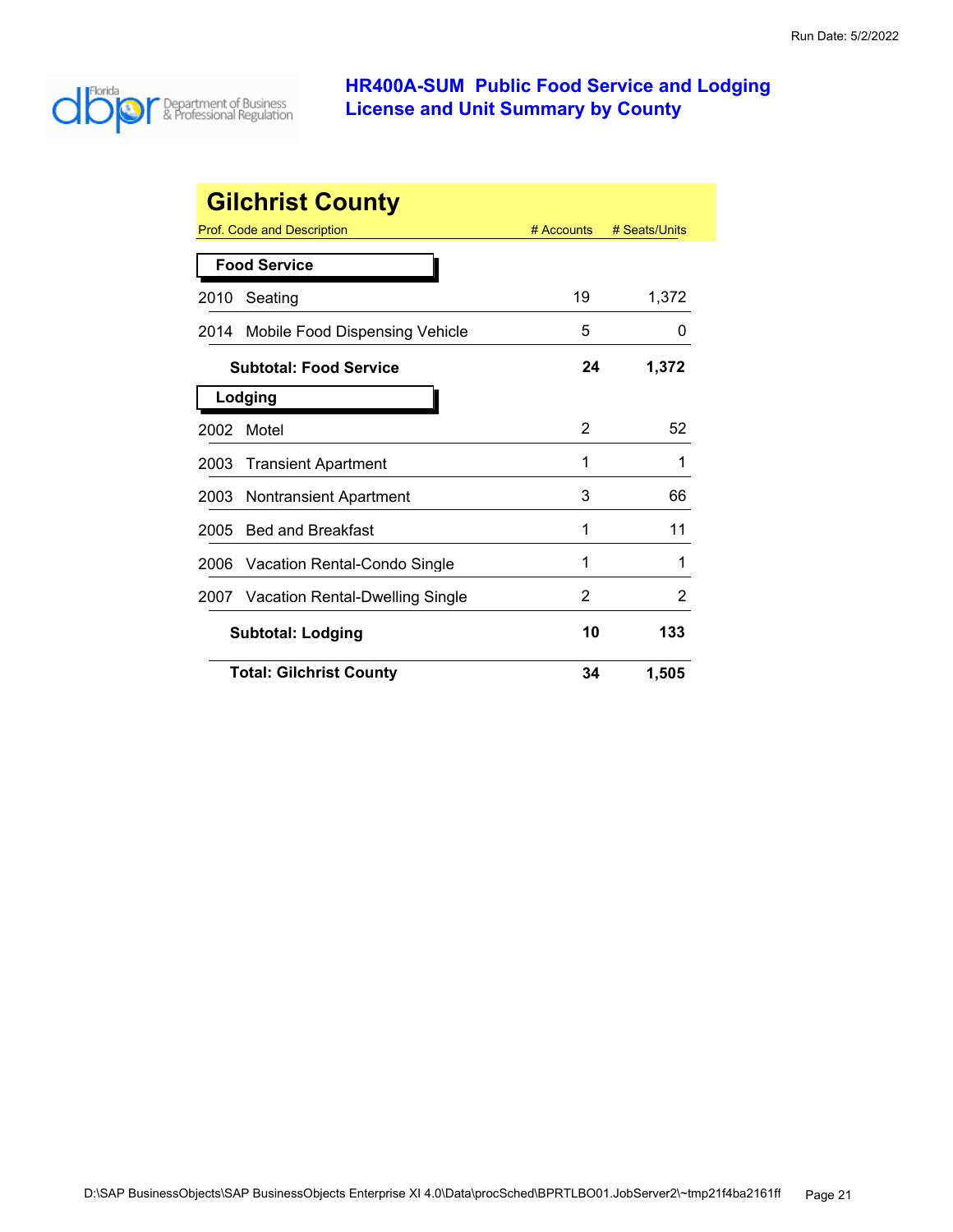

|      | <b>Glades County</b>           |              |               |
|------|--------------------------------|--------------|---------------|
|      | Prof. Code and Description     | $#$ Accounts | # Seats/Units |
|      | <b>Food Service</b>            |              |               |
| 2010 | Seating                        | 10           | 618           |
| 2010 | Non-Seating                    | 1            | O             |
| 2013 | Catering                       | 1            | O             |
| 2014 | Mobile Food Dispensing Vehicle | 4            | O             |
|      | <b>Subtotal: Food Service</b>  | 16           | 618           |
|      | Lodging                        |              |               |
| 2002 | Motel                          | 7            | 87            |
| 2003 | <b>Transient Apartment</b>     | 2            | 22            |
| 2003 | <b>Nontransient Apartment</b>  | 3            | 93            |
|      |                                |              |               |
|      | <b>Subtotal: Lodging</b>       | 12           | 202           |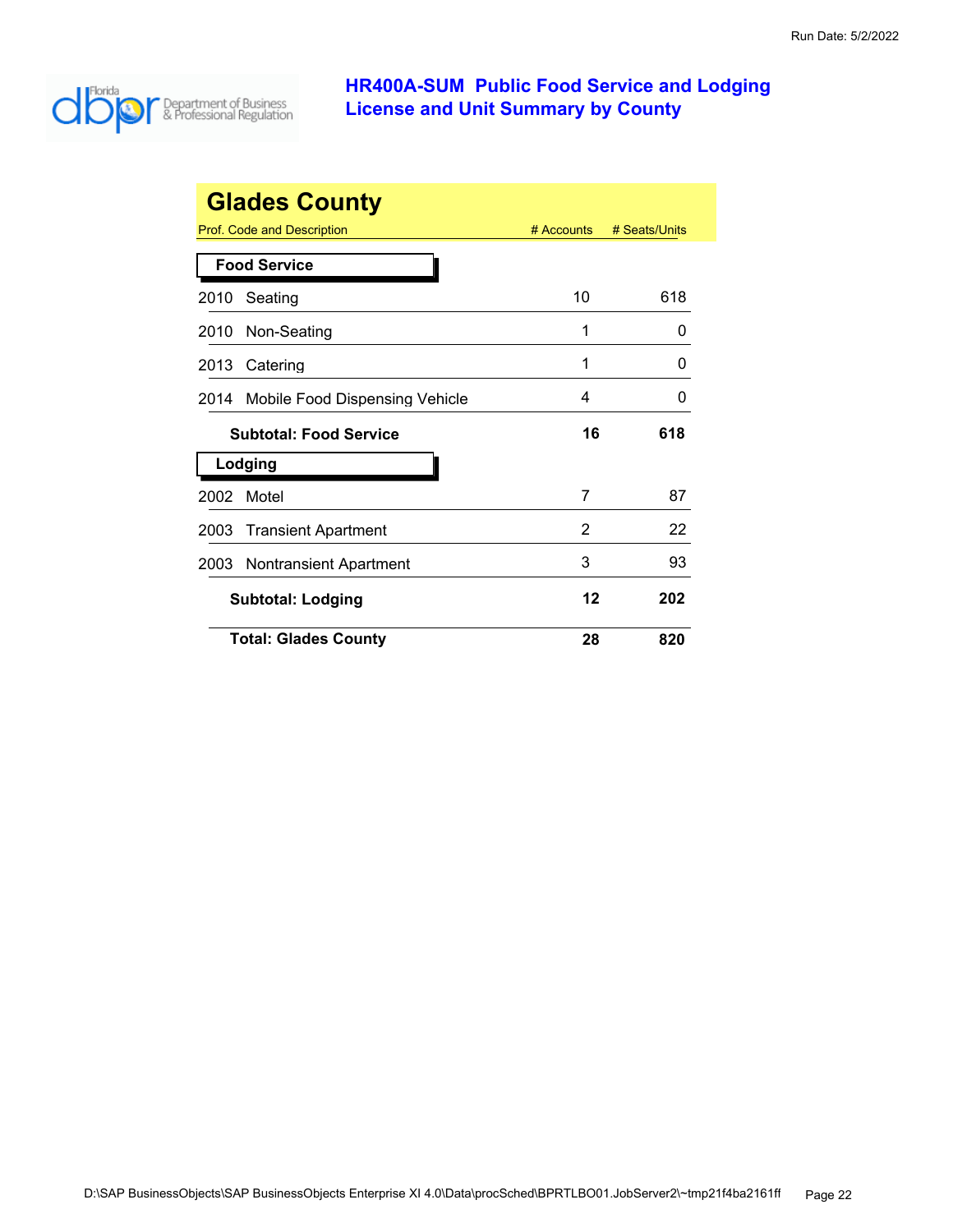

|      | <b>Gulf County</b>                         |                |               |
|------|--------------------------------------------|----------------|---------------|
|      | <b>Prof. Code and Description</b>          | # Accounts     | # Seats/Units |
|      | <b>Food Service</b>                        |                |               |
| 2010 | Seating                                    | 41             | 2,765         |
| 2010 | Non-Seating                                | 2              | 0             |
| 2014 | Mobile Food Dispensing Vehicle             | 11             | 0             |
| 2014 | Hot Dog Cart                               | 1              | 0             |
|      | <b>Subtotal: Food Service</b>              | 55             | 2,765         |
|      | Lodging                                    |                |               |
| 2001 | Hotel                                      | $\overline{2}$ | 96            |
| 2002 | Motel                                      | 2              | 26            |
| 2003 | <b>Transient Apartment</b>                 | 2              | 2             |
| 2003 | <b>Nontransient Apartment</b>              | 4              | 163           |
| 2005 | <b>Bed and Breakfast</b>                   | 2              | 14            |
| 2006 | <b>Vacation Rental-Condo Single</b>        | 10             | 10            |
| 2006 | Vacation Rental-Condo Group                | 1              | 2             |
| 2006 | <b>Vacation Rental-Condo Collective</b>    | 3              | 95            |
| 2007 | Vacation Rental-Dwelling Single            | 75             | 79            |
| 2007 | Vacation Rental-Dwelling Group             | 3              | 37            |
| 2007 | <b>Vacation Rental-Dwelling Collective</b> | 35             | 738           |
|      | <b>Subtotal: Lodging</b>                   | 139            | 1,262         |
|      | <b>Total: Gulf County</b>                  | 194            | 4,027         |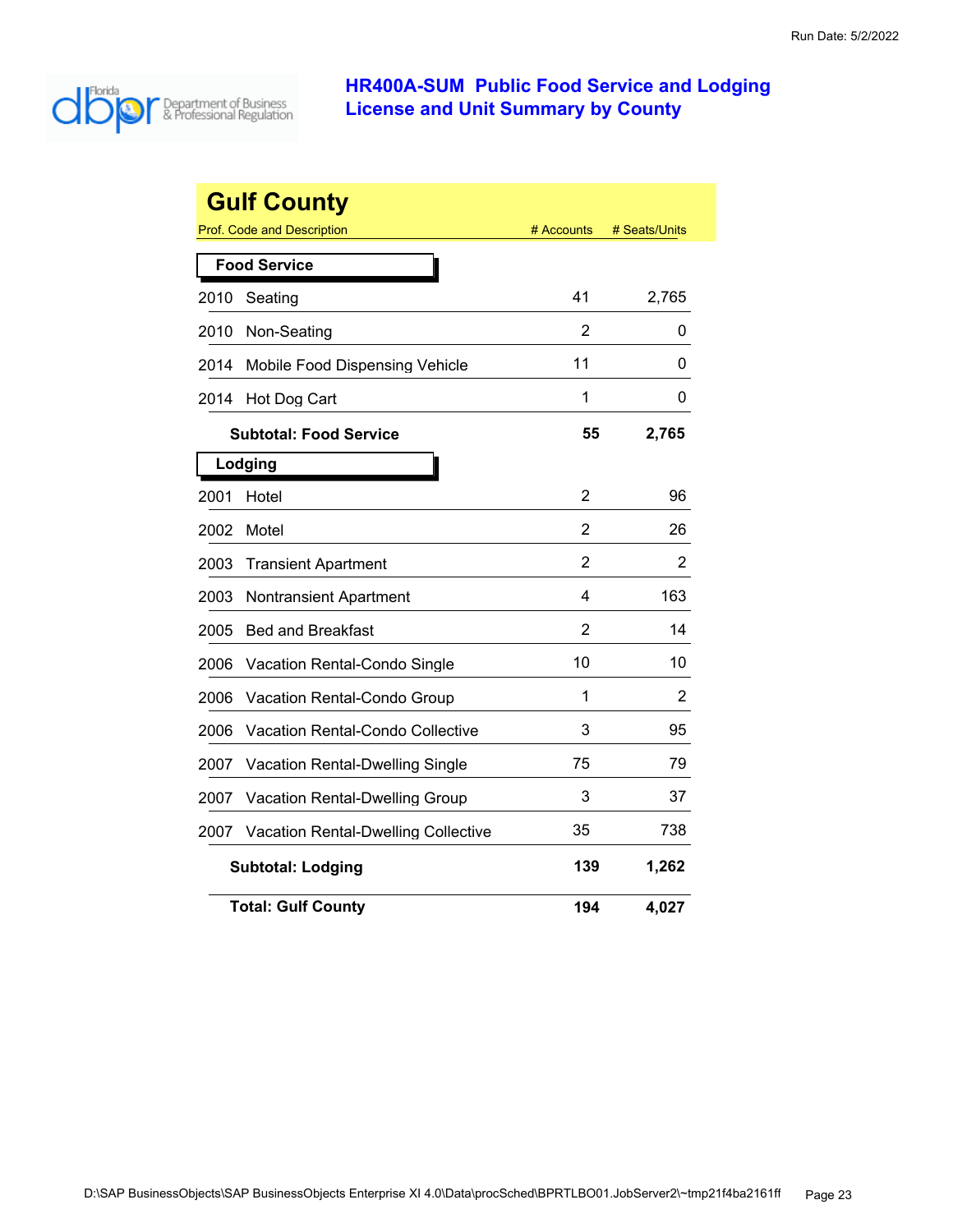

|      | <b>Hamilton County</b>          |            |               |
|------|---------------------------------|------------|---------------|
|      | Prof. Code and Description      | # Accounts | # Seats/Units |
|      | <b>Food Service</b>             |            |               |
| 2010 | Seating                         | 11         | 555           |
| 2010 | Non-Seating                     | 5          | 0             |
| 2014 | Mobile Food Dispensing Vehicle  | 12         | O             |
| 2015 | <b>Vending Machine</b>          | 2          | 0             |
|      | <b>Subtotal: Food Service</b>   | 30         | 555           |
|      | Lodging                         |            |               |
| 2002 | Motel                           | 5          | 155           |
| 2003 | Nontransient Apartment          | 7          | 167           |
| 2005 | <b>Bed and Breakfast</b>        | 1          | 5             |
| 2007 | Vacation Rental-Dwelling Single | 1          | 1             |
|      | <b>Subtotal: Lodging</b>        | 14         | 328           |
|      | <b>Total: Hamilton County</b>   | 44         | 883           |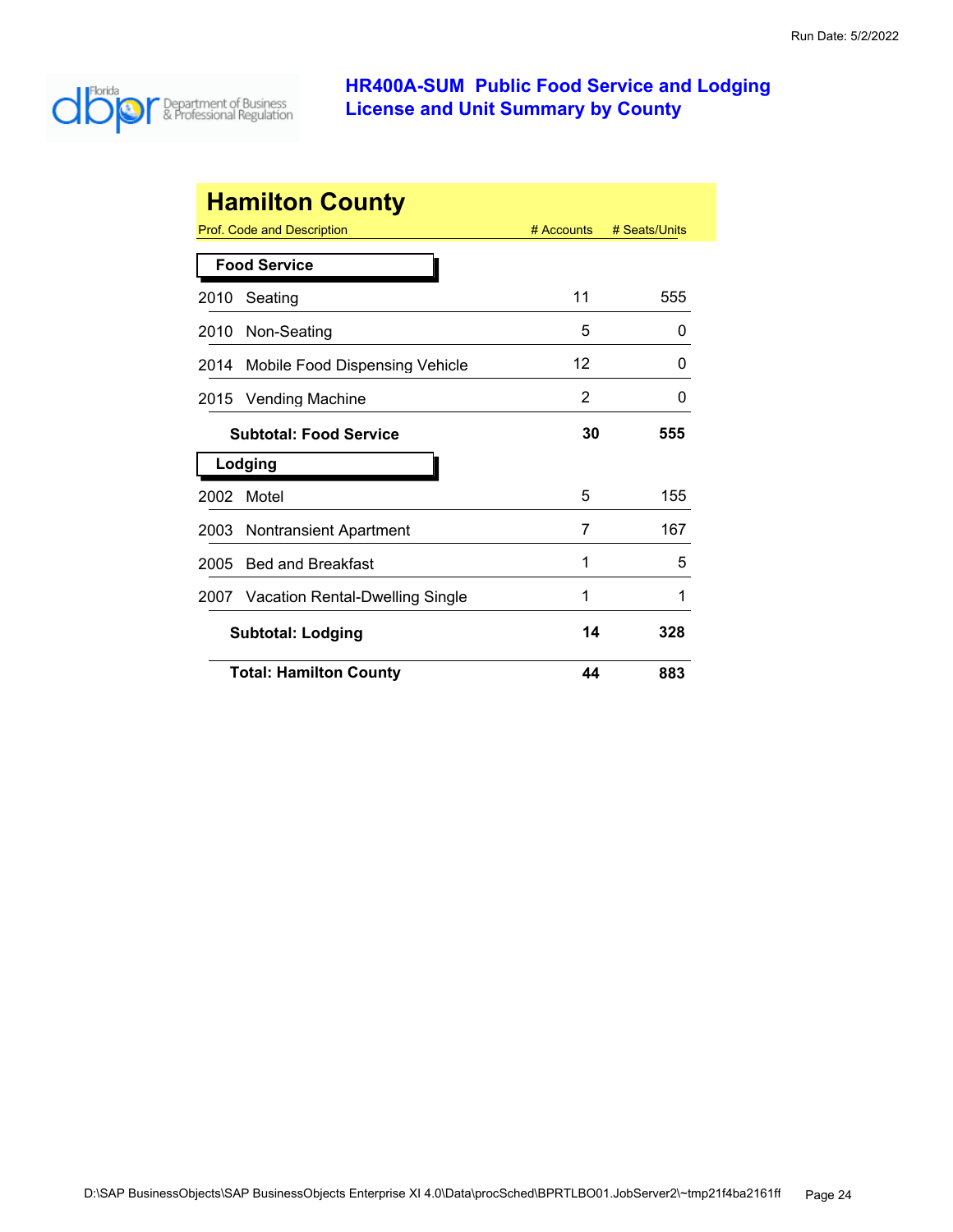

|      | <b>Hardee County</b>           |              |               |
|------|--------------------------------|--------------|---------------|
|      | Prof. Code and Description     | $#$ Accounts | # Seats/Units |
|      | <b>Food Service</b>            |              |               |
| 2010 | Seating                        | 34           | 2,089         |
| 2010 | Non-Seating                    | 3            | O             |
| 2014 | Mobile Food Dispensing Vehicle | 12           | $\Omega$      |
|      | <b>Subtotal: Food Service</b>  | 49           | 2,089         |
|      | Lodging                        |              |               |
| 2001 | Hotel                          | 1            | 48            |
| 2002 | Motel                          | 3            | 49            |
| 2003 | Nontransient Apartment         | 13           | 652           |
|      | <b>Subtotal: Lodging</b>       | 17           | 749           |
|      | <b>Total: Hardee County</b>    | 66           | 2,838         |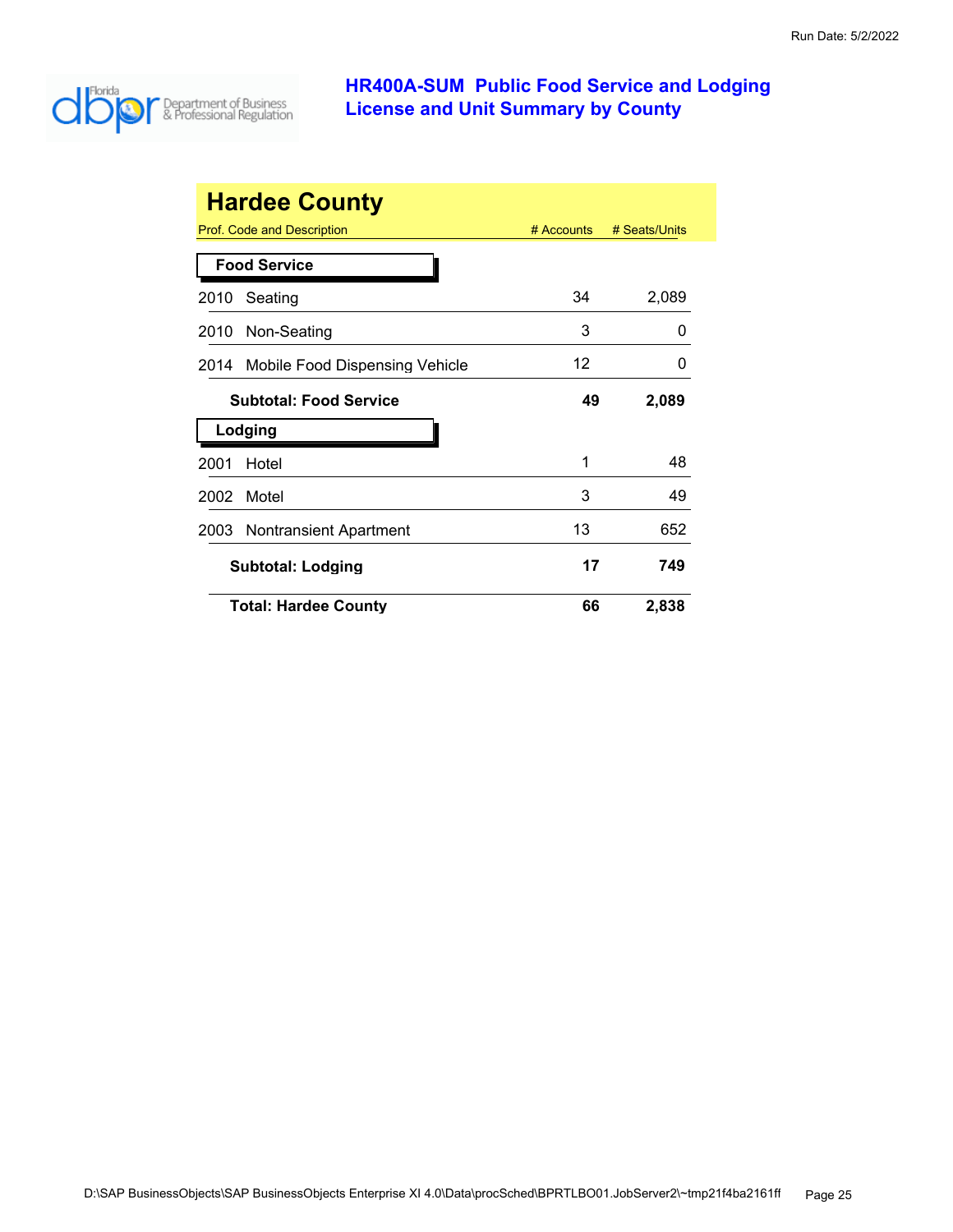

|      | <b>Hendry County</b>            |            |               |
|------|---------------------------------|------------|---------------|
|      | Prof. Code and Description      | # Accounts | # Seats/Units |
|      | <b>Food Service</b>             |            |               |
| 2010 | Seating                         | 65         | 4,589         |
| 2010 | Non-Seating                     | 9          | 0             |
| 2014 | Mobile Food Dispensing Vehicle  | 26         | 0             |
|      | <b>Subtotal: Food Service</b>   | 100        | 4,589         |
|      | Lodging                         |            |               |
| 2001 | Hotel                           | 4          | 249           |
| 2002 | Motel                           | 9          | 247           |
| 2003 | Nontransient Apartment          | 17         | 563           |
| 2006 | Vacation Rental-Condo Group     | 1          | 62            |
| 2007 | Vacation Rental-Dwelling Single | 5          | 12            |
|      | <b>Subtotal: Lodging</b>        | 36         | 1,133         |
|      | <b>Total: Hendry County</b>     | 136        | 5,722         |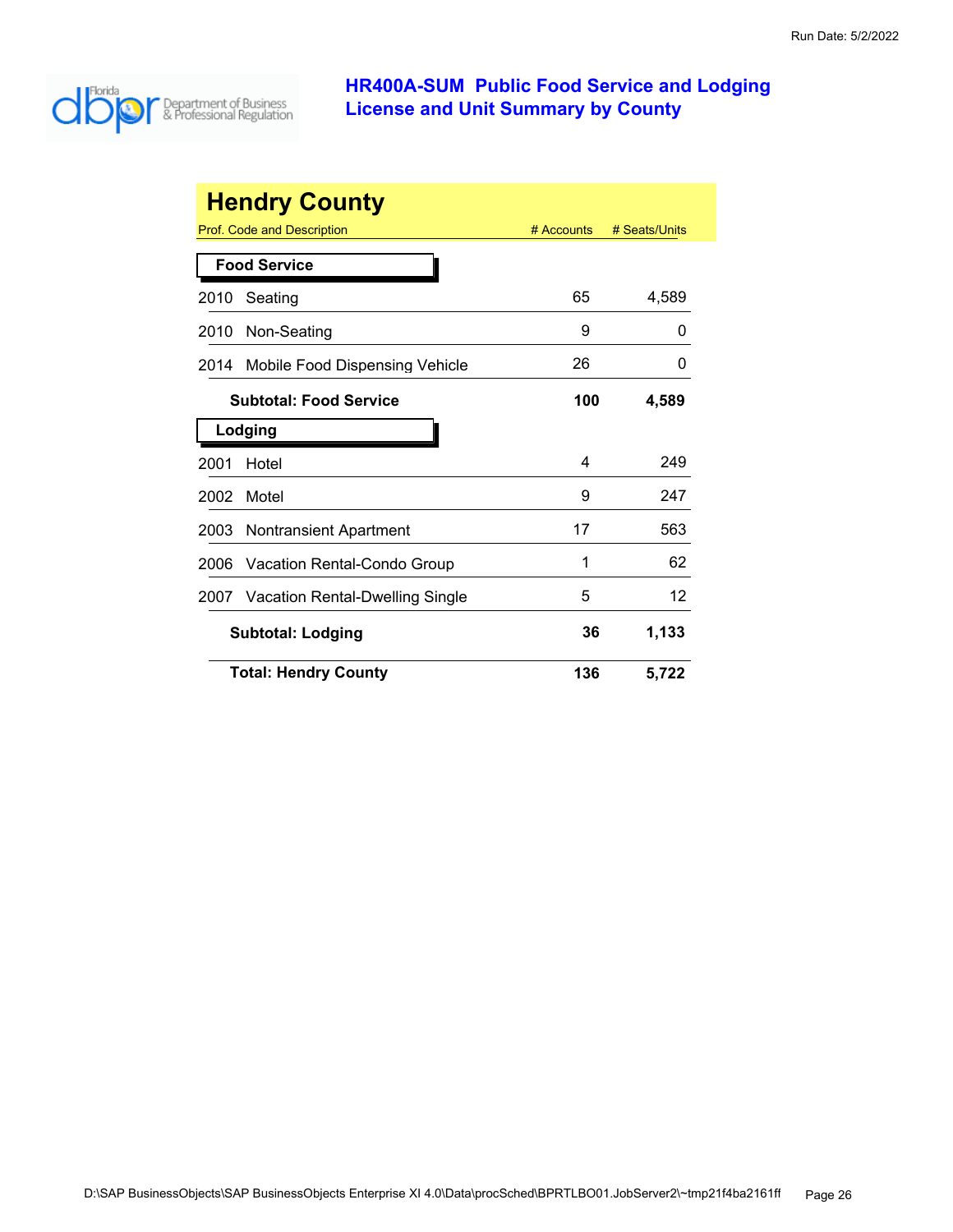

|      | <b>Hernando County</b>                     |            |               |
|------|--------------------------------------------|------------|---------------|
|      | Prof. Code and Description                 | # Accounts | # Seats/Units |
|      | <b>Food Service</b>                        |            |               |
| 2010 | Seating                                    | 299        | 27,052        |
| 2010 | Non-Seating                                | 25         | 0             |
| 2013 | Catering                                   | 8          | 0             |
| 2014 | Mobile Food Dispensing Vehicle             | 55         | 0             |
| 2014 | Hot Dog Cart                               | 7          | 0             |
| 2015 | <b>Vending Machine</b>                     | 2          | 0             |
|      | <b>Subtotal: Food Service</b>              | 396        | 27,052        |
|      | Lodging                                    |            |               |
| 2001 | Hotel                                      | 6          | 415           |
| 2002 | Motel                                      | 11         | 633           |
| 2003 | <b>Transient Apartment</b>                 | 3          | 11            |
| 2003 | <b>Nontransient Apartment</b>              | 59         | 3,623         |
| 2005 | <b>Bed and Breakfast</b>                   | 4          | 14            |
| 2006 | Vacation Rental-Condo Single               | 3          | 4             |
| 2007 | Vacation Rental-Dwelling Single            | 56         | 58            |
| 2007 | <b>Vacation Rental-Dwelling Collective</b> | 5          | 13            |
|      | <b>Subtotal: Lodging</b>                   | 147        | 4,771         |
|      | <b>Total: Hernando County</b>              | 543        | 31,823        |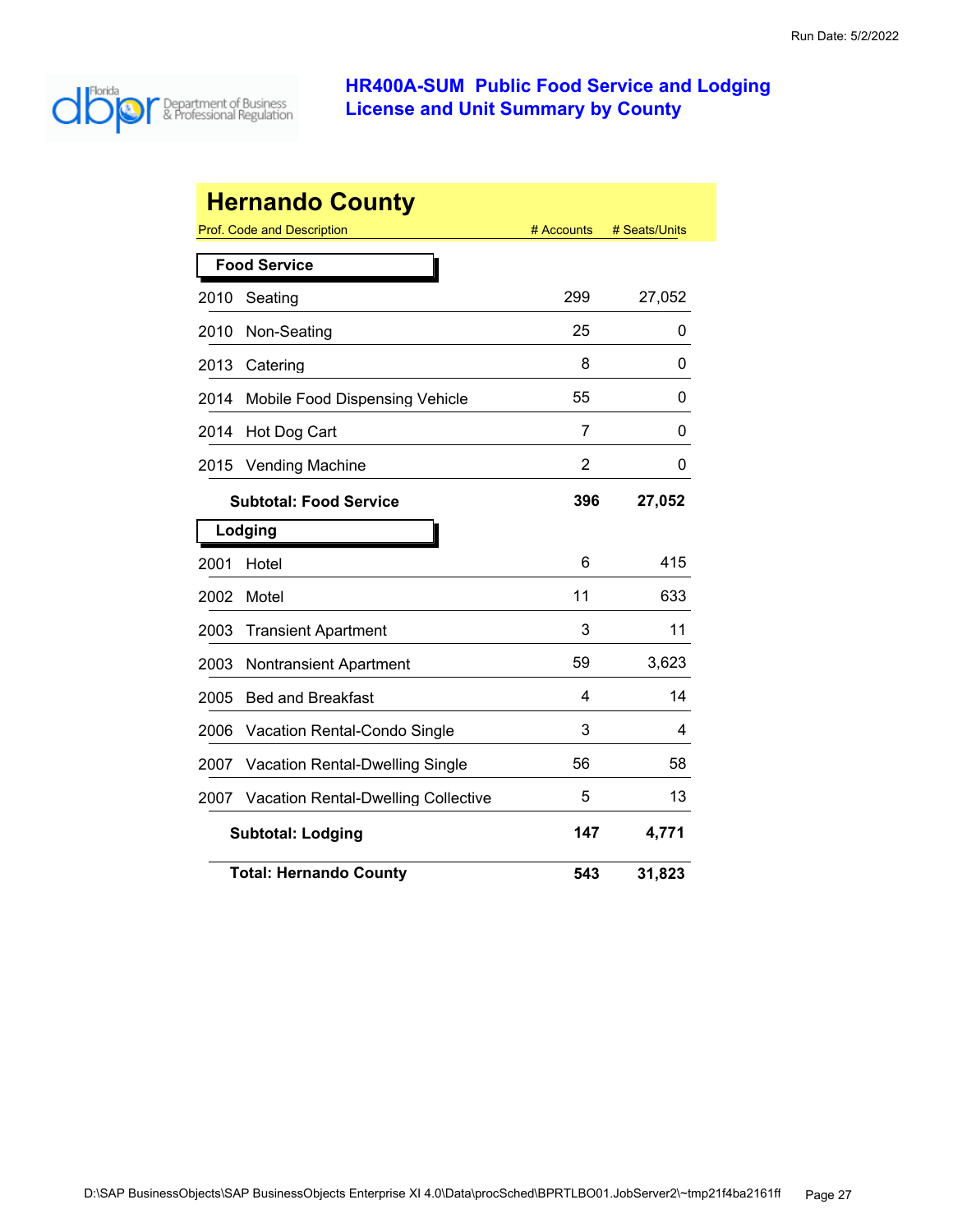

|      | <b>Highlands County</b>                |            |               |
|------|----------------------------------------|------------|---------------|
|      | Prof. Code and Description             | # Accounts | # Seats/Units |
|      | <b>Food Service</b>                    |            |               |
| 2010 | Seating                                | 164        | 14,609        |
| 2010 | Non-Seating                            | 13         | 0             |
| 2014 | Mobile Food Dispensing Vehicle         | 40         | 0             |
| 2015 | <b>Vending Machine</b>                 | 1          | 0             |
|      | <b>Subtotal: Food Service</b>          | 218        | 14,609        |
|      | Lodging                                |            |               |
| 2001 | Hotel                                  | 9          | 903           |
| 2002 | Motel                                  | 12         | 364           |
| 2003 | <b>Transient Apartment</b>             | 8          | 201           |
| 2003 | <b>Nontransient Apartment</b>          | 73         | 2,431         |
| 2006 | <b>Vacation Rental-Condo Single</b>    | 4          | 5             |
| 2006 | Vacation Rental-Condo Group            | 4          | 81            |
| 2006 | Vacation Rental-Condo Collective       | 2          | 80            |
| 2007 | <b>Vacation Rental-Dwelling Single</b> | 22         | 25            |
|      | <b>Subtotal: Lodging</b>               | 134        | 4,090         |
|      | <b>Total: Highlands County</b>         | 352        | 18,699        |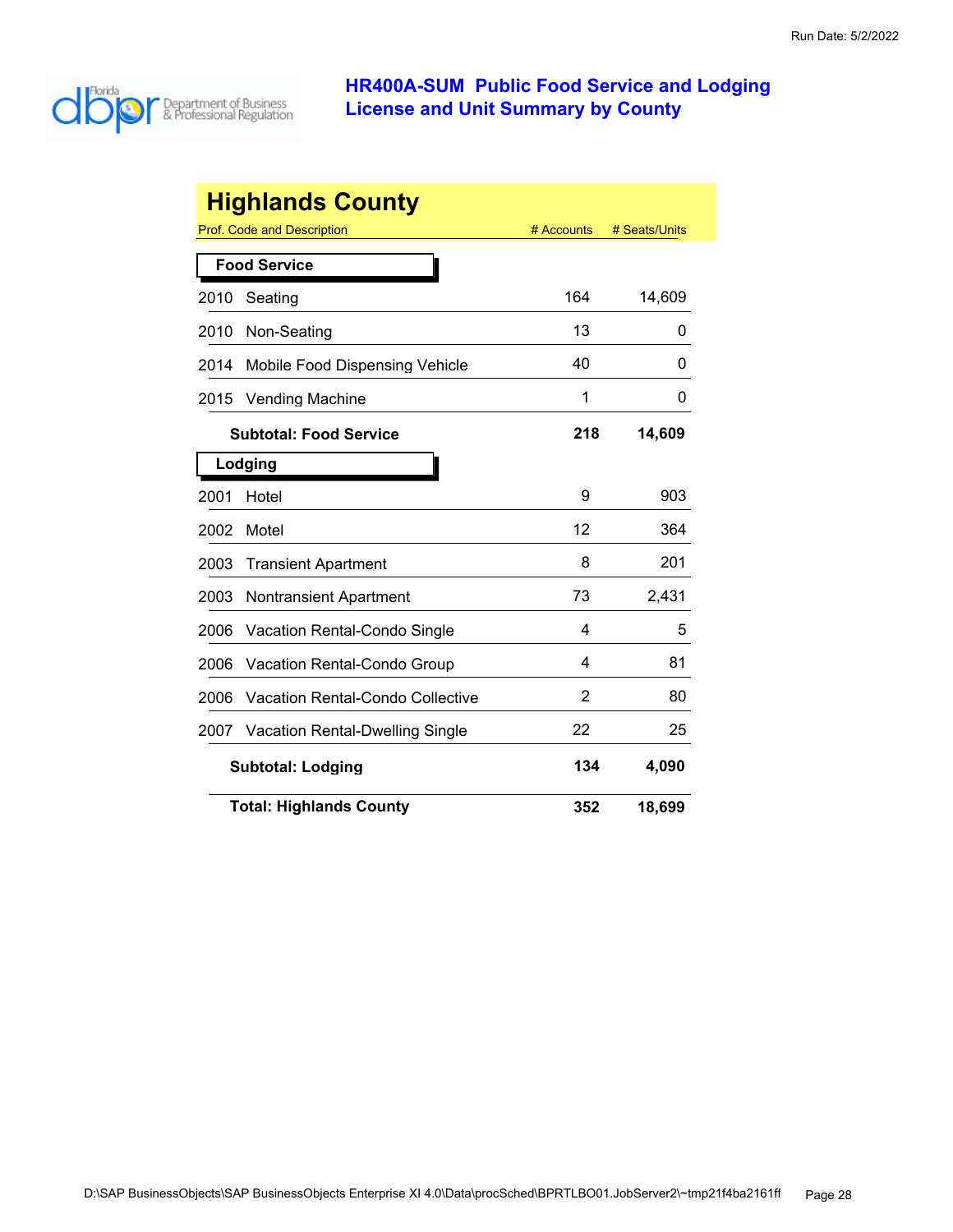

|      | <b>Hillsborough County</b>                 |            |               |
|------|--------------------------------------------|------------|---------------|
|      | <b>Prof. Code and Description</b>          | # Accounts | # Seats/Units |
|      | <b>Food Service</b>                        |            |               |
| 2010 | Seating                                    | 2,765      | 257,715       |
| 2010 | Non-Seating                                | 437        | 0             |
| 2012 | Theme Park Food Cart                       | 1          | 10            |
| 2013 | Catering                                   | 107        | 0             |
| 2014 | Mobile Food Dispensing Vehicle             | 730        | 0             |
| 2014 | Hot Dog Cart                               | 36         | 0             |
| 2015 | <b>Vending Machine</b>                     | 40         | Ü             |
|      | <b>Subtotal: Food Service</b>              | 4,116      | 257,725       |
|      | Lodging                                    |            |               |
| 2001 | Hotel                                      | 130        | 20,132        |
| 2002 | Motel                                      | 94         | 5,147         |
| 2003 | <b>Transient Apartment</b>                 | 24         | 2,125         |
| 2003 | <b>Nontransient Apartment</b>              | 911        | 130,722       |
| 2005 | <b>Bed and Breakfast</b>                   | 6          | 25            |
| 2006 | Vacation Rental-Condo Single               | 48         | 53            |
| 2006 | <b>Vacation Rental-Condo Group</b>         | 8          | 486           |
| 2006 | <b>Vacation Rental-Condo Collective</b>    | 9          | 40            |
| 2006 | <b>Vacation Rental-Condo</b>               | 1          | 191           |
| 2007 | <b>Vacation Rental-Dwelling Single</b>     | 220        | 230           |
| 2007 | Vacation Rental-Dwelling Group             | 5          | 48            |
| 2007 | <b>Vacation Rental-Dwelling Collective</b> | 40         | 304           |
|      | <b>Subtotal: Lodging</b>                   | 1,496      | 159,503       |
|      | <b>Total: Hillsborough County</b>          | 5,612      | 417,228       |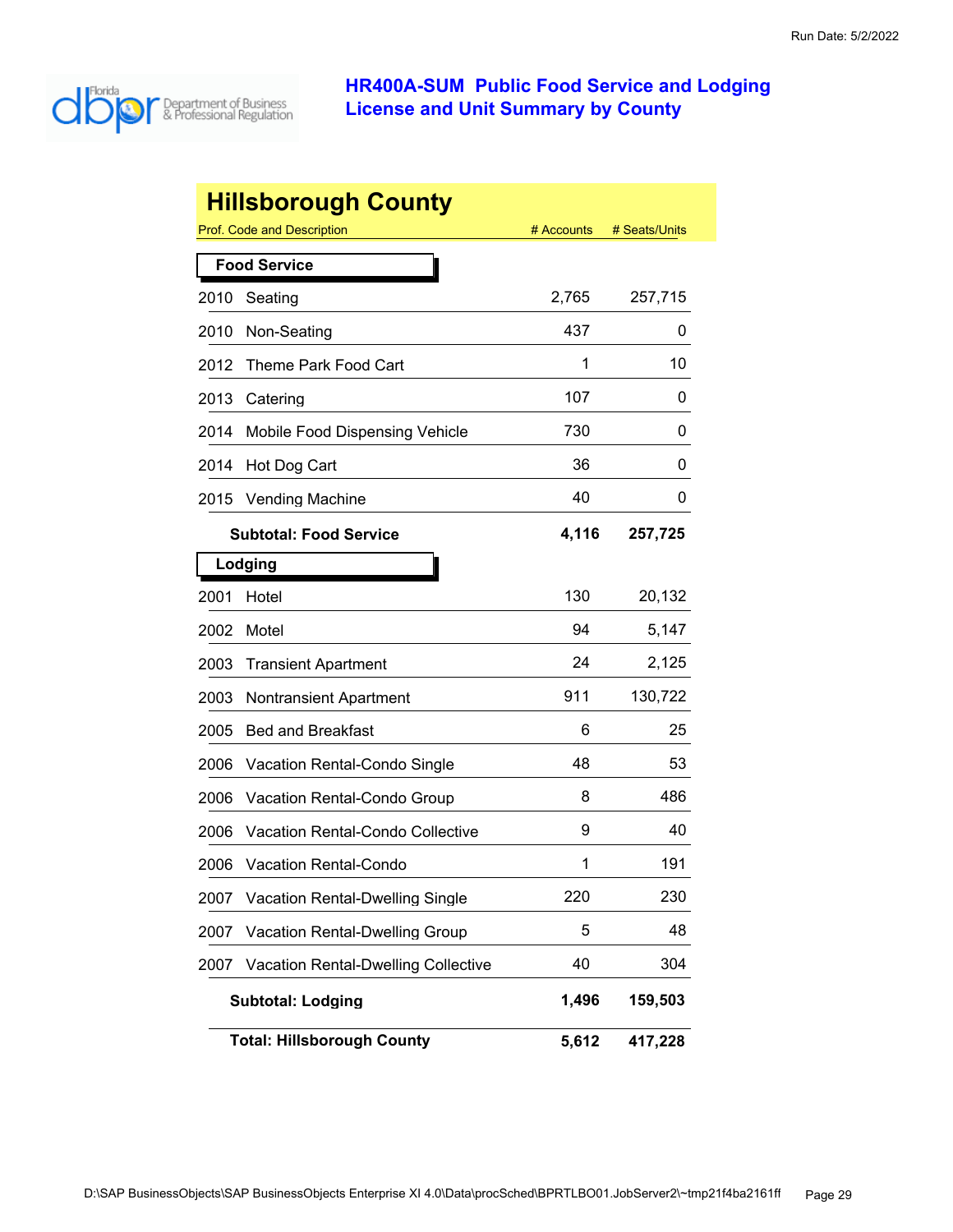

|      | <b>Holmes County</b>              |              |               |
|------|-----------------------------------|--------------|---------------|
|      | <b>Prof. Code and Description</b> | $#$ Accounts | # Seats/Units |
|      | <b>Food Service</b>               |              |               |
| 2010 | Seating                           | 20           | 1,568         |
| 2010 | Non-Seating                       | 1            | O             |
| 2014 | Mobile Food Dispensing Vehicle    | 4            | 0             |
|      | <b>Subtotal: Food Service</b>     | 25           | 1,568         |
|      |                                   |              |               |
|      | Lodging                           |              |               |
| 2002 | Motel                             | 5            | 243           |
| 2003 | Nontransient Apartment            | 10           | 139           |
| 2006 | Vacation Rental-Condo Single      | 1            |               |
| 2007 | Vacation Rental-Dwelling Single   |              |               |
|      | <b>Subtotal: Lodging</b>          | 17           | 384           |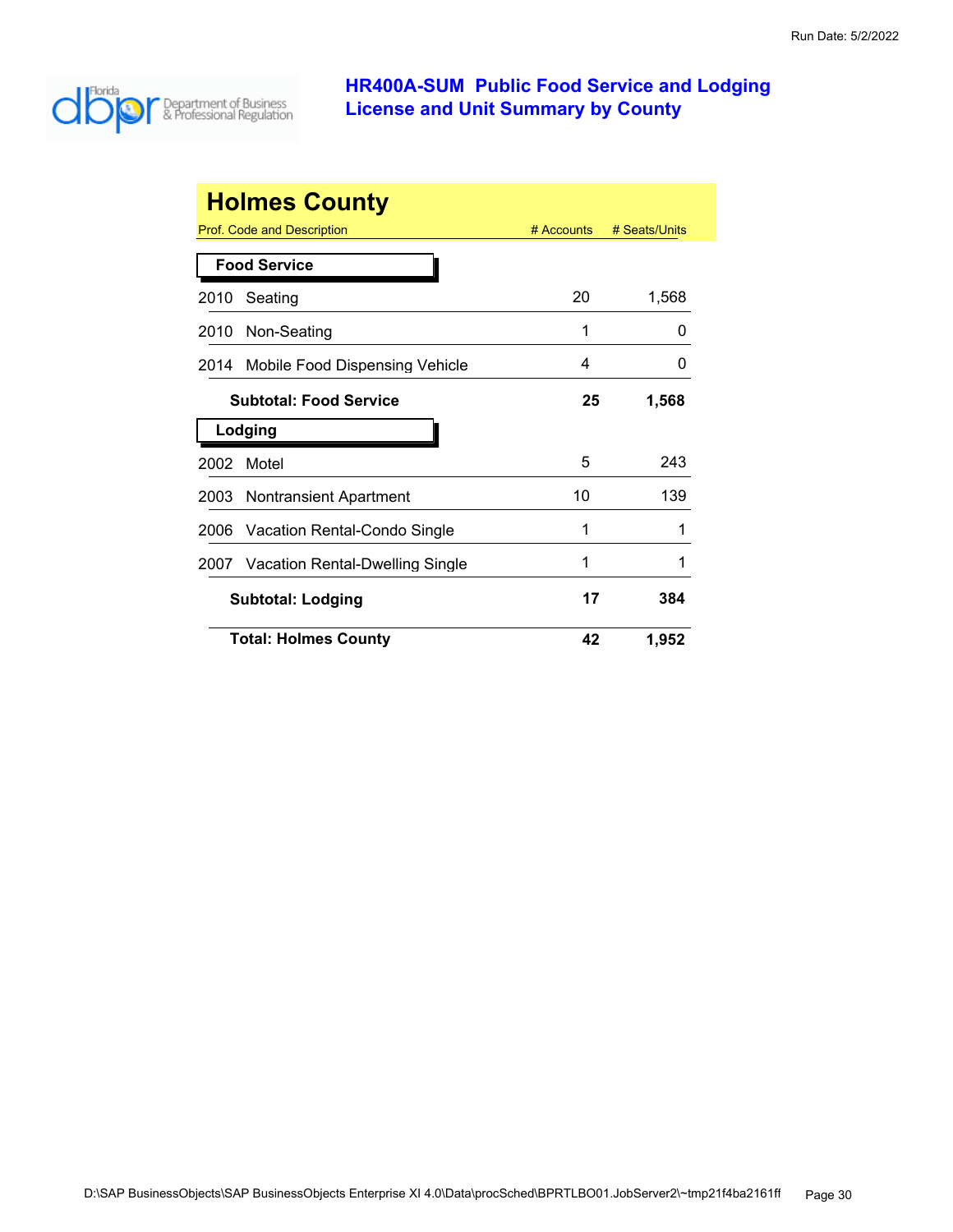

|      | <b>Indian River County</b><br>Prof. Code and Description | # Accounts | # Seats/Units |
|------|----------------------------------------------------------|------------|---------------|
|      | <b>Food Service</b>                                      |            |               |
| 2010 | Seating                                                  | 341        | 31,972        |
| 2010 | Non-Seating                                              | 31         | 0             |
| 2013 | Catering                                                 | 4          | 0             |
| 2014 | Mobile Food Dispensing Vehicle                           | 21         | 0             |
| 2014 | Hot Dog Cart                                             | 3          | 0             |
|      | <b>Subtotal: Food Service</b>                            | 400        | 31,972        |
|      | Lodging                                                  |            |               |
| 2001 | Hotel                                                    | 13         | 1,059         |
| 2002 | Motel                                                    | 26         | 1,103         |
| 2003 | <b>Transient Apartment</b>                               | 6          | 101           |
| 2003 | Nontransient Apartment                                   | 84         | 4,684         |
| 2005 | <b>Bed and Breakfast</b>                                 | 1          | 3             |
| 2006 | Vacation Rental-Condo Single                             | 16         | 16            |
| 2006 | Vacation Rental-Condo Group                              | 5          | 303           |
| 2006 | <b>Vacation Rental-Condo Collective</b>                  | 4          | 25            |
| 2007 | Vacation Rental-Dwelling Single                          | 223        | 236           |
| 2007 | <b>Vacation Rental-Dwelling Group</b>                    | 3          | 13            |
| 2007 | <b>Vacation Rental-Dwelling Collective</b>               | 16         | 39            |
|      | <b>Subtotal: Lodging</b>                                 | 397        | 7,582         |
|      | <b>Total: Indian River County</b>                        | 797        | 39,554        |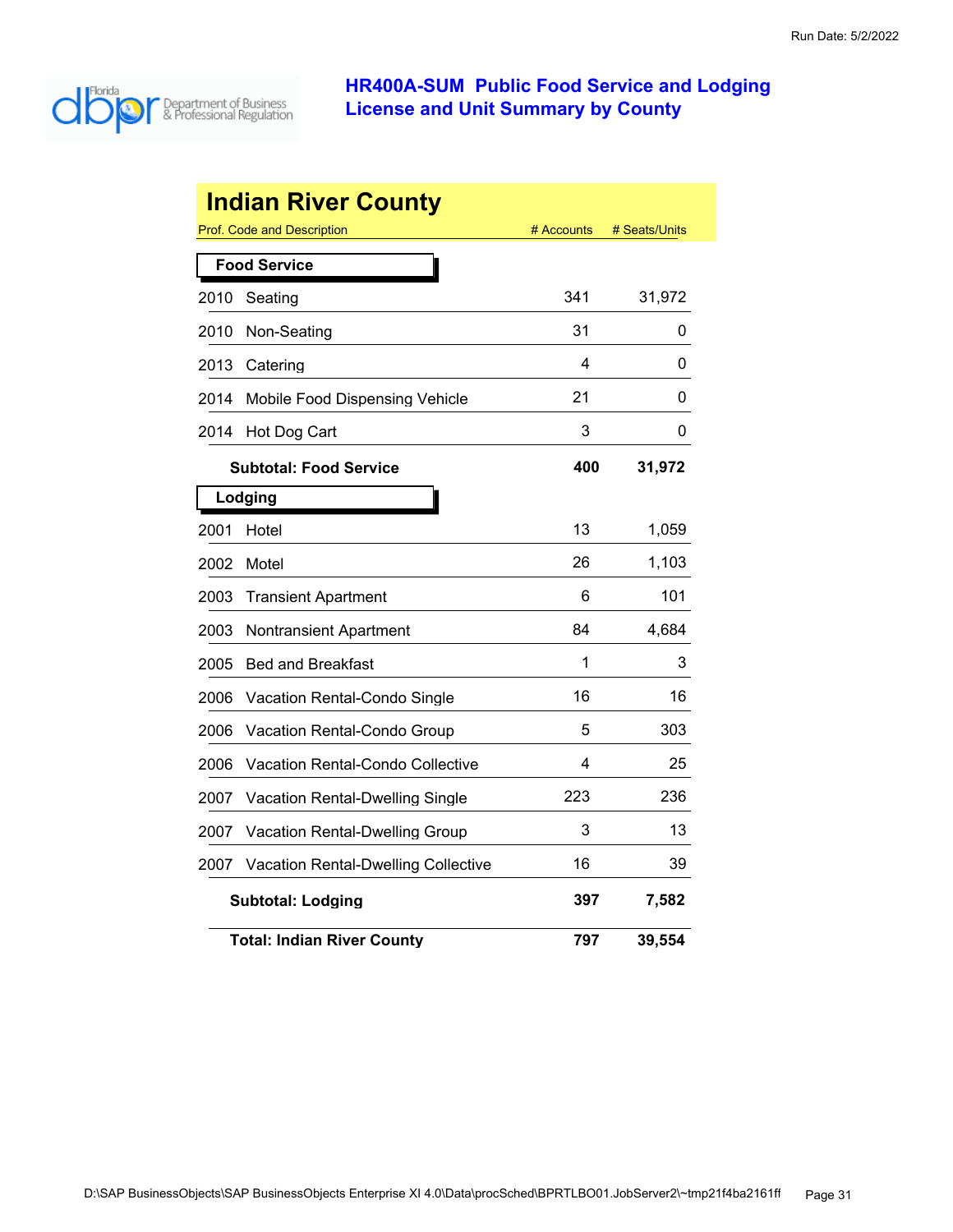

|      | <b>Jackson County</b>           |            |               |
|------|---------------------------------|------------|---------------|
|      | Prof. Code and Description      | # Accounts | # Seats/Units |
|      | <b>Food Service</b>             |            |               |
| 2010 | Seating                         | 86         | 5,953         |
| 2010 | Non-Seating                     | 6          | 0             |
| 2013 | Catering                        | 2          | 0             |
| 2014 | Mobile Food Dispensing Vehicle  | 11         | 0             |
| 2014 | Hot Dog Cart                    | 1          | O             |
| 2015 | Vending Machine                 | 1          | 0             |
|      | <b>Subtotal: Food Service</b>   | 107        | 5,953         |
|      | Lodging                         |            |               |
| 2001 | Hotel                           | 3          | 221           |
| 2002 | Motel                           | 13         | 656           |
| 2003 | <b>Nontransient Apartment</b>   | 29         | 998           |
| 2005 | <b>Bed and Breakfast</b>        | 1          | 5             |
| 2007 | Vacation Rental-Dwelling Single | 1          | 12            |
|      | <b>Subtotal: Lodging</b>        | 47         | 1,892         |
|      | <b>Total: Jackson County</b>    | 154        | 7,845         |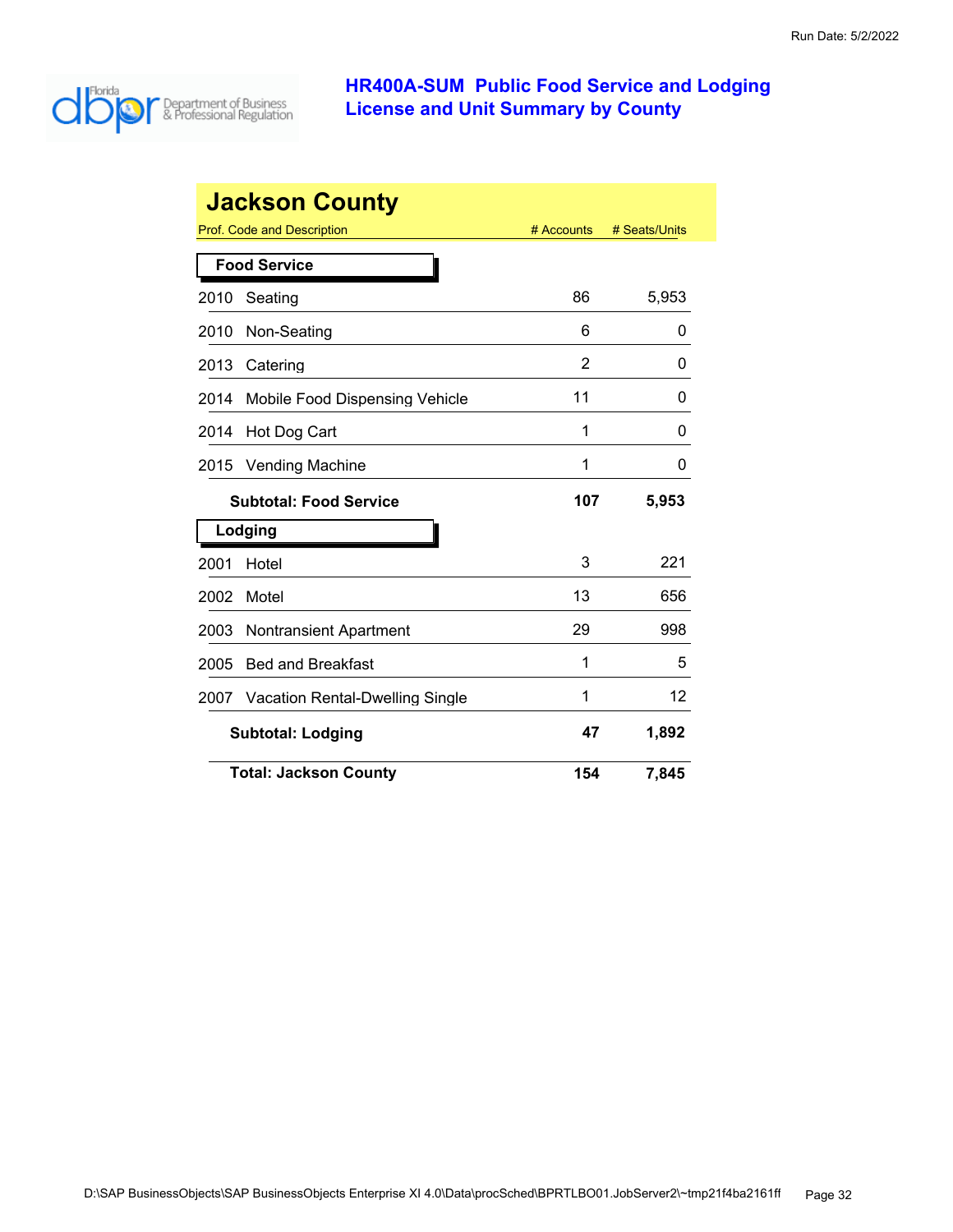

|      | <b>Jefferson County</b>              |              |               |
|------|--------------------------------------|--------------|---------------|
|      | <b>Prof. Code and Description</b>    | $#$ Accounts | # Seats/Units |
|      | <b>Food Service</b>                  |              |               |
| 2010 | Seating                              | 24           | 1,243         |
| 2010 | Non-Seating                          | 2            | 0             |
| 2014 | Mobile Food Dispensing Vehicle       | 7            | O             |
| 2015 | <b>Vending Machine</b>               | 2            | 0             |
|      | <b>Subtotal: Food Service</b>        | 35           | 1,243         |
|      | Lodging                              |              |               |
| 2002 | Motel                                | 5            | 179           |
| 2003 | <b>Nontransient Apartment</b>        | 7            | 199           |
| 2005 | <b>Bed and Breakfast</b>             | 5            | 19            |
|      | 2007 Vacation Rental-Dwelling Single | 2            | 3             |
|      | <b>Subtotal: Lodging</b>             | 19           | 400           |
|      | <b>Total: Jefferson County</b>       | 54           | 1,643         |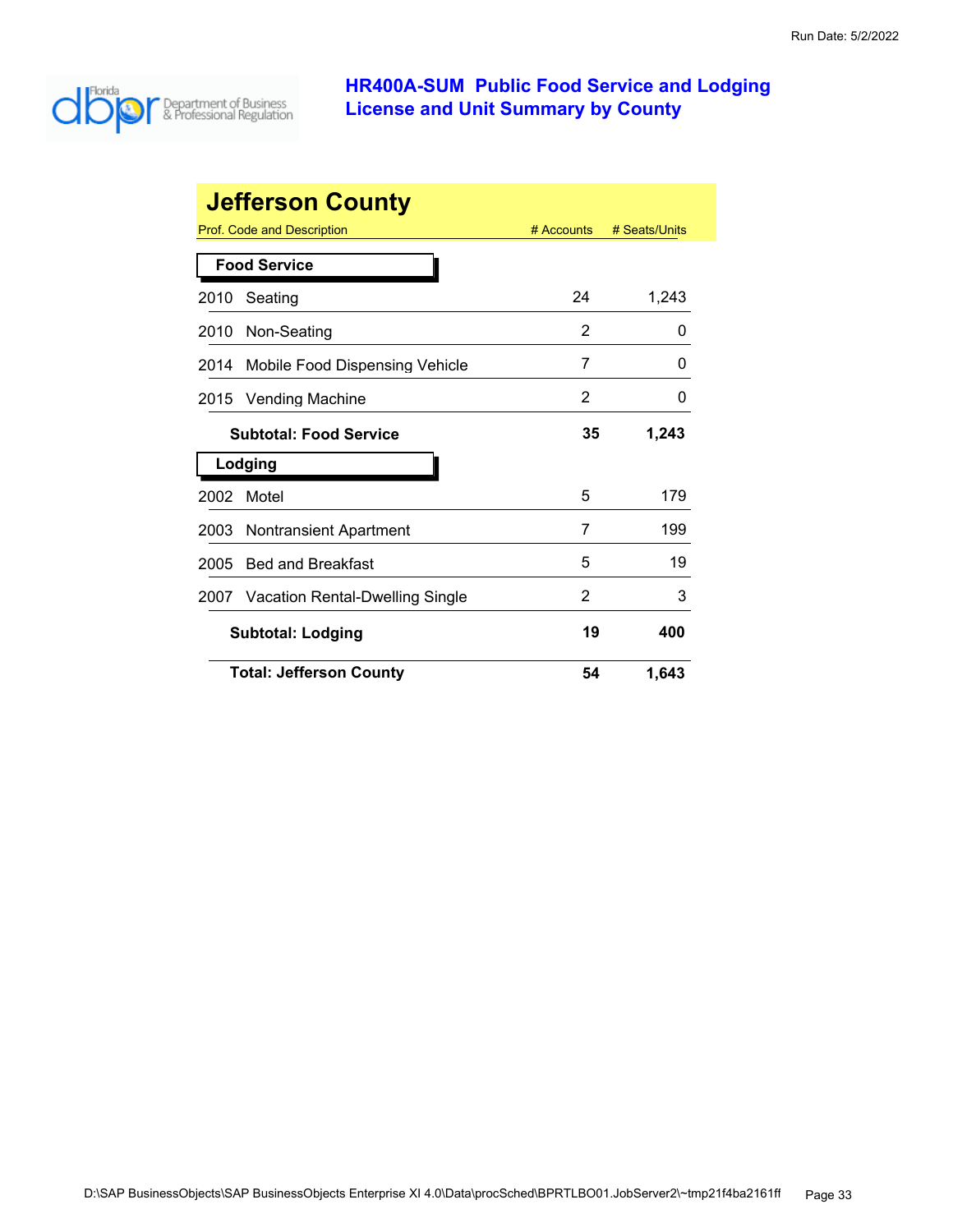

| <b>Lafayette County</b> |                                 |              |               |  |
|-------------------------|---------------------------------|--------------|---------------|--|
|                         | Prof. Code and Description      | $#$ Accounts | # Seats/Units |  |
|                         | <b>Food Service</b>             |              |               |  |
| 2010                    | Seating                         | 6            | 466           |  |
| 2014                    | Mobile Food Dispensing Vehicle  | 3            | $\mathbf{0}$  |  |
|                         | <b>Subtotal: Food Service</b>   | 9            | 466           |  |
|                         | Lodging                         |              |               |  |
| 2002                    | Motel                           | 2            | 27            |  |
| 2003                    | <b>Nontransient Apartment</b>   | 1            | 36            |  |
| 2005                    | <b>Bed and Breakfast</b>        | 1            | 12            |  |
| 2007                    | Vacation Rental-Dwelling Single | 2            | 2             |  |
|                         | <b>Subtotal: Lodging</b>        | 6            | 77            |  |
|                         | <b>Total: Lafayette County</b>  | 15           | 543           |  |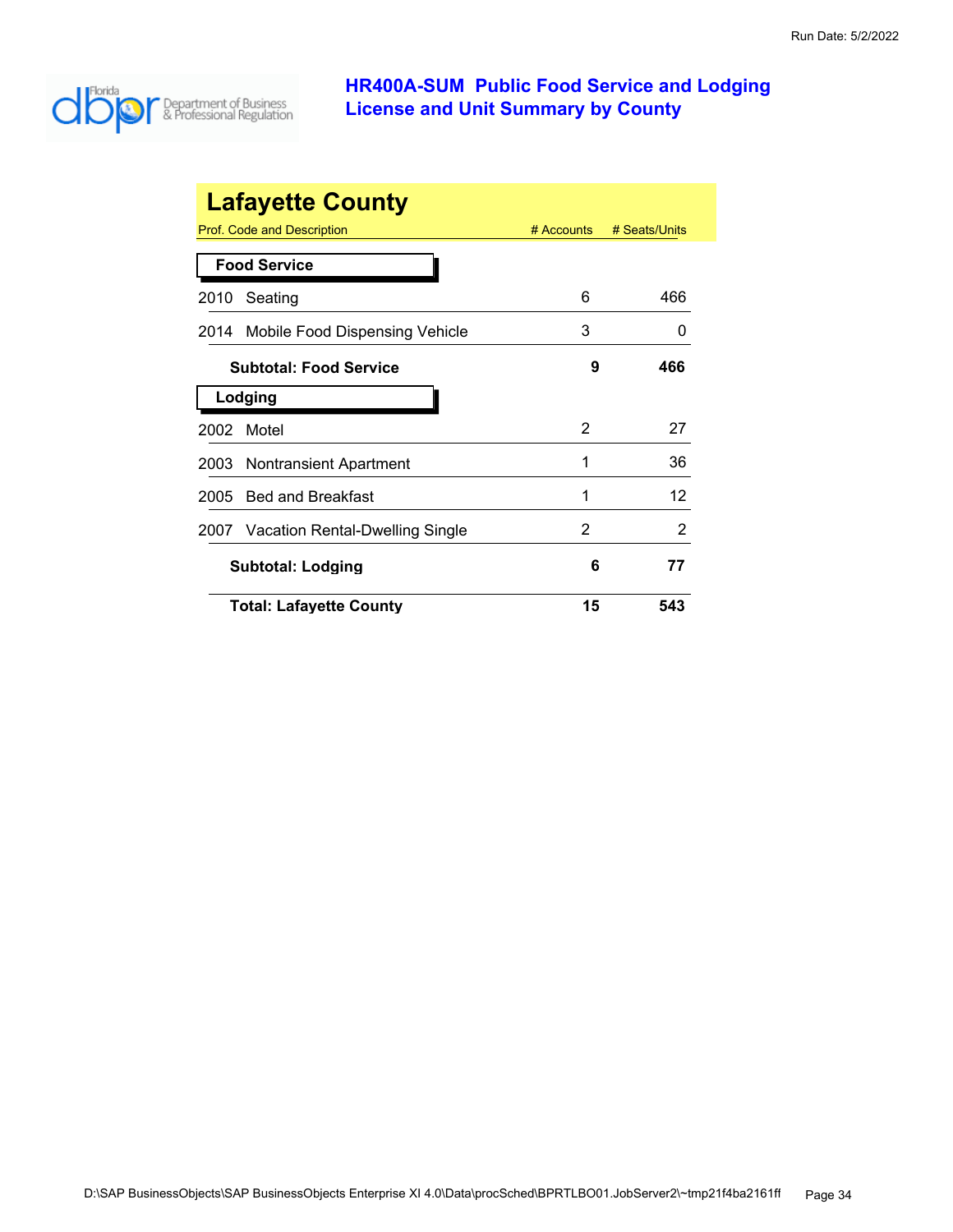

|      | <b>Lake County</b><br>Prof. Code and Description | # Accounts | # Seats/Units |
|------|--------------------------------------------------|------------|---------------|
|      | <b>Food Service</b>                              |            |               |
| 2010 | Seating                                          | 628        | 56,892        |
| 2010 | Non-Seating                                      | 72         | 0             |
| 2013 | Catering                                         | 23         | 0             |
| 2014 | Mobile Food Dispensing Vehicle                   | 112        | 0             |
| 2014 | Hot Dog Cart                                     | 11         | 0             |
| 2015 | Vending Machine                                  | 6          | 0             |
|      | <b>Subtotal: Food Service</b>                    | 852        | 56,892        |
|      | Lodging                                          |            |               |
| 2001 | Hotel                                            | 23         | 1,795         |
| 2002 | Motel                                            | 26         | 1,029         |
| 2003 | <b>Transient Apartment</b>                       | 8          | 97            |
| 2003 | <b>Nontransient Apartment</b>                    | 193        | 14,628        |
| 2005 | <b>Bed and Breakfast</b>                         | 7          | 36            |
| 2006 | Vacation Rental-Condo Single                     | 33         | 593           |
| 2006 | Vacation Rental-Condo Group                      | 3          | 113           |
| 2007 | Vacation Rental-Dwelling Single                  | 595        | 610           |
| 2007 | <b>Vacation Rental-Dwelling Group</b>            | 9          | 59            |
| 2007 | <b>Vacation Rental-Dwelling Collective</b>       | 56         | 454           |
|      | <b>Subtotal: Lodging</b>                         | 953        | 19,414        |
|      | <b>Total: Lake County</b>                        | 1,805      | 76,306        |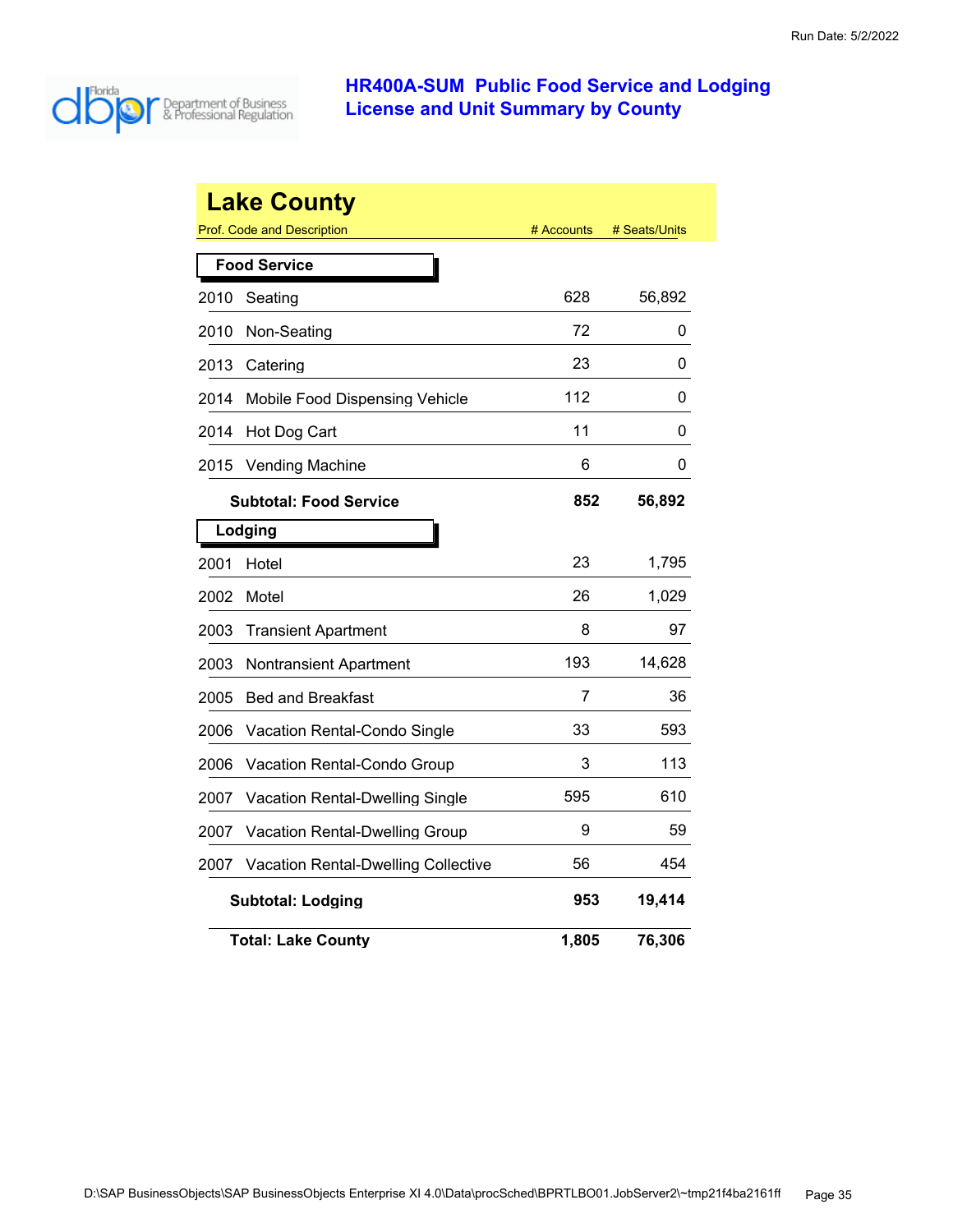

|      | <b>Lee County</b>                          |            |               |
|------|--------------------------------------------|------------|---------------|
|      | Prof. Code and Description                 | # Accounts | # Seats/Units |
|      | <b>Food Service</b>                        |            |               |
| 2010 | Seating                                    | 1,665      | 181,181       |
| 2010 | Non-Seating                                | 238        | 0             |
| 2013 | Catering                                   | 49         | 0             |
| 2014 | Mobile Food Dispensing Vehicle             | 271        | 0             |
| 2014 | Hot Dog Cart                               | 13         | 0             |
| 2015 | <b>Vending Machine</b>                     | 8          | 0             |
|      | <b>Subtotal: Food Service</b>              | 2,244      | 181,181       |
|      | Lodging                                    |            |               |
| 2001 | Hotel                                      | 78         | 8,671         |
| 2002 | Motel                                      | 108        | 4,041         |
| 2003 | <b>Transient Apartment</b>                 | 35         | 206           |
| 2003 | <b>Nontransient Apartment</b>              | 290        | 28,060        |
| 2005 | <b>Bed and Breakfast</b>                   | 6          | 36            |
| 2006 | Vacation Rental-Condo Single               | 198        | 217           |
| 2006 | Vacation Rental-Condo Group                | 57         | 2,384         |
| 2006 | <b>Vacation Rental-Condo Collective</b>    | 73         | 1,869         |
| 2007 | <b>Vacation Rental-Dwelling Single</b>     | 651        | 730           |
| 2007 | <b>Vacation Rental-Dwelling Group</b>      | 21         | 150           |
| 2007 | <b>Vacation Rental-Dwelling Collective</b> | 169        | 2,926         |
| 2022 | Timeshare Project-Timeshare Proj Group     | 5          | 147           |
|      | <b>Subtotal: Lodging</b>                   | 1,691      | 49,437        |
|      | <b>Total: Lee County</b>                   | 3,935      | 230,618       |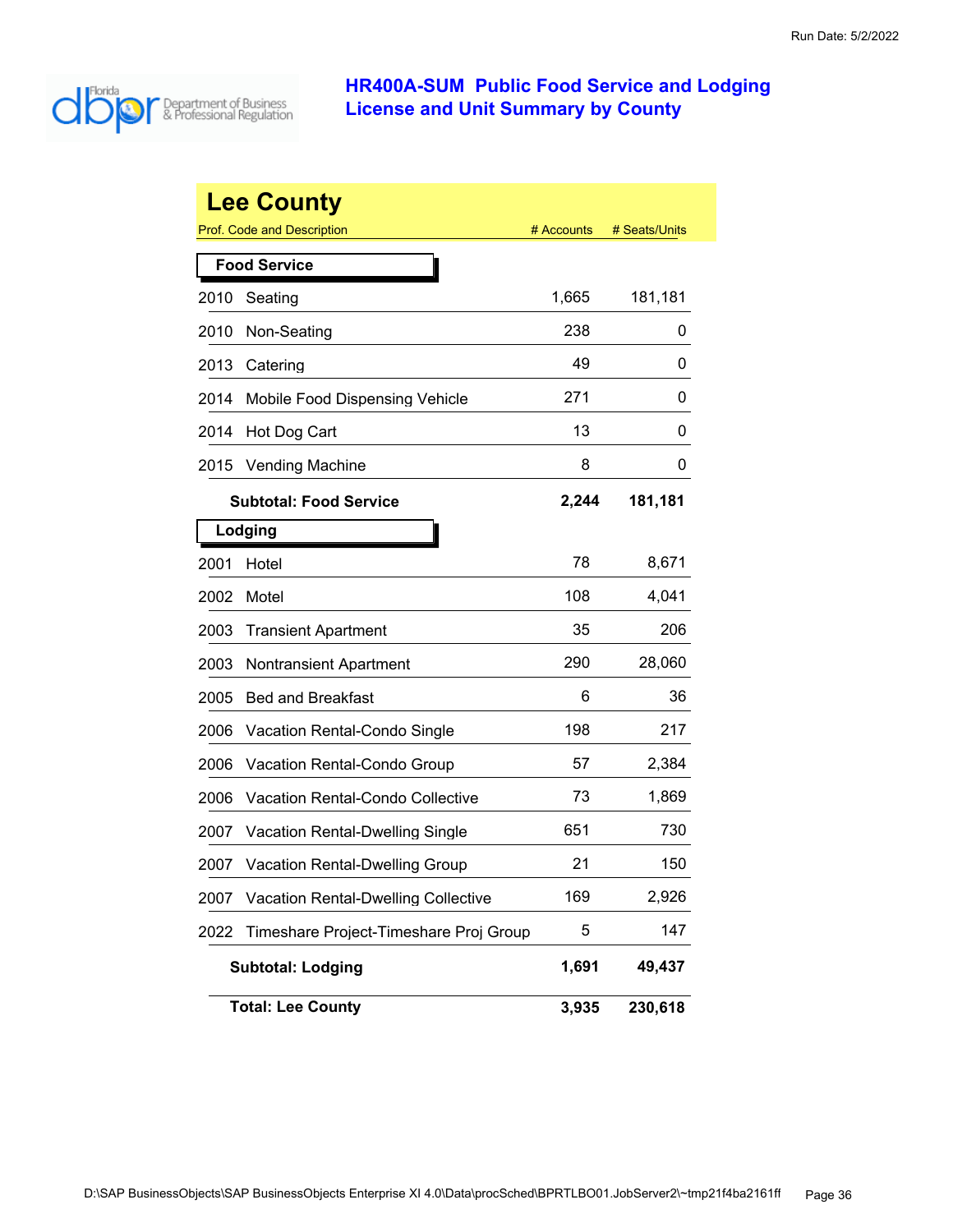

|      | <b>Leon County</b><br>Prof. Code and Description | # Accounts | # Seats/Units |
|------|--------------------------------------------------|------------|---------------|
|      | <b>Food Service</b>                              |            |               |
| 2010 | Seating                                          | 662        | 62,291        |
| 2010 | Non-Seating                                      | 58         | 0             |
| 2013 | Catering                                         | 26         | 0             |
| 2014 | Mobile Food Dispensing Vehicle                   | 99         | 0             |
| 2014 | Hot Dog Cart                                     | 5          | 0             |
| 2015 | <b>Vending Machine</b>                           | 10         | 0             |
|      | <b>Subtotal: Food Service</b>                    | 860        | 62,291        |
|      | Lodging                                          |            |               |
| 2001 | Hotel                                            | 44         | 4,723         |
| 2002 | Motel                                            | 23         | 1,669         |
| 2003 | <b>Transient Apartment</b>                       | 6          | 932           |
| 2003 | Nontransient Apartment                           | 441        | 34,551        |
| 2006 | Vacation Rental-Condo Single                     | 19         | 20            |
| 2006 | Vacation Rental-Condo Group                      | 1          | 1             |
| 2006 | <b>Vacation Rental-Condo Collective</b>          | 1          | 1             |
| 2007 | Vacation Rental-Dwelling Single                  | 53         | 66            |
| 2007 | Vacation Rental-Dwelling Group                   | 6          | 21            |
| 2007 | <b>Vacation Rental-Dwelling Collective</b>       | 8          | 59            |
|      | <b>Subtotal: Lodging</b>                         | 602        | 42,043        |
|      | <b>Total: Leon County</b>                        | 1,462      | 104,334       |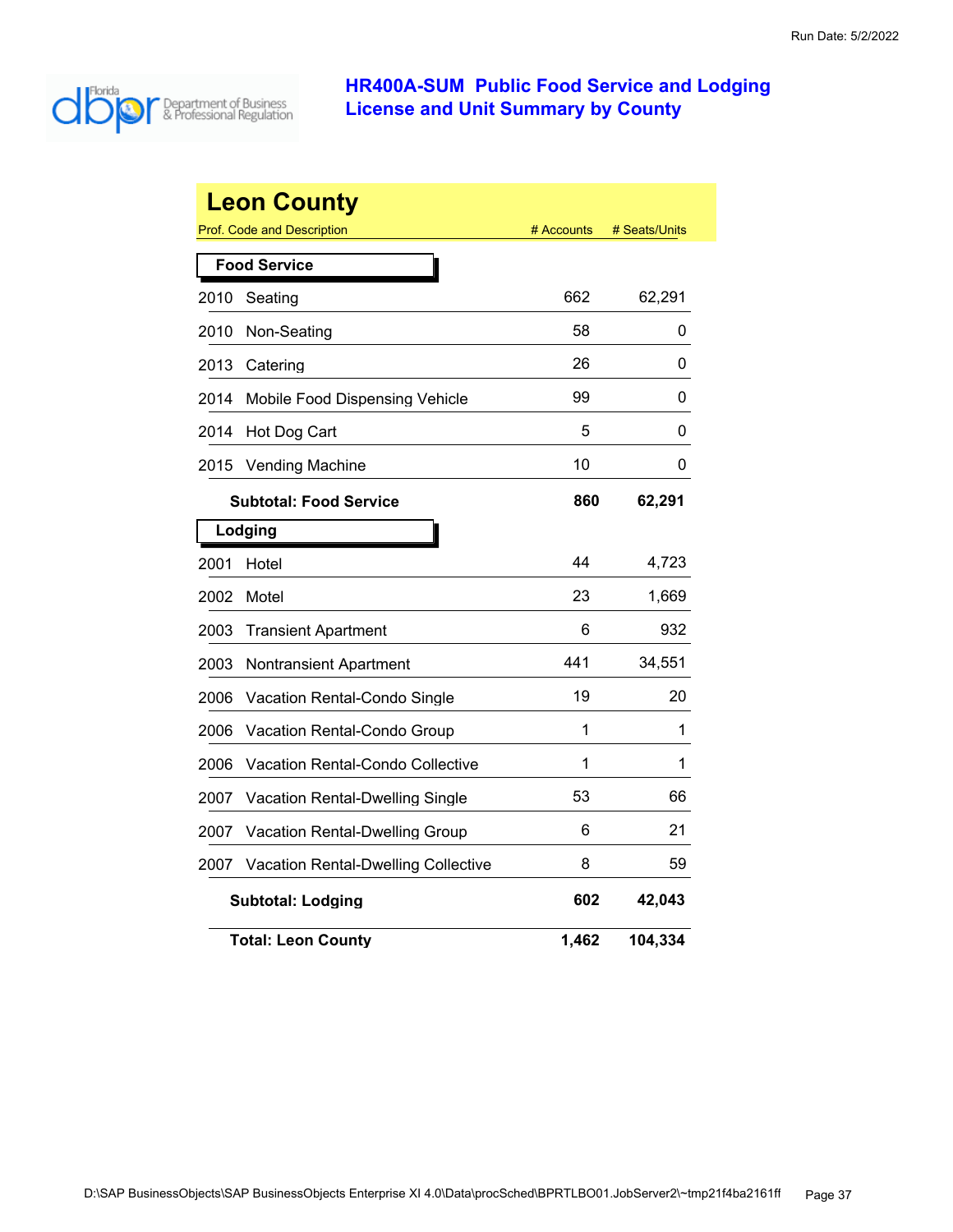

| <b>Levy County</b> |                                            |            |               |  |
|--------------------|--------------------------------------------|------------|---------------|--|
|                    | Prof. Code and Description                 | # Accounts | # Seats/Units |  |
|                    | <b>Food Service</b>                        |            |               |  |
| 2010               | Seating                                    | 81         | 5,475         |  |
| 2010               | Non-Seating                                | 5          | 0             |  |
| 2014               | Mobile Food Dispensing Vehicle             | 13         | O             |  |
| 2014               | Hot Dog Cart                               | 3          | 0             |  |
| 2015               | <b>Vending Machine</b>                     | 1          | 0             |  |
|                    | <b>Subtotal: Food Service</b>              | 103        | 5,475         |  |
|                    | Lodging                                    |            |               |  |
| 2001               | Hotel                                      | 1          | 10            |  |
| 2002               | Motel                                      | 17         | 327           |  |
| 2003               | <b>Transient Apartment</b>                 | 3          | 16            |  |
| 2003               | <b>Nontransient Apartment</b>              | 17         | 462           |  |
| 2005               | <b>Bed and Breakfast</b>                   | 2          | 17            |  |
| 2006               | Vacation Rental-Condo Single               | 2          | 2             |  |
| 2006               | Vacation Rental-Condo Group                | 7          | 185           |  |
| 2007               | Vacation Rental-Dwelling Single            | 10         | 19            |  |
| 2007               | <b>Vacation Rental-Dwelling Collective</b> | 3          | 45            |  |
|                    | <b>Subtotal: Lodging</b>                   | 62         | 1,083         |  |
|                    | <b>Total: Levy County</b>                  | 165        | 6,558         |  |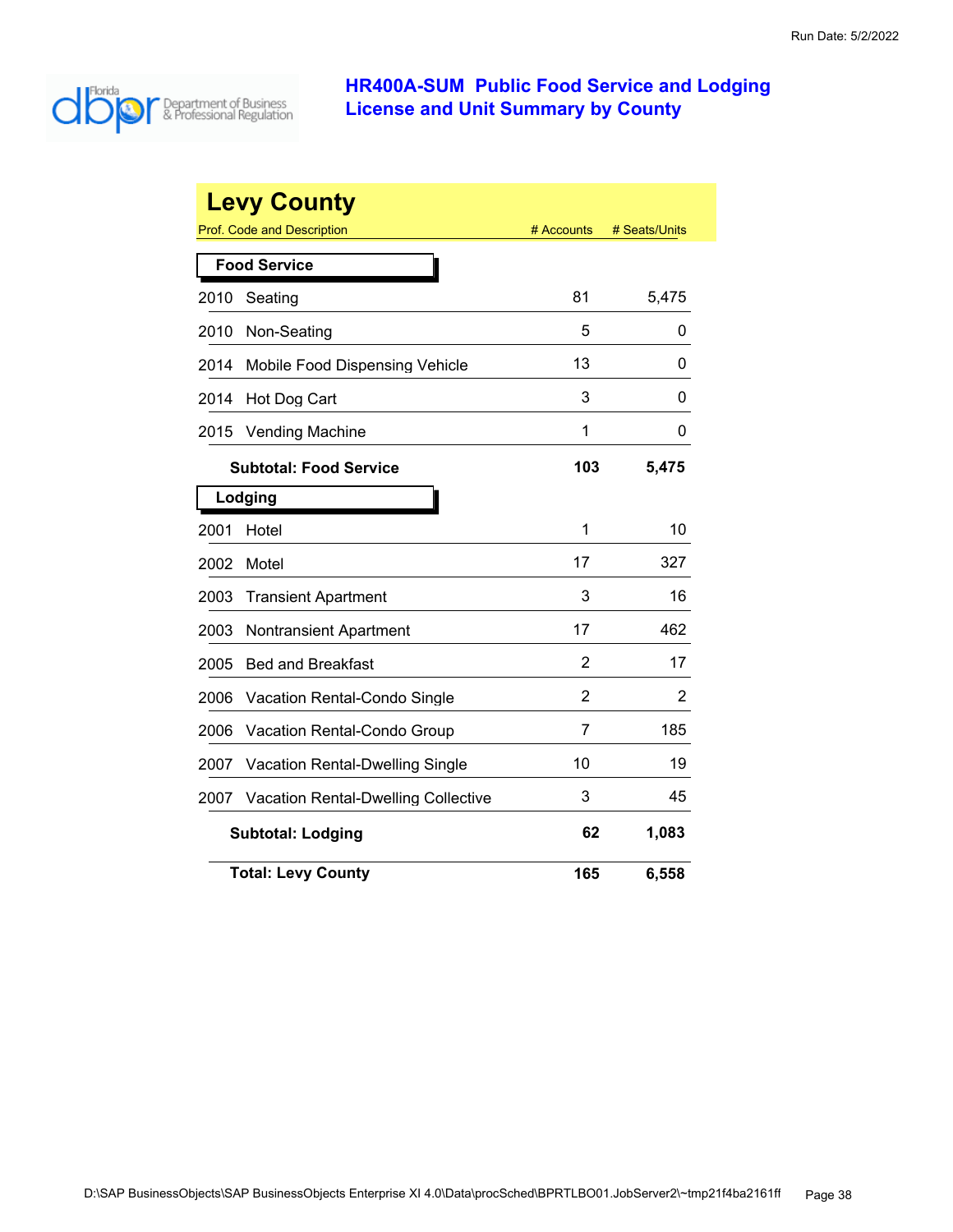

| <b>Liberty County</b>               |              |               |
|-------------------------------------|--------------|---------------|
| Prof. Code and Description          | $#$ Accounts | # Seats/Units |
| <b>Food Service</b>                 |              |               |
| Seating<br>2010                     | 3            | 307           |
| 2014 Mobile Food Dispensing Vehicle | 2            |               |
| <b>Subtotal: Food Service</b>       | 5            | 307           |
| Lodging                             |              |               |
| Motel<br>2002                       | 1            | 12            |
| <b>Subtotal: Lodging</b>            | 1            | 12            |
| <b>Total: Liberty County</b>        | 6            | 319           |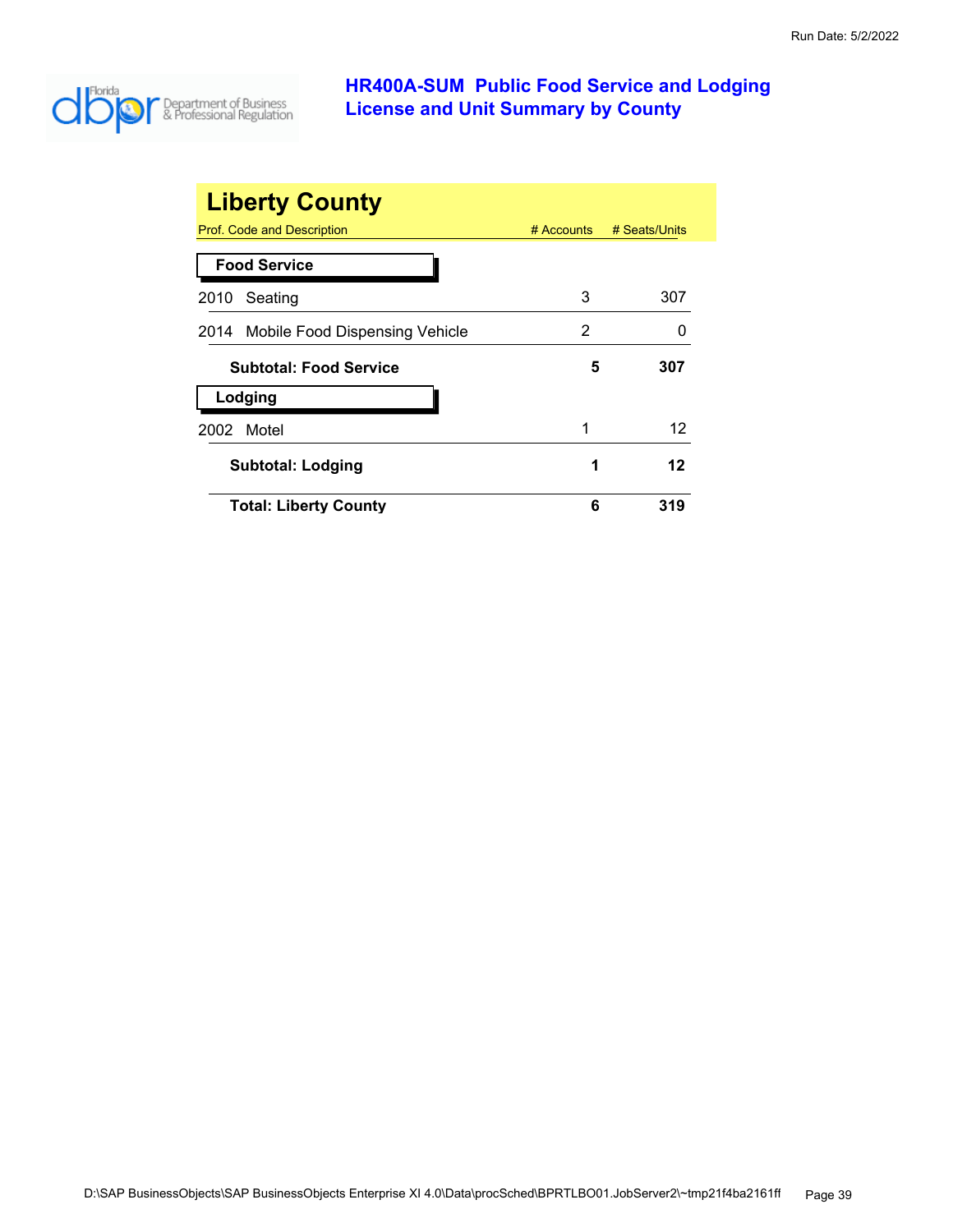

| <b>Madison County</b>                                     |                                       |    |       |  |  |
|-----------------------------------------------------------|---------------------------------------|----|-------|--|--|
| Prof. Code and Description<br># Accounts<br># Seats/Units |                                       |    |       |  |  |
|                                                           | <b>Food Service</b>                   |    |       |  |  |
| 2010                                                      | Seating                               | 23 | 1,321 |  |  |
| 2010                                                      | Non-Seating                           | 1  | 0     |  |  |
| 2014                                                      | Mobile Food Dispensing Vehicle        | 9  | O     |  |  |
| 2015                                                      | <b>Vending Machine</b>                | 2  | 0     |  |  |
|                                                           | <b>Subtotal: Food Service</b>         | 35 | 1,321 |  |  |
|                                                           | Lodging                               |    |       |  |  |
| 2001                                                      | Hotel                                 | 1  | 58    |  |  |
| 2002                                                      | Motel                                 | 3  | 138   |  |  |
| 2003                                                      | <b>Nontransient Apartment</b>         | 9  | 398   |  |  |
| 2005                                                      | <b>Bed and Breakfast</b>              | 2  | 10    |  |  |
| 2007                                                      | Vacation Rental-Dwelling Single       | 1  | 1     |  |  |
|                                                           | 16<br>605<br><b>Subtotal: Lodging</b> |    |       |  |  |
|                                                           | <b>Total: Madison County</b>          | 51 | 1,926 |  |  |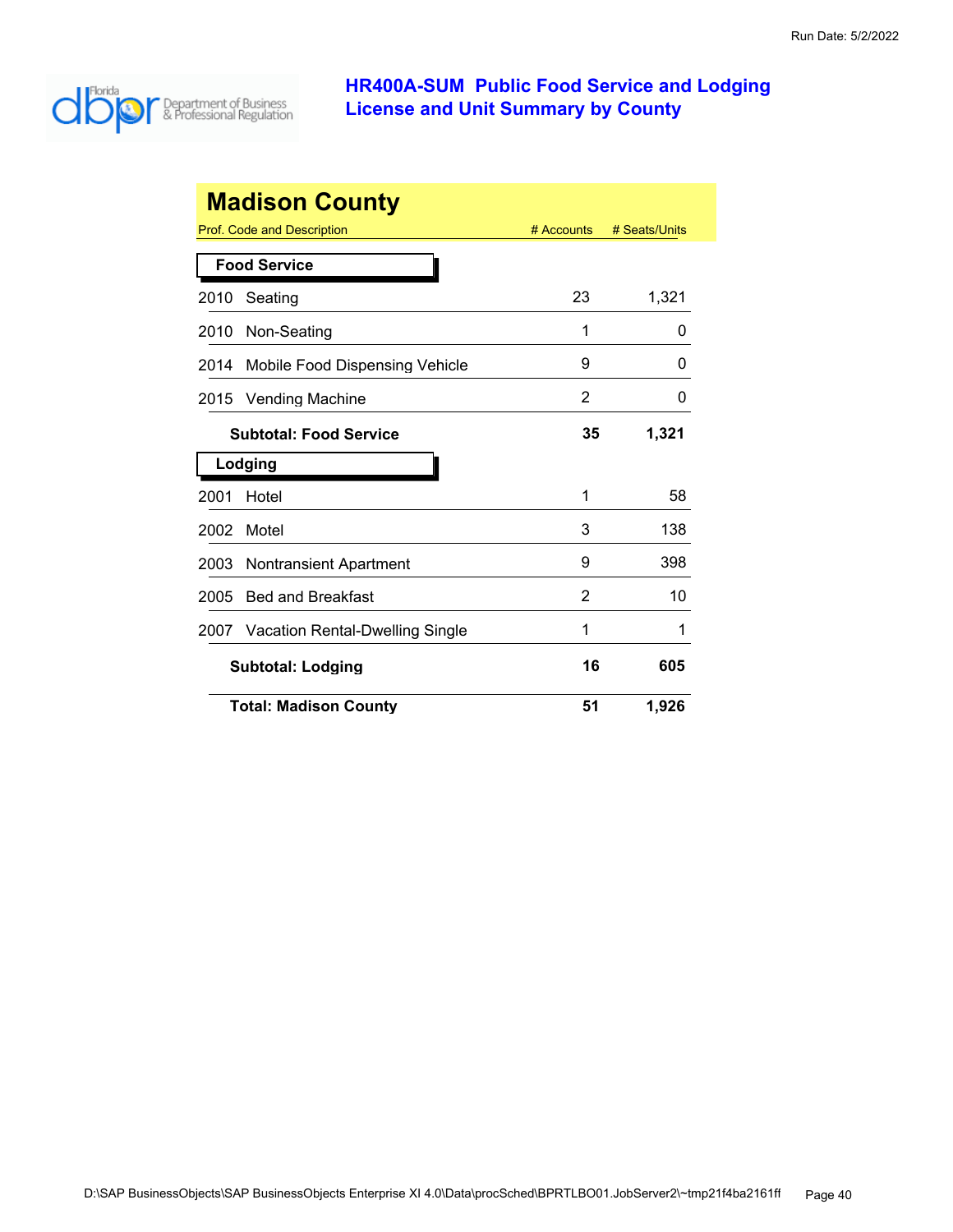

|      | <b>Manatee County</b>                      |            |               |
|------|--------------------------------------------|------------|---------------|
|      | Prof. Code and Description                 | # Accounts | # Seats/Units |
|      | <b>Food Service</b>                        |            |               |
| 2010 | Seating                                    | 730        | 67,278        |
| 2010 | Non-Seating                                | 73         | 0             |
| 2013 | Catering                                   | 4          | 0             |
| 2014 | Mobile Food Dispensing Vehicle             | 117        | 0             |
| 2014 | Hot Dog Cart                               | 6          | 0             |
| 2015 | <b>Vending Machine</b>                     | 15         | 0             |
|      | <b>Subtotal: Food Service</b>              | 945        | 67,278        |
|      | Lodging                                    |            |               |
| 2001 | Hotel                                      | 23         | 2,289         |
| 2002 | Motel                                      | 50         | 2,070         |
| 2003 | <b>Transient Apartment</b>                 | 36         | 859           |
| 2003 | <b>Nontransient Apartment</b>              | 145        | 19,887        |
| 2005 | <b>Bed and Breakfast</b>                   | 2          | 12            |
| 2006 | <b>Vacation Rental-Condo Single</b>        | 226        | 261           |
| 2006 | Vacation Rental-Condo Group                | 35         | 890           |
| 2006 | <b>Vacation Rental-Condo Collective</b>    | 50         | 866           |
| 2007 | <b>Vacation Rental-Dwelling Single</b>     | 477        | 582           |
| 2007 | <b>Vacation Rental-Dwelling Group</b>      | 24         | 98            |
| 2007 | <b>Vacation Rental-Dwelling Collective</b> | 104        | 2,473         |
|      | <b>Subtotal: Lodging</b>                   | 1,172      | 30,287        |
|      | <b>Total: Manatee Countv</b>               | 2,117      | 97,565        |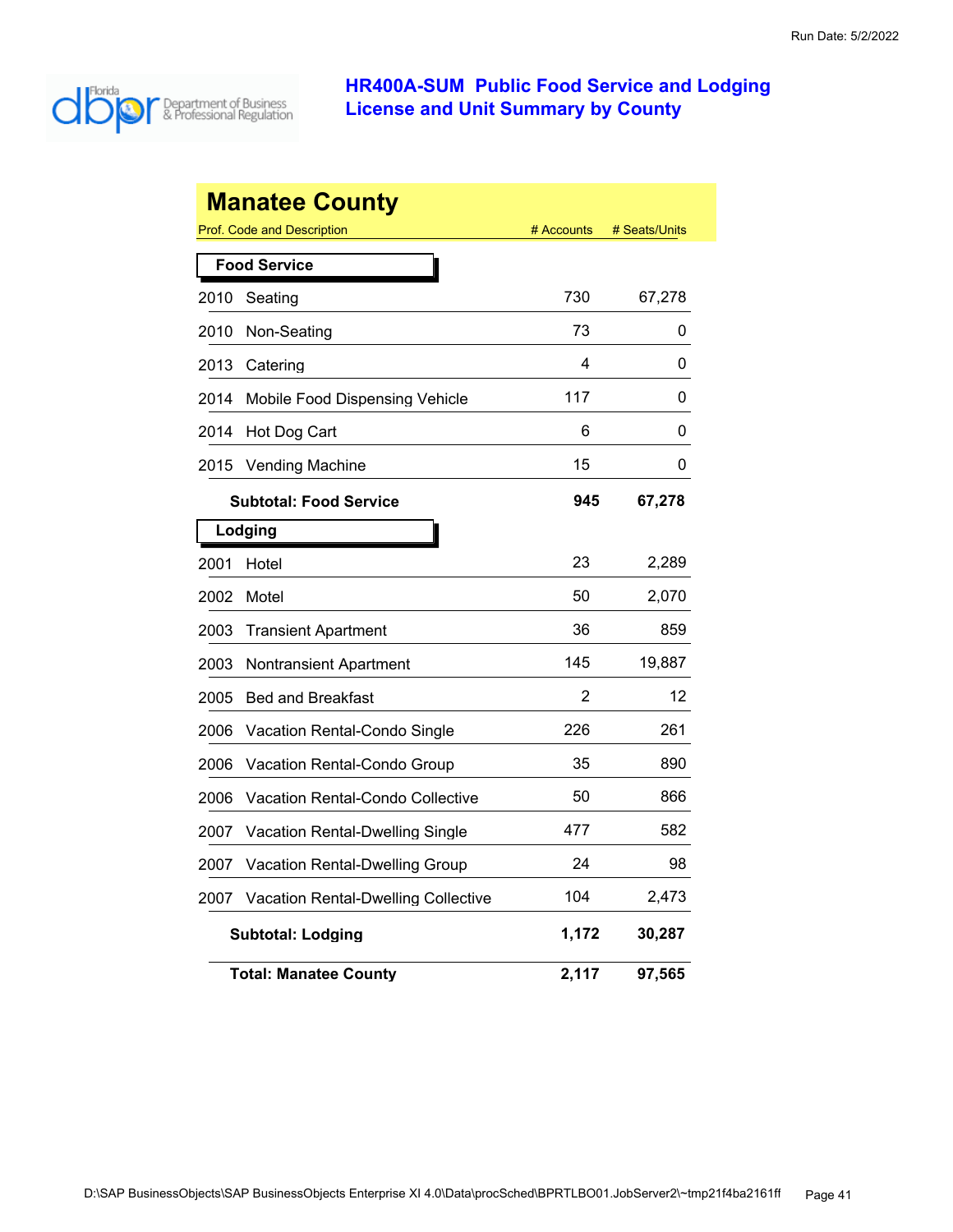

|                     | <b>Marion County</b>                       |            |               |  |
|---------------------|--------------------------------------------|------------|---------------|--|
|                     | Prof. Code and Description                 | # Accounts | # Seats/Units |  |
| <b>Food Service</b> |                                            |            |               |  |
| 2010                | Seating                                    | 554        | 48,954        |  |
| 2010                | Non-Seating                                | 58         | 0             |  |
| 2013                | Catering                                   | 18         | 0             |  |
| 2014                | Mobile Food Dispensing Vehicle             | 148        | 0             |  |
| 2014                | Hot Dog Cart                               | 23         | 0             |  |
| 2015                | <b>Vending Machine</b>                     | 10         | 0             |  |
|                     | <b>Subtotal: Food Service</b>              | 811        | 48,954        |  |
|                     | Lodging                                    |            |               |  |
| 2001                | Hotel                                      | 26         | 2,761         |  |
| 2002                | Motel                                      | 51         | 1,724         |  |
| 2003                | <b>Transient Apartment</b>                 | 7          | 42            |  |
| 2003                | <b>Nontransient Apartment</b>              | 140        | 10,064        |  |
| 2005                | <b>Bed and Breakfast</b>                   | 1          | 7             |  |
| 2006                | Vacation Rental-Condo Single               | 5          | 6             |  |
| 2007                | Vacation Rental-Dwelling Single            | 59         | 61            |  |
| 2007                | <b>Vacation Rental-Dwelling Group</b>      | 1          | 12            |  |
| 2007                | <b>Vacation Rental-Dwelling Collective</b> | 7          | 41            |  |
|                     | <b>Subtotal: Lodging</b>                   | 297        | 14,718        |  |
|                     | <b>Total: Marion County</b>                | 1,108      | 63,672        |  |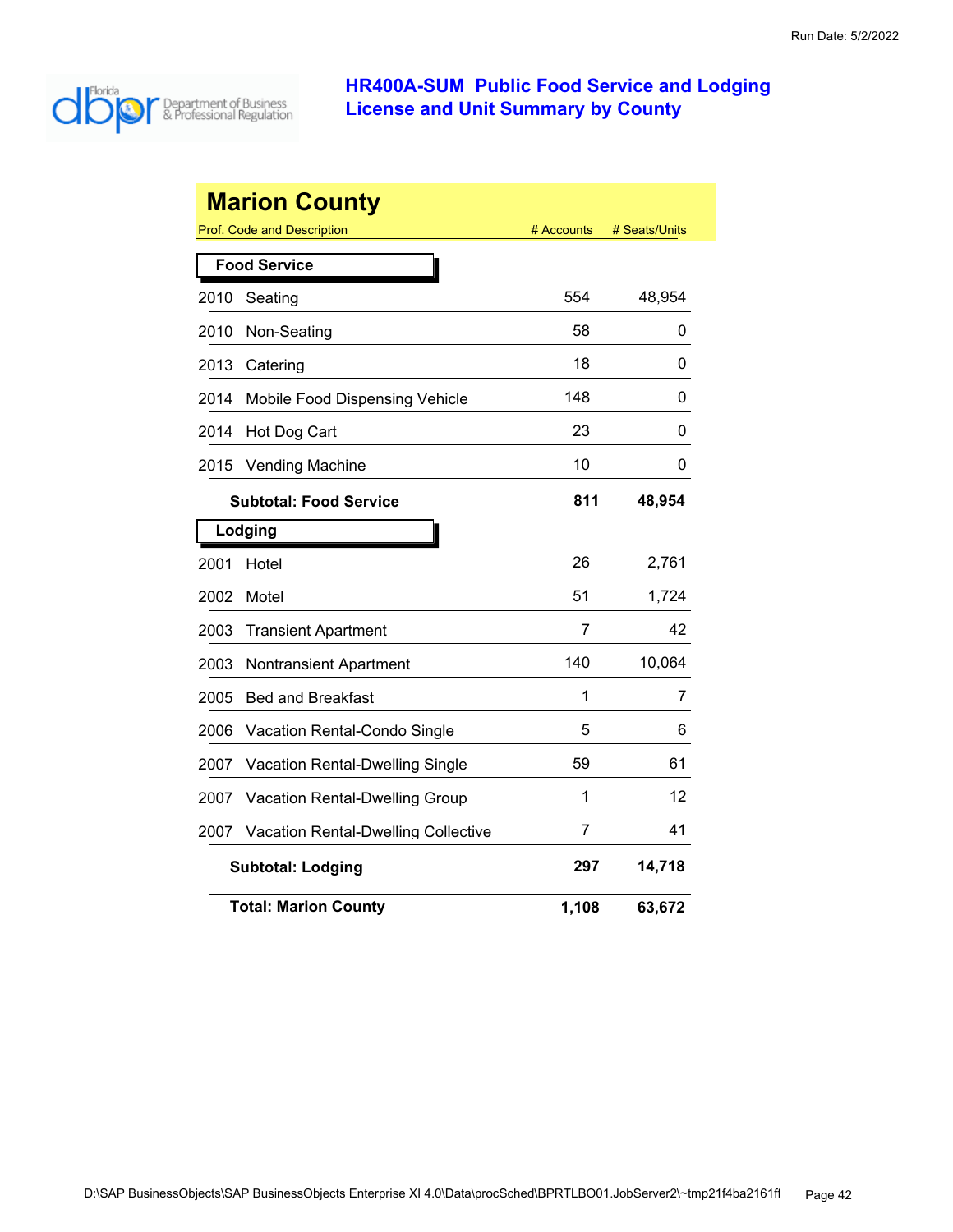

|      | <b>Martin County</b><br><b>Prof. Code and Description</b> | # Accounts | # Seats/Units |
|------|-----------------------------------------------------------|------------|---------------|
|      |                                                           |            |               |
| 2010 | <b>Food Service</b><br>Seating                            | 419        | 41,577        |
| 2010 | Non-Seating                                               | 39         | 0             |
| 2013 | Catering                                                  | 13         | 0             |
| 2014 | Mobile Food Dispensing Vehicle                            | 46         | 0             |
|      |                                                           | 6          | 0             |
| 2014 | Hot Dog Cart                                              | 4          |               |
| 2015 | <b>Vending Machine</b>                                    |            | 0             |
|      | <b>Subtotal: Food Service</b>                             | 527        | 41,577        |
|      | Lodging                                                   |            |               |
| 2001 | Hotel                                                     | 13         | 1,172         |
| 2002 | Motel                                                     | 13         | 451           |
| 2003 | <b>Transient Apartment</b>                                | 7          | 174           |
| 2003 | Nontransient Apartment                                    | 83         | 4,218         |
| 2005 | <b>Bed and Breakfast</b>                                  | 3          | 19            |
| 2006 | Vacation Rental-Condo Single                              | 3          | 4             |
| 2006 | Vacation Rental-Condo Group                               | 4          | 299           |
| 2006 | Vacation Rental-Condo Collective                          | 3          | 3             |
| 2007 | Vacation Rental-Dwelling Single                           | 43         | 45            |
| 2007 | <b>Vacation Rental-Dwelling Group</b>                     | 3          | 15            |
| 2007 | Vacation Rental-Dwelling Collective                       | 3          | 12            |
|      | <b>Subtotal: Lodging</b>                                  | 178        | 6,412         |
|      | <b>Total: Martin County</b>                               | 705        | 47,989        |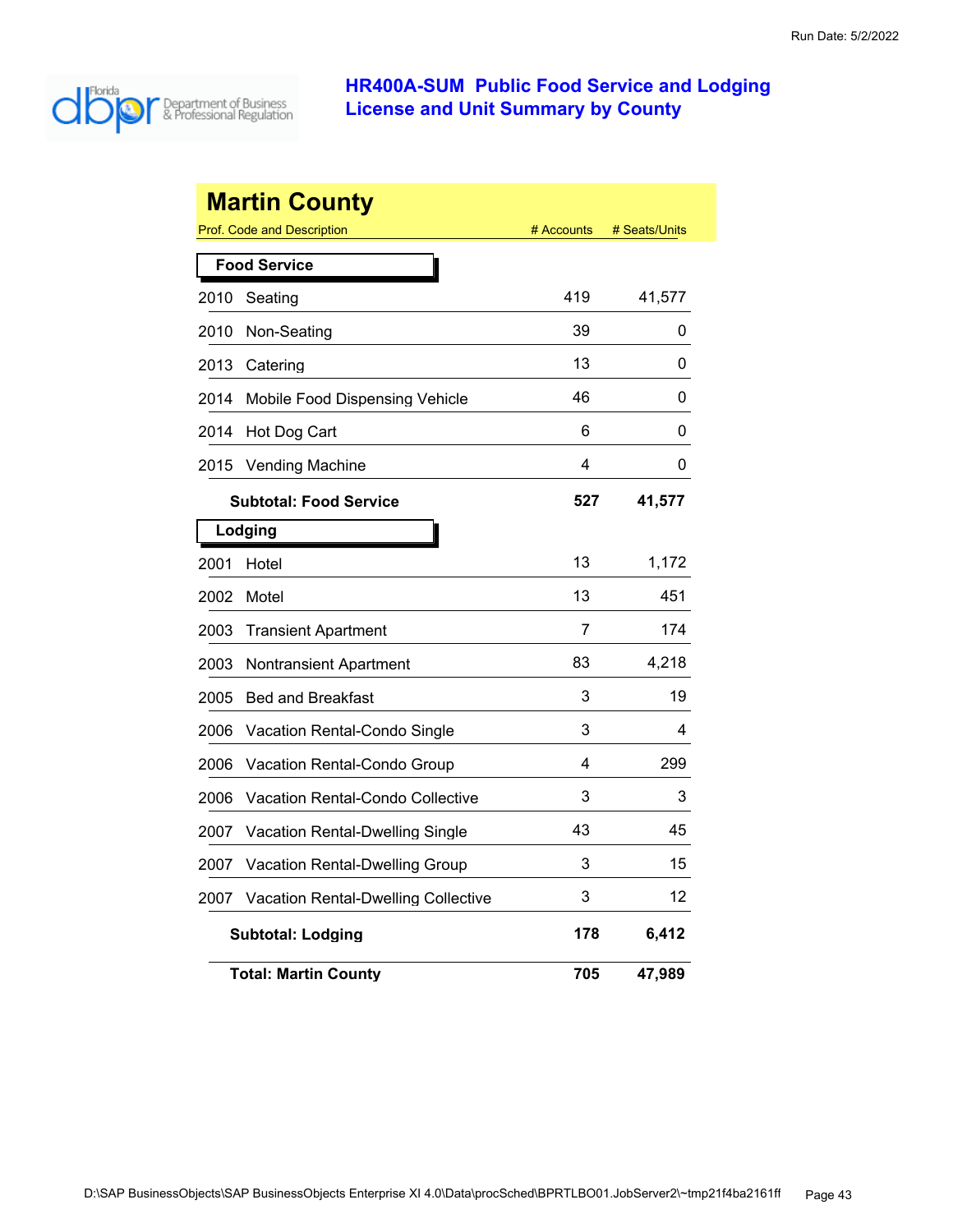

|      | <b>Monroe County</b>                                     |            |               |
|------|----------------------------------------------------------|------------|---------------|
|      | <b>Prof. Code and Description</b><br><b>Food Service</b> | # Accounts | # Seats/Units |
|      |                                                          | 558        |               |
| 2010 | Seating                                                  |            | 51,611        |
| 2010 | Non-Seating                                              | 58         | 0             |
| 2013 | Catering                                                 | 10         | 0             |
| 2014 | Mobile Food Dispensing Vehicle                           | 82         | 0             |
| 2014 | Hot Dog Cart                                             | 8          | 0             |
|      | <b>Subtotal: Food Service</b>                            | 716        | 51,611        |
|      | Lodging                                                  |            |               |
| 2001 | Hotel                                                    | 67         | 4,759         |
| 2002 | Motel                                                    | 125        | 4,692         |
| 2003 | <b>Transient Apartment</b>                               | 87         | 494           |
| 2003 | Nontransient Apartment                                   | 111        | 3,003         |
| 2005 | <b>Bed and Breakfast</b>                                 | 53         | 494           |
| 2006 | Vacation Rental-Condo Single                             | 511        | 675           |
| 2006 | Vacation Rental-Condo Group                              | 52         | 1,360         |
| 2006 | Vacation Rental-Condo Collective                         | 66         | 1,125         |
| 2007 | Vacation Rental-Dwelling Single                          | 1,042      | 1,183         |
| 2007 | Vacation Rental-Dwelling Group                           | 44         | 175           |
| 2007 | <b>Vacation Rental-Dwelling Collective</b>               | 143        | 2,185         |
| 2022 | Timeshare Project-Timeshare Proj Group                   | 2          | 48            |
|      | <b>Subtotal: Lodging</b>                                 | 2,303      | 20,193        |
|      | <b>Total: Monroe County</b>                              | 3,019      | 71,804        |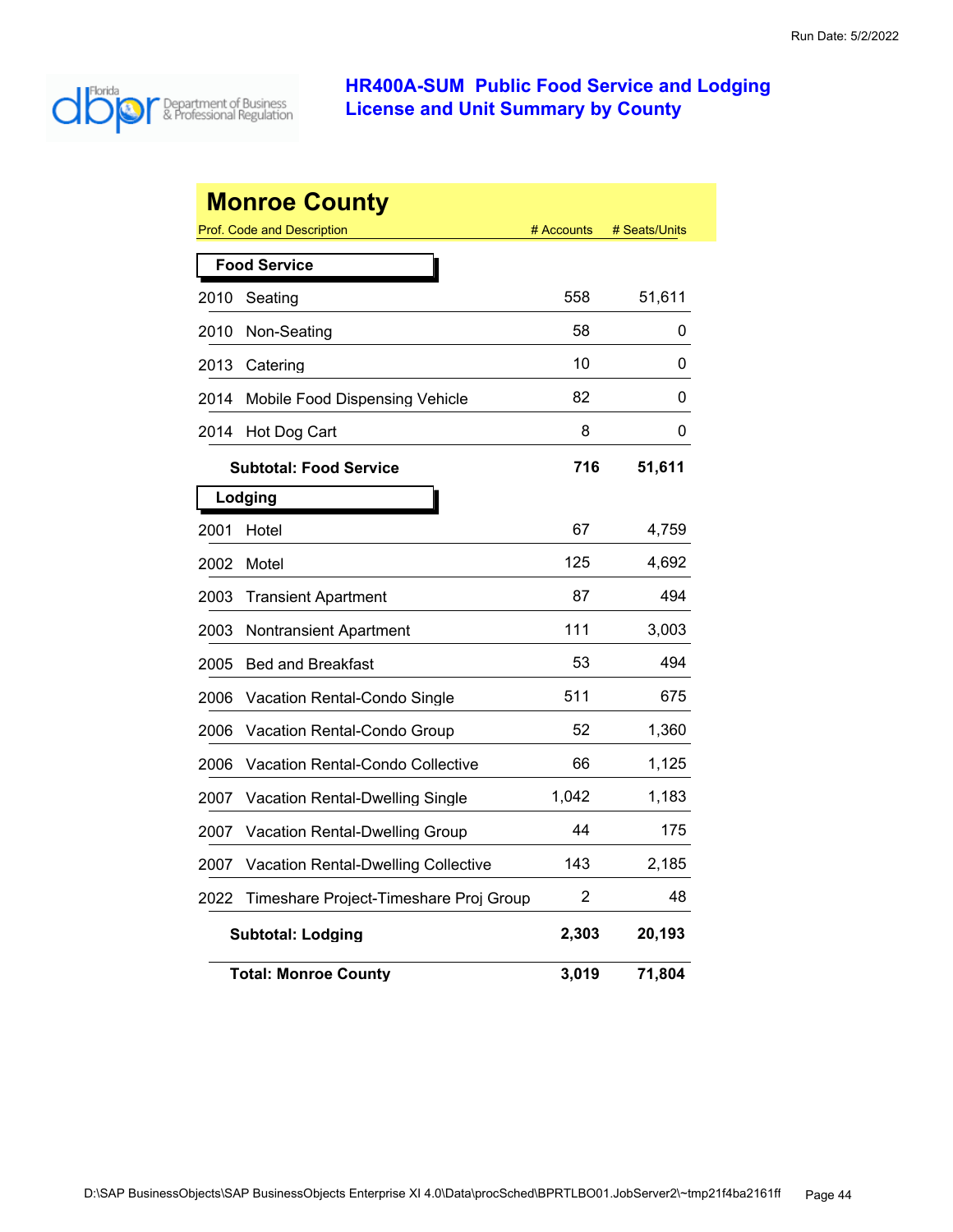

|      | <b>Nassau County</b>                       |            |               |
|------|--------------------------------------------|------------|---------------|
|      | Prof. Code and Description                 | # Accounts | # Seats/Units |
|      | <b>Food Service</b>                        |            |               |
| 2010 | Seating                                    | 216        | 20,944        |
| 2010 | Non-Seating                                | 19         | 0             |
| 2013 | Catering                                   | 2          | 0             |
| 2014 | Mobile Food Dispensing Vehicle             | 14         | 0             |
| 2014 | Hot Dog Cart                               | 1          | 0             |
| 2015 | <b>Vending Machine</b>                     | 2          | 0             |
|      | <b>Subtotal: Food Service</b>              | 254        | 20,944        |
|      | Lodging                                    |            |               |
| 2001 | Hotel                                      | 16         | 1,912         |
| 2002 | Motel                                      | 13         | 404           |
| 2003 | <b>Transient Apartment</b>                 | 5          | 8             |
| 2003 | Nontransient Apartment                     | 37         | 2,408         |
| 2005 | <b>Bed and Breakfast</b>                   | 5          | 55            |
| 2006 | Vacation Rental-Condo Single               | 140        | 152           |
| 2006 | Vacation Rental-Condo Group                | 10         | 372           |
| 2006 | Vacation Rental-Condo Collective           | 24         | 467           |
| 2007 | Vacation Rental-Dwelling Single            | 68         | 87            |
| 2007 | Vacation Rental-Dwelling Group             | 3          | 22            |
| 2007 | <b>Vacation Rental-Dwelling Collective</b> | 12         | 203           |
|      | <b>Subtotal: Lodging</b>                   | 333        | 6,090         |
|      | <b>Total: Nassau County</b>                | 587        | 27,034        |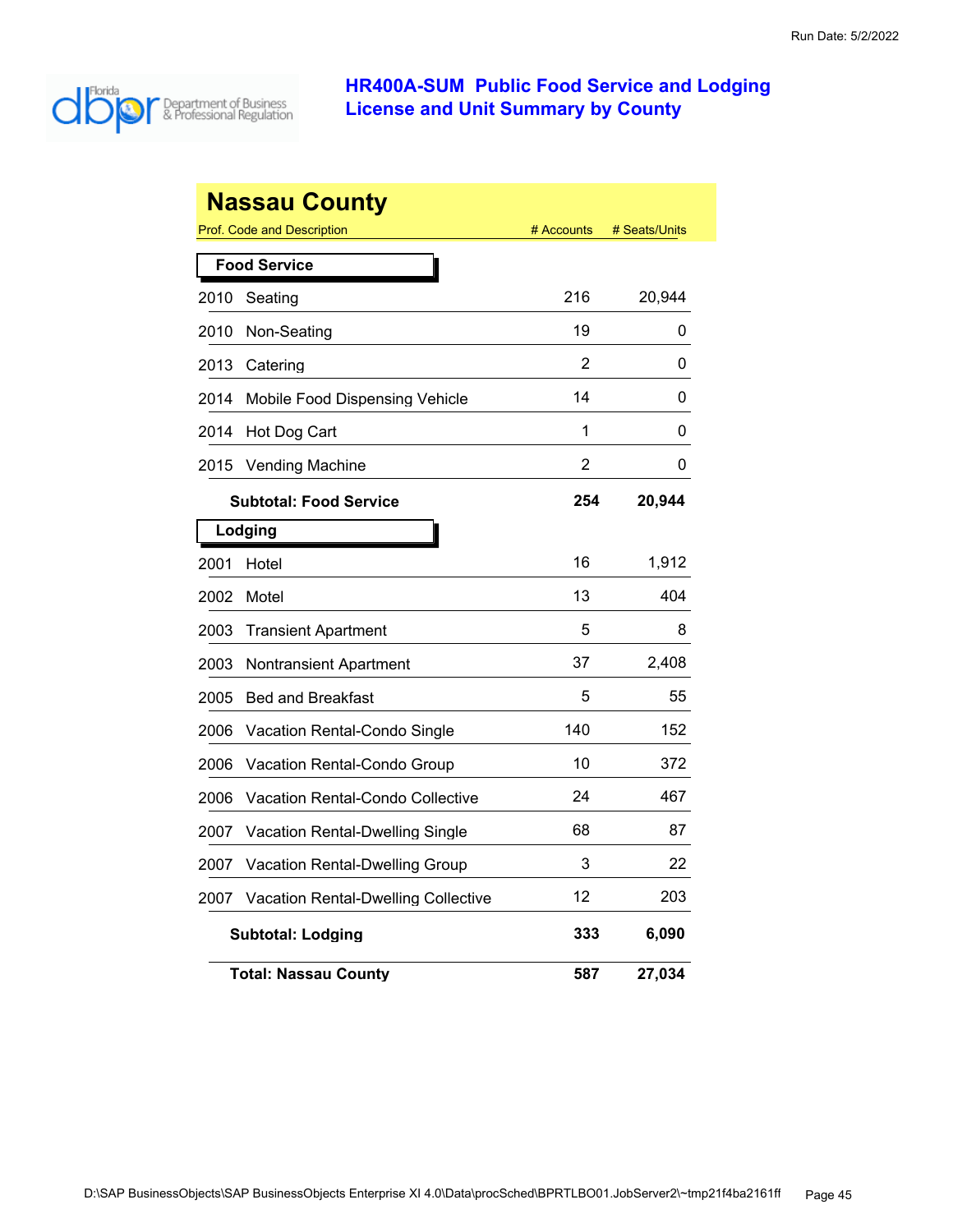

|      | <b>Okaloosa County</b>                     |            |               |
|------|--------------------------------------------|------------|---------------|
|      | Prof. Code and Description                 | # Accounts | # Seats/Units |
|      | <b>Food Service</b>                        |            |               |
| 2010 | Seating                                    | 612        | 63,369        |
| 2010 | Non-Seating                                | 53         | 0             |
| 2013 | Catering                                   | 4          | 0             |
| 2014 | Mobile Food Dispensing Vehicle             | 86         | 0             |
| 2014 | Hot Dog Cart                               | 6          | 0             |
| 2015 | <b>Vending Machine</b>                     | 1          | 0             |
|      | <b>Subtotal: Food Service</b>              | 762        | 63,369        |
|      | Lodging                                    |            |               |
| 2001 | Hotel                                      | 36         | 3,421         |
| 2002 | Motel                                      | 35         | 2,942         |
| 2003 | <b>Transient Apartment</b>                 | 2          | 50            |
| 2003 | Nontransient Apartment                     | 144        | 8,004         |
| 2005 | <b>Bed and Breakfast</b>                   | 1          | 5             |
| 2006 | Vacation Rental-Condo Single               | 165        | 194           |
| 2006 | Vacation Rental-Condo Group                | 47         | 3,002         |
| 2006 | Vacation Rental-Condo Collective           | 83         | 2,413         |
| 2007 | Vacation Rental-Dwelling Single            | 373        | 410           |
| 2007 | Vacation Rental-Dwelling Group             | 14         | 142           |
| 2007 | <b>Vacation Rental-Dwelling Collective</b> | 89         | 1,240         |
|      | <b>Subtotal: Lodging</b>                   | 989        | 21,823        |
|      | <b>Total: Okaloosa County</b>              | 1,751      | 85,192        |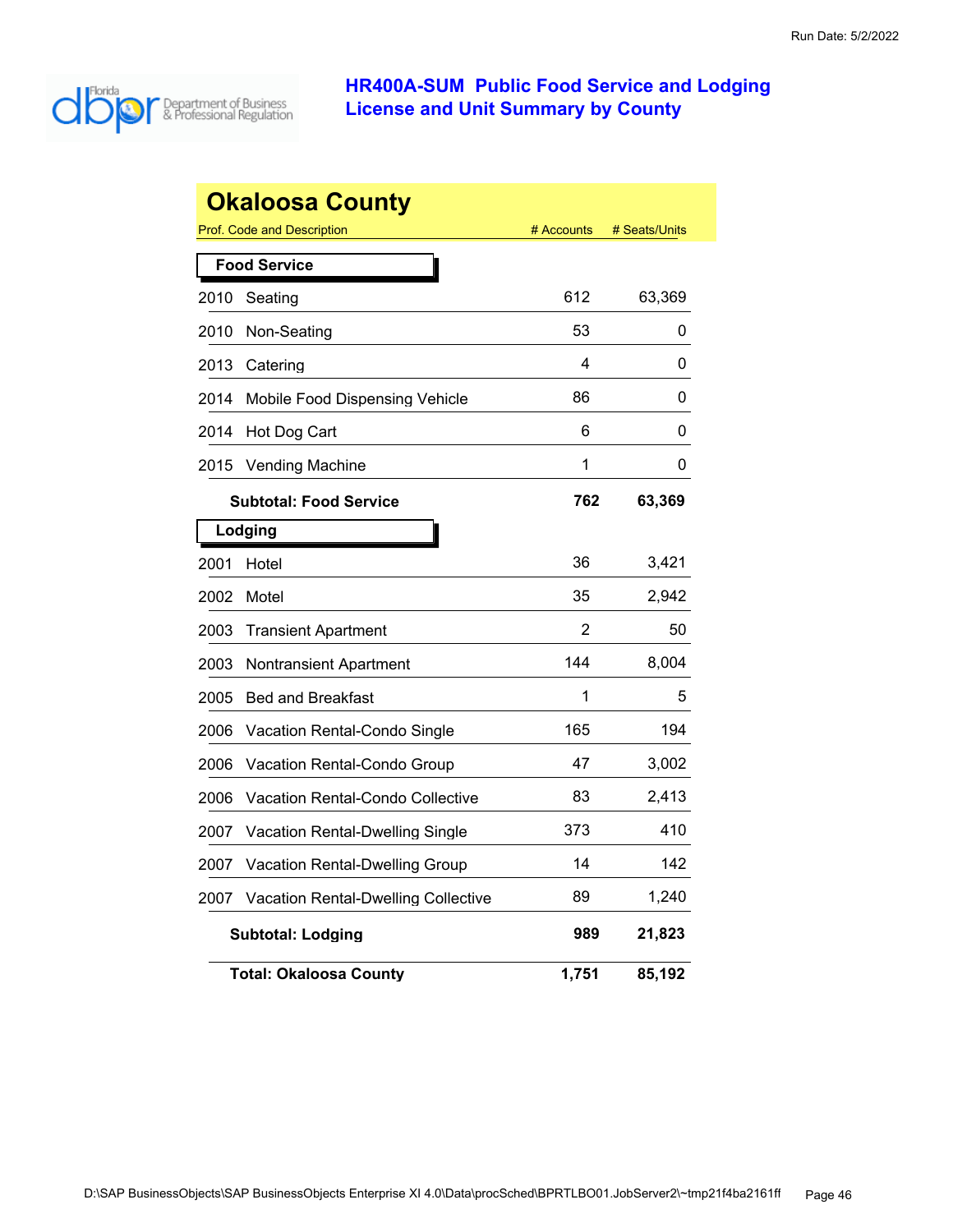

|      | <b>Okeechobee County</b>              |            |               |
|------|---------------------------------------|------------|---------------|
|      | Prof. Code and Description            | # Accounts | # Seats/Units |
|      | <b>Food Service</b>                   |            |               |
| 2010 | Seating                               | 72         | 6,298         |
| 2010 | Non-Seating                           | 7          | 0             |
| 2013 | Catering                              | 1          | 0             |
| 2014 | <b>Mobile Food Dispensing Vehicle</b> | 26         | 0             |
| 2014 | Hot Dog Cart                          | 1          | 0             |
|      | <b>Subtotal: Food Service</b>         | 107        | 6,298         |
|      | Lodging                               |            |               |
| 2001 | Hotel                                 | 1          | 85            |
| 2002 | Motel                                 | 14         | 508           |
| 2003 | <b>Transient Apartment</b>            | 3          | 27            |
| 2003 | <b>Nontransient Apartment</b>         | 7          | 329           |
| 2007 | Vacation Rental-Dwelling Single       | 2          | 2             |
|      | <b>Subtotal: Lodging</b>              | 27         | 951           |
|      | <b>Total: Okeechobee County</b>       | 134        | 7,249         |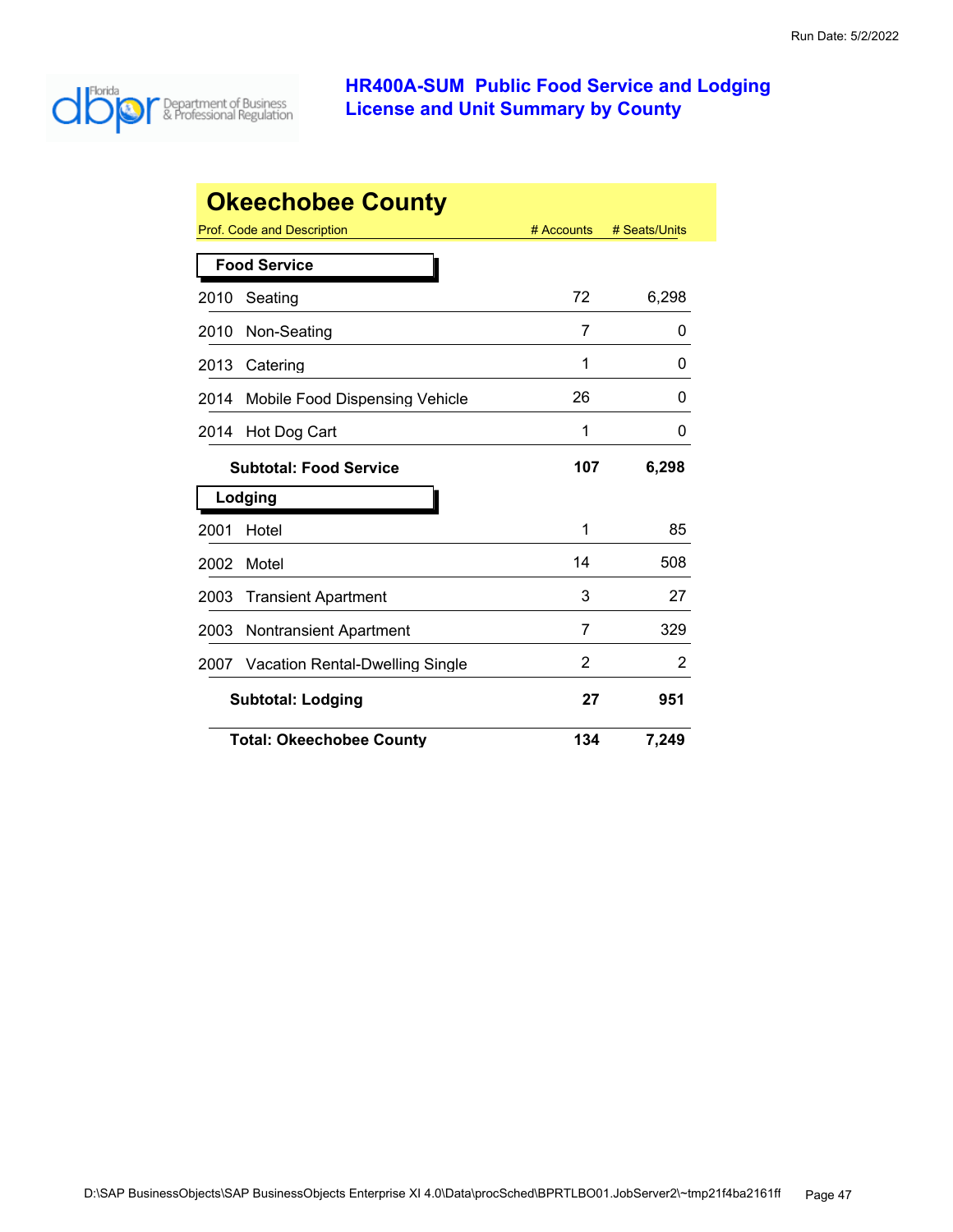

| <b>Orange County</b> |                                        |            |               |  |
|----------------------|----------------------------------------|------------|---------------|--|
|                      | Prof. Code and Description             | # Accounts | # Seats/Units |  |
| <b>Food Service</b>  |                                        |            |               |  |
| 2010                 | Seating                                | 3,658      | 472,014       |  |
| 2010                 | Non-Seating                            | 750        | 0             |  |
| 2012                 | Theme Park Food Cart                   | 16         | 323           |  |
| 2013                 | Catering                               | 142        | 0             |  |
| 2014                 | Mobile Food Dispensing Vehicle         | 737        | 0             |  |
| 2014                 | Hot Dog Cart                           | 99         | 0             |  |
| 2015                 | <b>Vending Machine</b>                 | 146        | Ü             |  |
|                      | Subtotal: Food Service                 | 5,548      | 472,337       |  |
|                      | Lodging                                |            |               |  |
| 2001                 | Hotel                                  | 264        | 81,038        |  |
| 2002                 | Motel                                  | 75         | 19,309        |  |
| 2003                 | <b>Transient Apartment</b>             | 9          | 1,767         |  |
| 2003                 | <b>Nontransient Apartment</b>          | 859        | 153,140       |  |
| 2005                 | <b>Bed and Breakfast</b>               | 4          | 28            |  |
| 2006                 | Vacation Rental-Condo Single           | 118        | 825           |  |
| 2006                 | Vacation Rental-Condo Group            | 49         | 15,272        |  |
| 2006                 | Vacation Rental-Condo Collective       | 33         | 279           |  |
| 2007                 | <b>Vacation Rental-Dwelling Single</b> | 117        | 129           |  |
| 2007                 | <b>Vacation Rental-Dwelling Group</b>  | 7          | 80            |  |
| 2007                 | Vacation Rental-Dwelling Collective    | 58         | 1,012         |  |
| 2007                 | <b>Vacation Rental-Dwelling</b>        | 1          | 1             |  |
| 2022                 | Timeshare Project-Timeshare Proj Group | 10         | 1,731         |  |
|                      | <b>Subtotal: Lodging</b>               | 1,604      | 274,611       |  |
|                      | <b>Total: Orange County</b>            | 7,152      | 746,948       |  |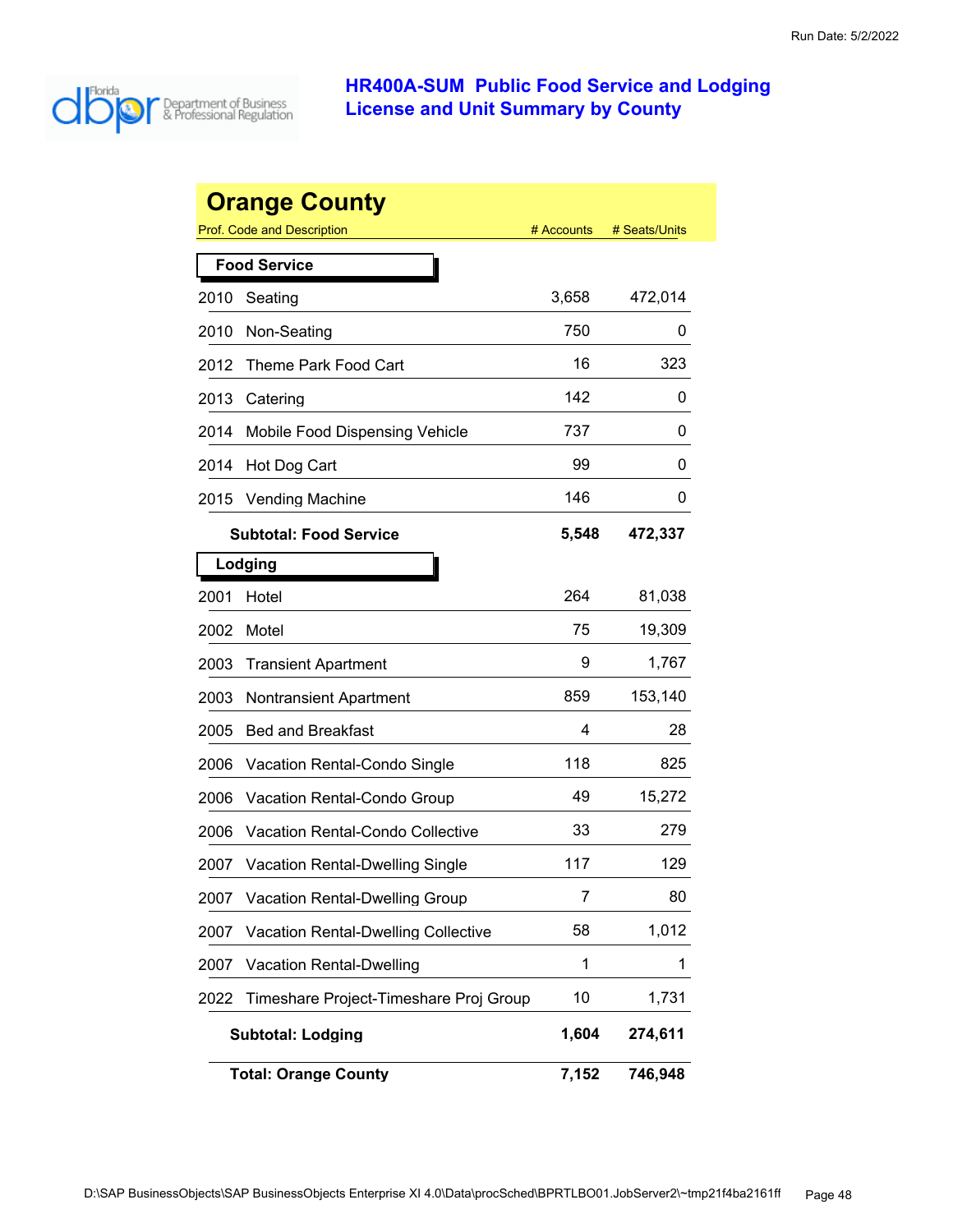

|      | <b>Osceola County</b>                      |            |               |
|------|--------------------------------------------|------------|---------------|
|      | <b>Prof. Code and Description</b>          | # Accounts | # Seats/Units |
|      | <b>Food Service</b>                        |            |               |
| 2010 | Seating                                    | 848        | 98,733        |
| 2010 | Non-Seating                                | 102        | 0             |
| 2012 | Theme Park Food Cart                       | 1          | 1             |
| 2013 | Catering                                   | 12         | 0             |
| 2014 | Mobile Food Dispensing Vehicle             | 149        | 0             |
| 2014 | Hot Dog Cart                               | 12         | O             |
| 2015 | <b>Vending Machine</b>                     | 16         | 0             |
|      | <b>Subtotal: Food Service</b>              | 1,140      | 98,734        |
|      | Lodging                                    |            |               |
| 2001 | Hotel                                      | 34         | 12,732        |
| 2002 | Motel                                      | 82         | 9,501         |
| 2003 | <b>Transient Apartment</b>                 | 8          | 404           |
| 2003 | <b>Nontransient Apartment</b>              | 174        | 24,162        |
| 2005 | <b>Bed and Breakfast</b>                   | 1          | 4             |
| 2006 | Vacation Rental-Condo Single               | 968        | 1,147         |
| 2006 | Vacation Rental-Condo Group                | 61         | 10,696        |
| 2006 | Vacation Rental-Condo Collective           | 98         | 918           |
| 2006 | <b>Vacation Rental-Condo</b>               | 1          | 5             |
| 2007 | <b>Vacation Rental-Dwelling Single</b>     | 5,469      | 5,615         |
| 2007 | <b>Vacation Rental-Dwelling Group</b>      | 34         | 866           |
| 2007 | <b>Vacation Rental-Dwelling Collective</b> | 485        | 6,573         |
| 2007 | Vacation Rental-Dwelling                   | 1          | 1             |
| 2022 | Timeshare Project-Timeshare Proj Group     | 1          | 2,402         |
|      | <b>Subtotal: Lodging</b>                   | 7,417      | 75,026        |
|      | <b>Total: Osceola County</b>               | 8,557      | 173,760       |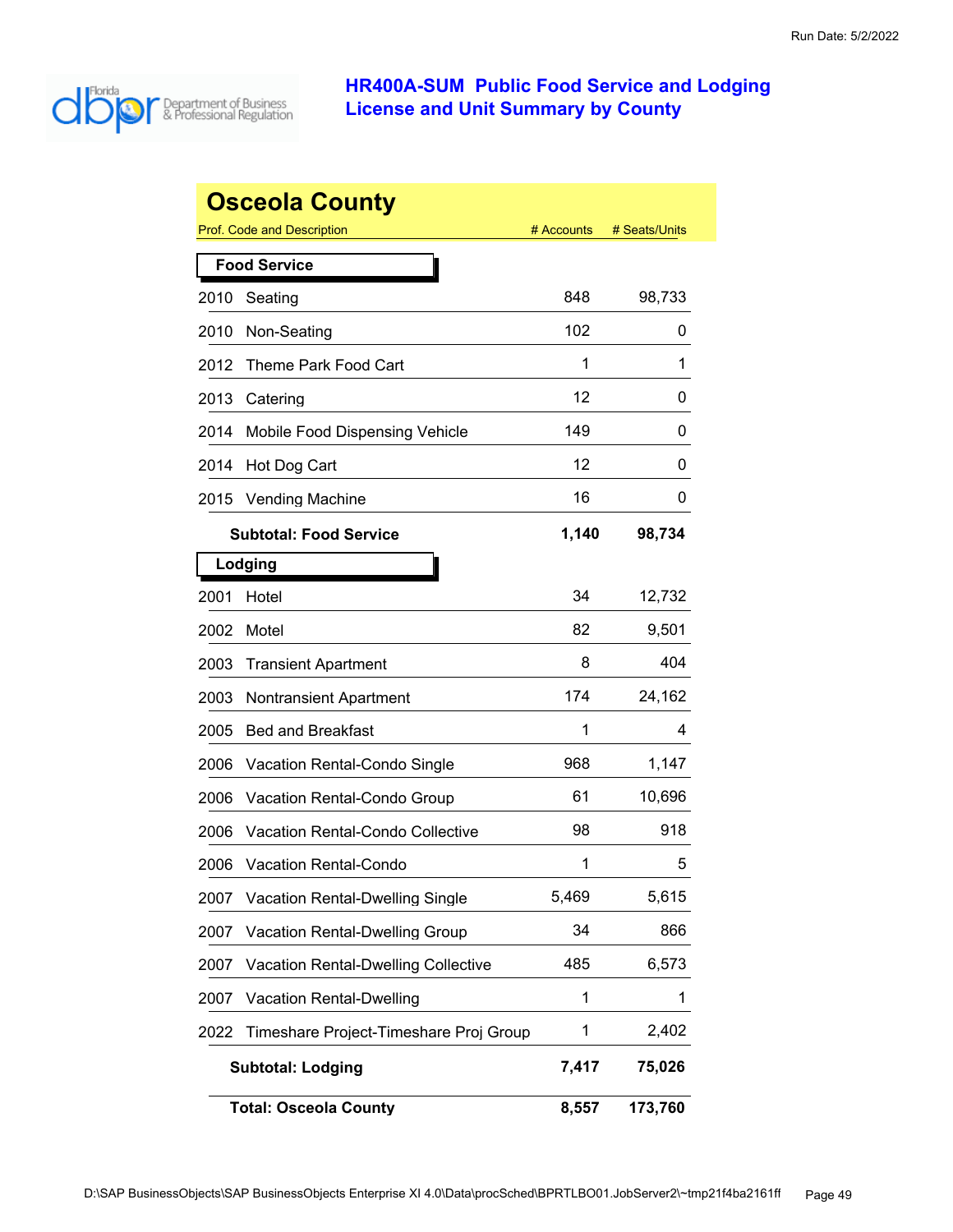

|      | <b>Palm Beach County</b>                   |            |               |
|------|--------------------------------------------|------------|---------------|
|      | Prof. Code and Description                 | # Accounts | # Seats/Units |
|      | <b>Food Service</b>                        |            |               |
| 2010 | Seating                                    | 3,057      | 307,044       |
| 2010 | Non-Seating                                | 396        | 0             |
| 2013 | Catering                                   | 87         | 0             |
| 2014 | Mobile Food Dispensing Vehicle             | 325        | 0             |
| 2014 | Hot Dog Cart                               | 24         | 0             |
| 2015 | <b>Vending Machine</b>                     | 15         | 0             |
|      | <b>Subtotal: Food Service</b>              | 3,904      | 307,044       |
|      | Lodging                                    |            |               |
| 2001 | Hotel                                      | 106        | 15,516        |
| 2002 | Motel                                      | 80         | 3,623         |
| 2003 | <b>Transient Apartment</b>                 | 39         | 1,327         |
| 2003 | <b>Nontransient Apartment</b>              | 1,132      | 78,520        |
| 2005 | <b>Bed and Breakfast</b>                   | 8          | 84            |
| 2006 | Vacation Rental-Condo Single               | 138        | 414           |
| 2006 | Vacation Rental-Condo Group                | 26         | 1,047         |
| 2006 | Vacation Rental-Condo Collective           | 19         | 293           |
| 2007 | <b>Vacation Rental-Dwelling Single</b>     | 587        | 703           |
| 2007 | <b>Vacation Rental-Dwelling Group</b>      | 25         | 73            |
| 2007 | <b>Vacation Rental-Dwelling Collective</b> | 55         | 298           |
| 2022 | Timeshare Project-Timeshare Proj Group     | 4          | 87            |
|      | <b>Subtotal: Lodging</b>                   | 2,219      | 101,985       |
|      | <b>Total: Palm Beach County</b>            | 6,123      | 409,029       |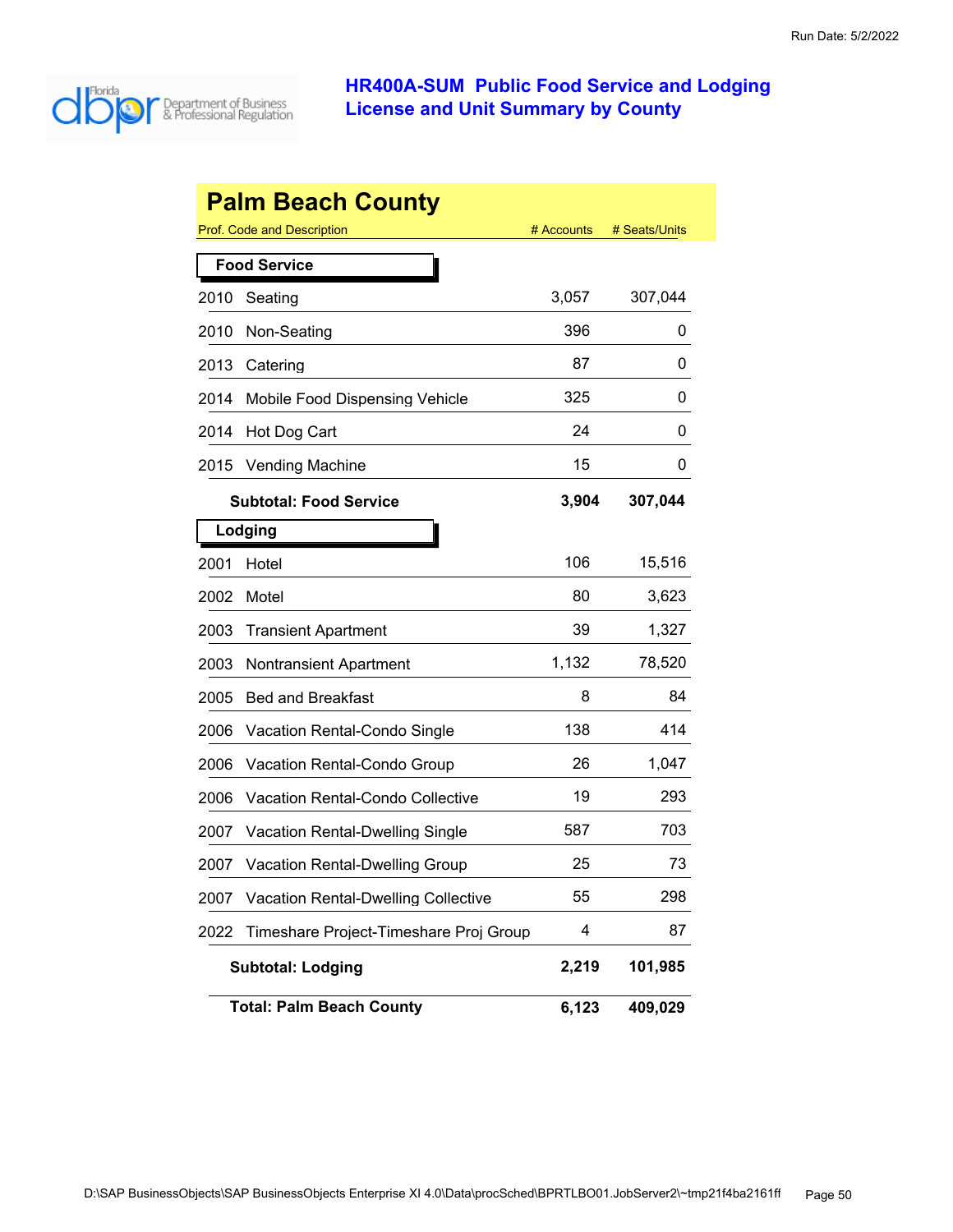

|      | <b>Pasco County</b>                 |            |               |
|------|-------------------------------------|------------|---------------|
|      | Prof. Code and Description          | # Accounts | # Seats/Units |
|      | <b>Food Service</b>                 |            |               |
| 2010 | Seating                             | 777        | 68,722        |
| 2010 | Non-Seating                         | 54         | 0             |
| 2013 | Catering                            | 4          | 0             |
| 2014 | Mobile Food Dispensing Vehicle      | 113        | 0             |
| 2014 | Hot Dog Cart                        | 8          | 0             |
| 2015 | <b>Vending Machine</b>              | 10         | 0             |
|      | <b>Subtotal: Food Service</b>       | 966        | 68,722        |
|      | Lodging                             |            |               |
| 2001 | Hotel                               | 21         | 1,855         |
| 2002 | Motel                               | 24         | 1,213         |
| 2003 | <b>Transient Apartment</b>          | 6          | 66            |
| 2003 | Nontransient Apartment              | 190        | 17,948        |
| 2005 | <b>Bed and Breakfast</b>            | 1          | 3             |
| 2006 | Vacation Rental-Condo Single        | 23         | 26            |
| 2006 | Vacation Rental-Condo Group         | 4          | 1,457         |
| 2006 | Vacation Rental-Condo Collective    | 5          | 37            |
| 2007 | Vacation Rental-Dwelling Single     | 88         | 96            |
| 2007 | Vacation Rental-Dwelling Group      | 4          | 70            |
| 2007 | Vacation Rental-Dwelling Collective | 15         | 52            |
|      | <b>Subtotal: Lodging</b>            | 381        | 22,823        |
|      | <b>Total: Pasco County</b>          | 1,347      | 91,545        |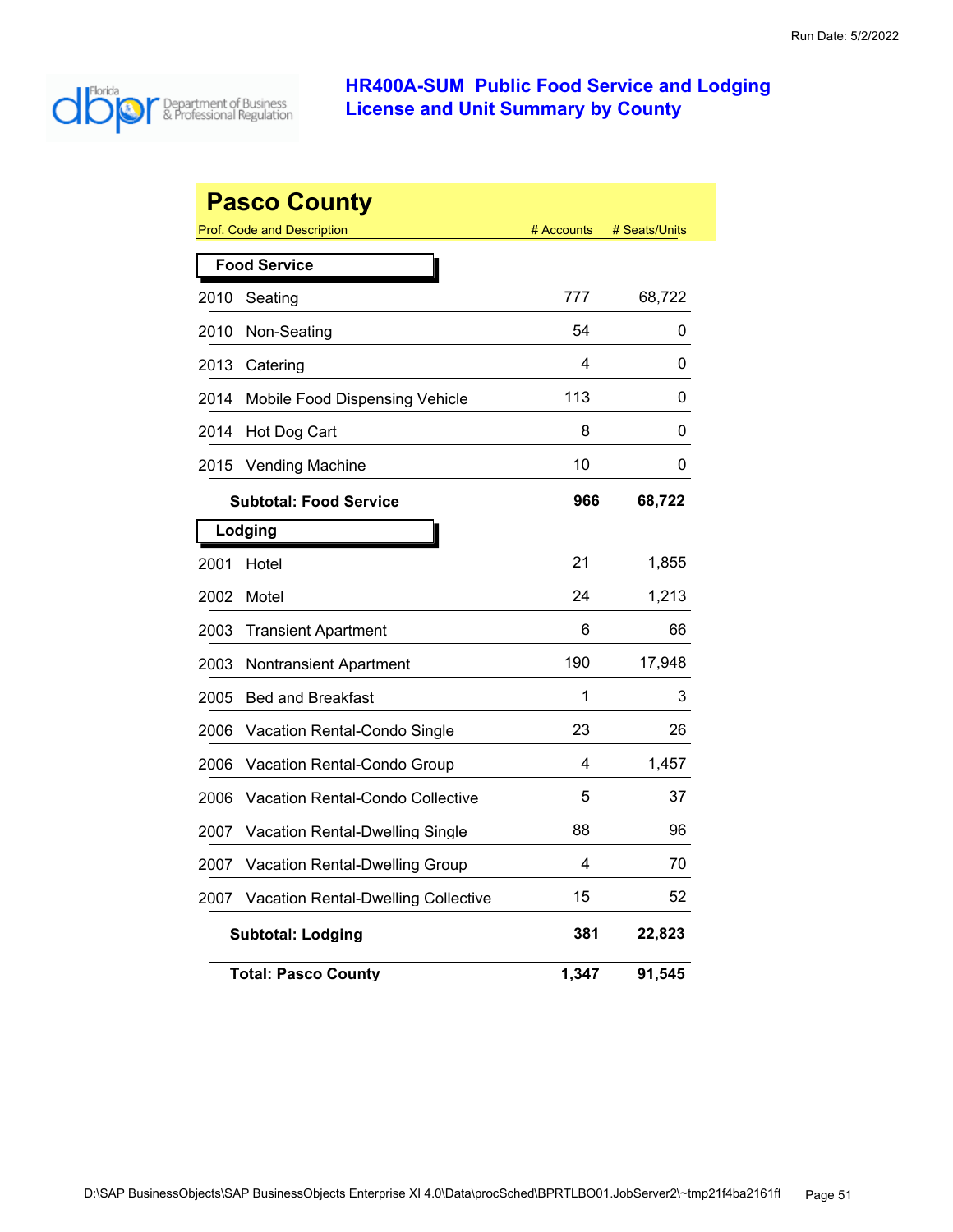

|      | <b>Pinellas County</b>                     |            |               |
|------|--------------------------------------------|------------|---------------|
|      | <b>Prof. Code and Description</b>          | # Accounts | # Seats/Units |
|      | <b>Food Service</b>                        |            |               |
| 2010 | Seating                                    | 2,374      | 232,117       |
| 2010 | Non-Seating                                | 261        | 0             |
| 2013 | Catering                                   | 65         | 0             |
| 2014 | Mobile Food Dispensing Vehicle             | 242        | 0             |
| 2014 | Hot Dog Cart                               | 54         | 0             |
| 2015 | <b>Vending Machine</b>                     | 19         | 0             |
|      | <b>Subtotal: Food Service</b>              | 3,015      | 232,117       |
|      | Lodging                                    |            |               |
| 2001 | Hotel                                      | 117        | 12,524        |
| 2002 | Motel                                      | 219        | 9,313         |
| 2003 | <b>Transient Apartment</b>                 | 117        | 1,694         |
| 2003 | <b>Nontransient Apartment</b>              | 1,280      | 72,751        |
| 2005 | <b>Bed and Breakfast</b>                   | 23         | 95            |
| 2006 | Vacation Rental-Condo Single               | 333        | 383           |
| 2006 | Vacation Rental-Condo Group                | 84         | 2,097         |
| 2006 | Vacation Rental-Condo Collective           | 79         | 2,171         |
| 2007 | Vacation Rental-Dwelling Single            | 564        | 748           |
| 2007 | <b>Vacation Rental-Dwelling Group</b>      | 44         | 162           |
| 2007 | <b>Vacation Rental-Dwelling Collective</b> | 78         | 766           |
| 2022 | Timeshare Project-Timeshare Proj Group     | 4          | 170           |
|      | <b>Subtotal: Lodging</b>                   | 2,942      | 102,874       |
|      | <b>Total: Pinellas County</b>              | 5,957      | 334,991       |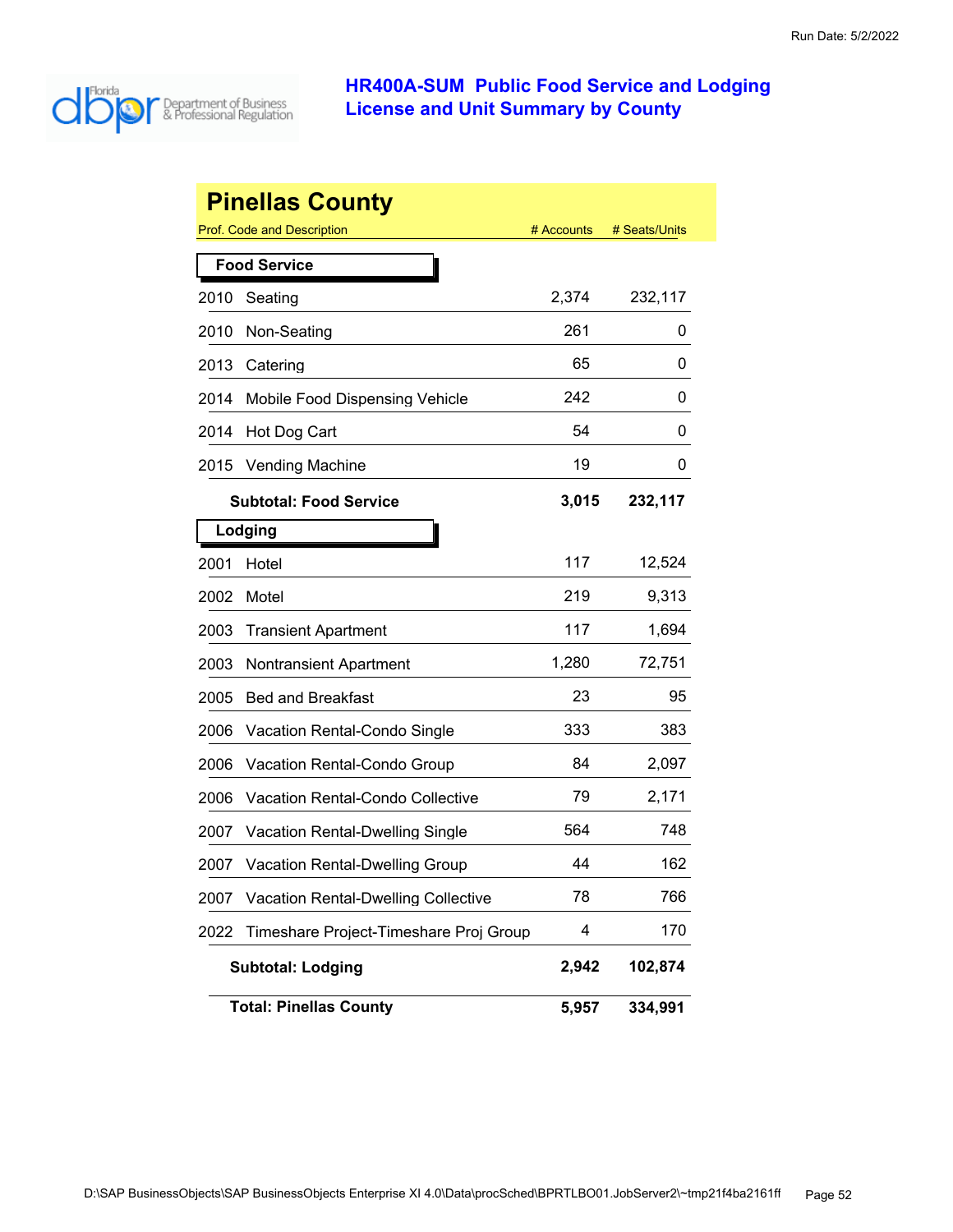

| <b>Polk County</b> |                                            |            |               |  |
|--------------------|--------------------------------------------|------------|---------------|--|
|                    | <b>Prof. Code and Description</b>          | # Accounts | # Seats/Units |  |
|                    | <b>Food Service</b>                        |            |               |  |
| 2010               | Seating                                    | 1,044      | 93,625        |  |
| 2010               | Non-Seating                                | 137        | 0             |  |
| 2013               | Catering                                   | 21         | 0             |  |
| 2014               | Mobile Food Dispensing Vehicle             | 277        | 0             |  |
| 2014               | Hot Dog Cart                               | 9          | 0             |  |
| 2015               | <b>Vending Machine</b>                     | 31         | 0             |  |
|                    | <b>Subtotal: Food Service</b>              | 1,519      | 93,625        |  |
|                    | Lodging                                    |            |               |  |
| 2001               | Hotel                                      | 43         | 4,173         |  |
| 2002               | Motel                                      | 81         | 4,319         |  |
| 2003               | <b>Transient Apartment</b>                 | 14         | 111           |  |
| 2003               | <b>Nontransient Apartment</b>              | 356        | 24,990        |  |
| 2005               | <b>Bed and Breakfast</b>                   | 5          | 27            |  |
| 2006               | Vacation Rental-Condo Single               | 244        | 253           |  |
| 2006               | Vacation Rental-Condo Group                | 7          | 377           |  |
| 2006               | <b>Vacation Rental-Condo Collective</b>    | 23         | 251           |  |
| 2007               | <b>Vacation Rental-Dwelling Single</b>     | 2,406      | 2,461         |  |
| 2007               | <b>Vacation Rental-Dwelling Group</b>      | 12         | 387           |  |
| 2007               | <b>Vacation Rental-Dwelling Collective</b> | 200        | 2,216         |  |
| 2022               | Timeshare Project-Timeshare Proj Group     | 1          | 92            |  |
|                    | <b>Subtotal: Lodging</b>                   | 3,392      | 39,657        |  |
|                    | <b>Total: Polk County</b>                  | 4,911      | 133,282       |  |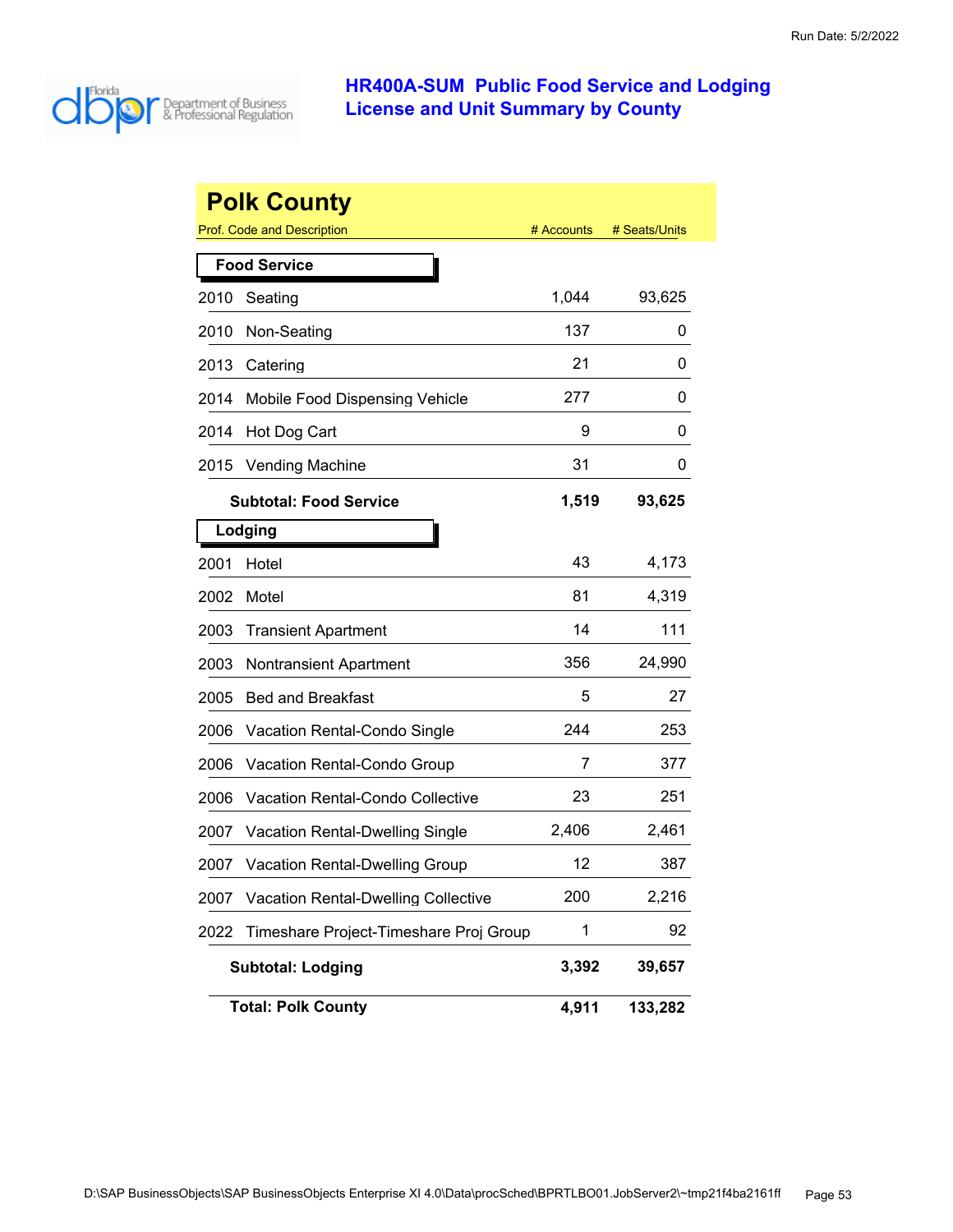

|      | <b>Putnam County</b>                       |            |               |
|------|--------------------------------------------|------------|---------------|
|      | <b>Prof. Code and Description</b>          | # Accounts | # Seats/Units |
|      | <b>Food Service</b>                        |            |               |
| 2010 | Seating                                    | 108        | 7,460         |
| 2010 | Non-Seating                                | 10         | 0             |
| 2013 | Catering                                   | 1          | 0             |
| 2014 | Mobile Food Dispensing Vehicle             | 21         | 0             |
| 2014 | Hot Dog Cart                               | 2          | 0             |
| 2015 | Vending Machine                            | 2          | 0             |
|      | <b>Subtotal: Food Service</b>              | 144        | 7,460         |
|      | Lodging                                    |            |               |
| 2001 | Hotel                                      | 4          | 229           |
| 2002 | Motel                                      | 16         | 430           |
| 2003 | <b>Transient Apartment</b>                 | 1          | 11            |
| 2003 | <b>Nontransient Apartment</b>              | 29         | 1,314         |
| 2005 | <b>Bed and Breakfast</b>                   | 1          | 4             |
| 2006 | Vacation Rental-Condo Group                | 2          | 20            |
| 2007 | Vacation Rental-Dwelling Single            | 22         | 22            |
| 2007 | <b>Vacation Rental-Dwelling Collective</b> | 1          | 1             |
|      | <b>Subtotal: Lodging</b>                   | 76         | 2,031         |
|      | <b>Total: Putnam County</b>                | 220        | 9,491         |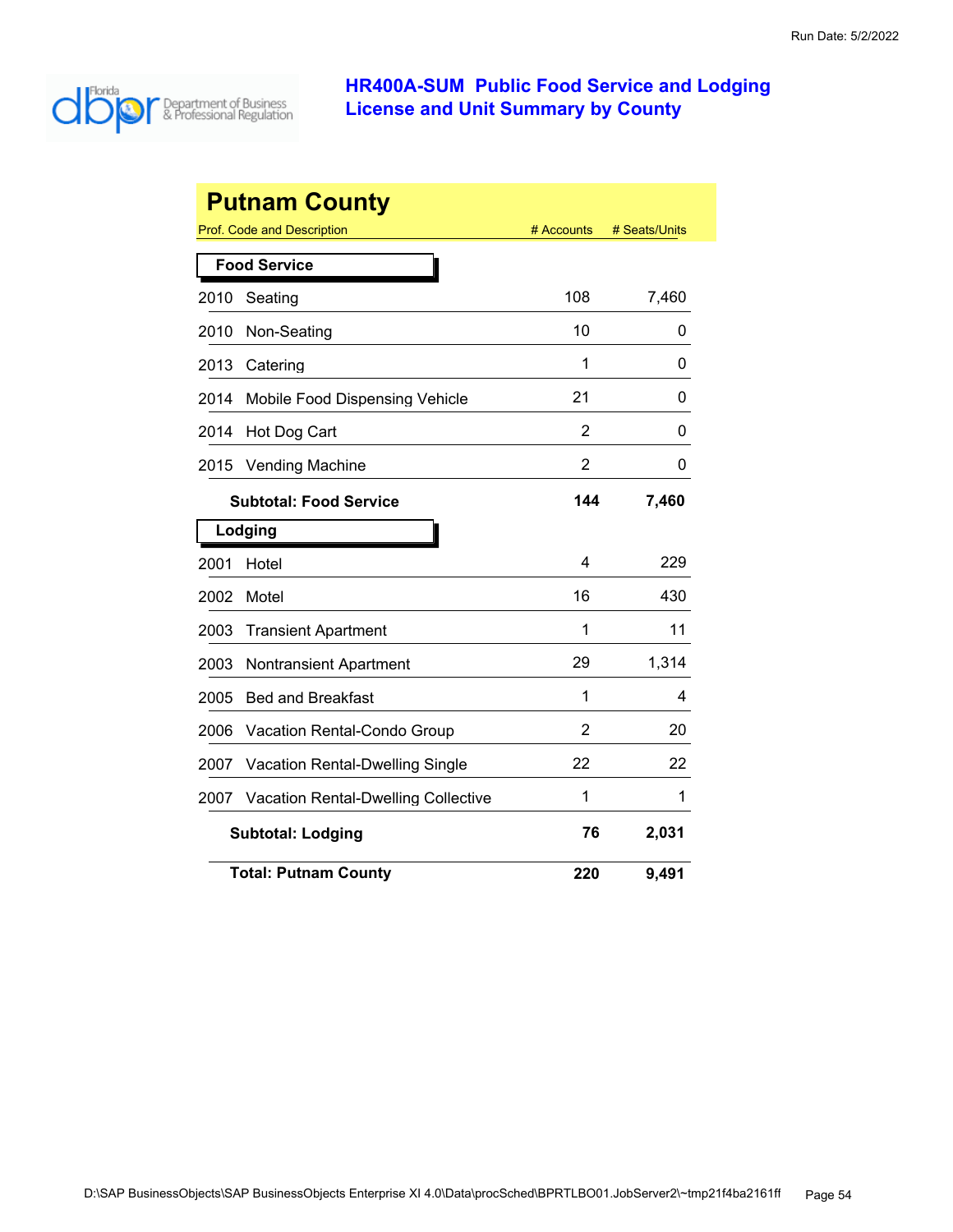

| <b>Santa Rosa County</b> |                                            |                |               |  |  |
|--------------------------|--------------------------------------------|----------------|---------------|--|--|
|                          | Prof. Code and Description                 | # Accounts     | # Seats/Units |  |  |
|                          | <b>Food Service</b>                        |                |               |  |  |
| 2010                     | Seating                                    | 239            | 19,040        |  |  |
| 2010                     | Non-Seating                                | 18             | 0             |  |  |
| 2013                     | Catering                                   | $\overline{2}$ | 0             |  |  |
| 2014                     | Mobile Food Dispensing Vehicle             | 70             | 0             |  |  |
| 2014                     | Hot Dog Cart                               | 4              | 0             |  |  |
| 2015                     | <b>Vending Machine</b>                     | 2              | 0             |  |  |
|                          | <b>Subtotal: Food Service</b>              | 335            | 19,040        |  |  |
|                          | Lodging                                    |                |               |  |  |
| 2001                     | Hotel                                      | 7              | 688           |  |  |
| 2002                     | Motel                                      | 8              | 467           |  |  |
| 2003                     | <b>Nontransient Apartment</b>              | 58             | 2,800         |  |  |
| 2006                     | <b>Vacation Rental-Condo Single</b>        | 40             | 57            |  |  |
| 2006                     | Vacation Rental-Condo Group                | 3              | 17            |  |  |
| 2006                     | Vacation Rental-Condo Collective           | 15             | 247           |  |  |
| 2007                     | Vacation Rental-Dwelling Single            | 88             | 104           |  |  |
| 2007                     | Vacation Rental-Dwelling Group             | 1              | 3             |  |  |
| 2007                     | <b>Vacation Rental-Dwelling Collective</b> | 20             | 251           |  |  |
|                          | <b>Subtotal: Lodging</b>                   | 240            | 4,634         |  |  |
|                          | <b>Total: Santa Rosa County</b>            | 575            | 23,674        |  |  |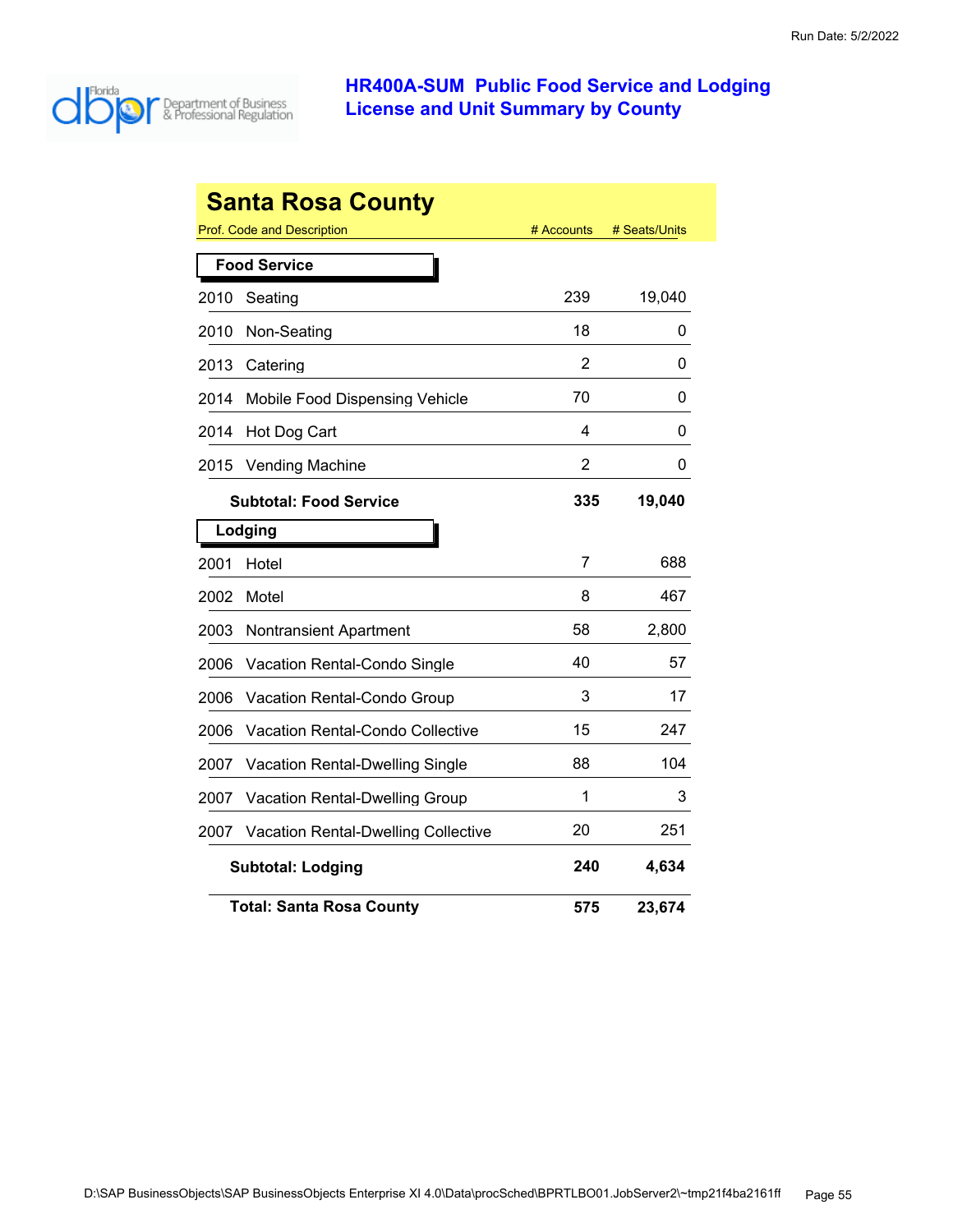

|      | <b>Sarasota County</b>                      |            |               |
|------|---------------------------------------------|------------|---------------|
|      | Prof. Code and Description                  | # Accounts | # Seats/Units |
|      | <b>Food Service</b>                         |            |               |
| 2010 | Seating                                     | 1,055      | 135,953       |
| 2010 | Non-Seating                                 | 80         | 0             |
| 2013 | Catering                                    | 35         | 0             |
| 2014 | Mobile Food Dispensing Vehicle              | 122        | 0             |
| 2014 | Hot Dog Cart                                | 7          | 0             |
| 2015 | <b>Vending Machine</b>                      | 13         | 0             |
|      | <b>Subtotal: Food Service</b>               | 1,312      | 135,953       |
|      | Lodging                                     |            |               |
| 2001 | Hotel                                       | 41         | 4,727         |
| 2002 | Motel                                       | 56         | 2,140         |
| 2003 | <b>Transient Apartment</b>                  | 40         | 723           |
| 2003 | <b>Nontransient Apartment</b>               | 206        | 16,684        |
| 2005 | <b>Bed and Breakfast</b>                    | 1          | 9             |
| 2006 | Vacation Rental-Condo Single                | 84         | 95            |
| 2006 | Vacation Rental-Condo Group                 | 64         | 2,776         |
| 2006 | Vacation Rental-Condo Collective            | 36         | 756           |
| 2007 | <b>Vacation Rental-Dwelling Single</b>      | 340        | 396           |
| 2007 | <b>Vacation Rental-Dwelling Group</b>       | 14         | 51            |
| 2007 | <b>Vacation Rental-Dwelling Collective</b>  | 73         | 729           |
| 2022 | Timeshare Project-Timeshare Proj Collective | 1          | 16            |
|      | <b>Subtotal: Lodging</b>                    | 956        | 29,102        |
|      | <b>Total: Sarasota County</b>               | 2,268      | 165,055       |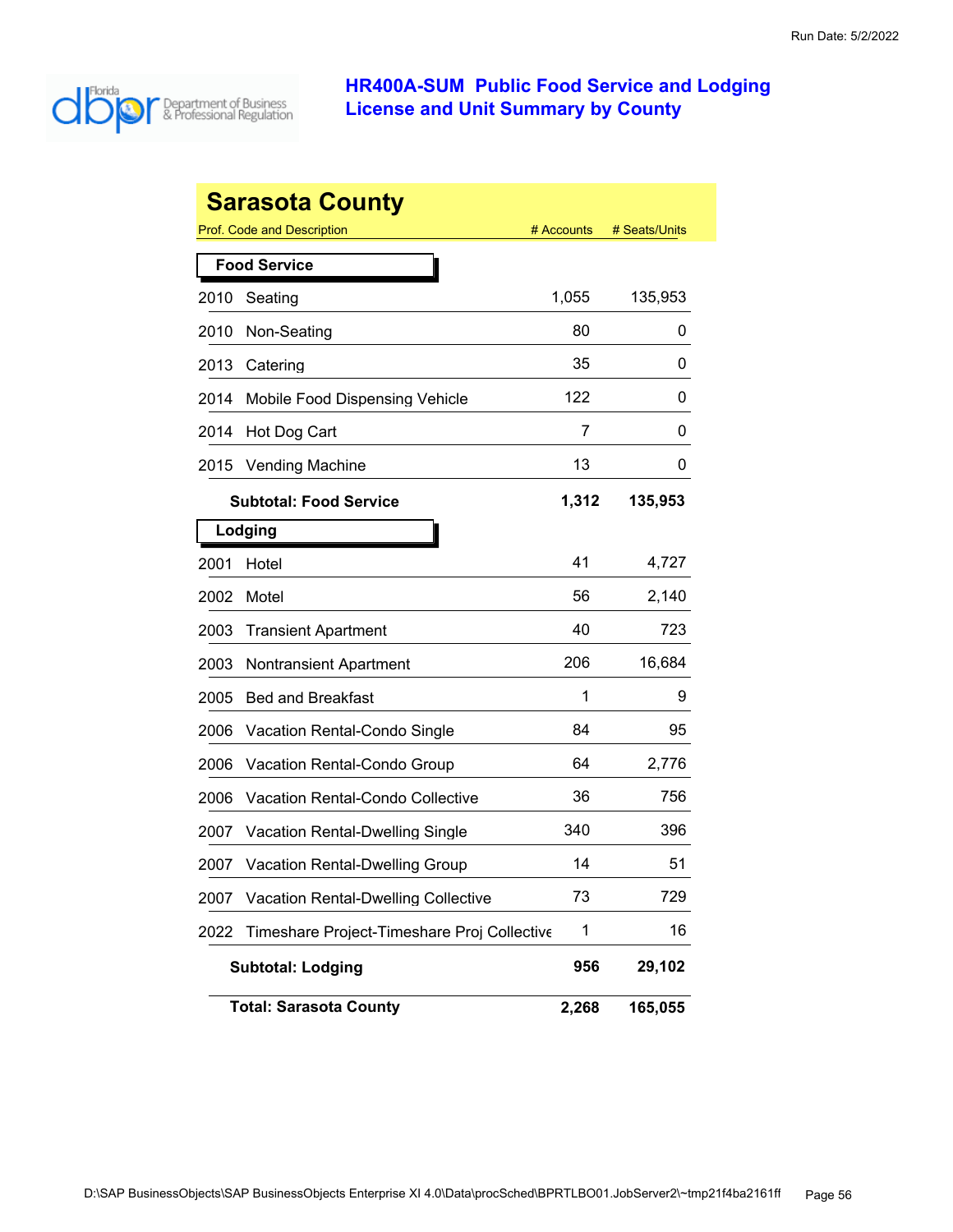

| <b>Seminole County</b> |                                                                  |       |         |  |  |
|------------------------|------------------------------------------------------------------|-------|---------|--|--|
|                        | <b>Prof. Code and Description</b><br># Accounts<br># Seats/Units |       |         |  |  |
|                        | <b>Food Service</b>                                              |       |         |  |  |
| 2010                   | Seating                                                          | 837   | 81,612  |  |  |
| 2010                   | Non-Seating                                                      | 111   | 0       |  |  |
| 2013                   | Catering                                                         | 17    | 0       |  |  |
| 2014                   | Mobile Food Dispensing Vehicle                                   | 57    | 0       |  |  |
| 2014                   | Hot Dog Cart                                                     | 10    | 0       |  |  |
| 2015                   | <b>Vending Machine</b>                                           | 24    | 0       |  |  |
|                        | <b>Subtotal: Food Service</b>                                    | 1,056 | 81,612  |  |  |
|                        | Lodging                                                          |       |         |  |  |
| 2001                   | Hotel                                                            | 27    | 3,627   |  |  |
| 2002                   | Motel                                                            | 19    | 1,436   |  |  |
| 2003                   | <b>Transient Apartment</b>                                       | 1     | 1       |  |  |
| 2003                   | Nontransient Apartment                                           | 209   | 40,387  |  |  |
| 2005                   | <b>Bed and Breakfast</b>                                         | 1     | 4       |  |  |
| 2006                   | Vacation Rental-Condo Single                                     | 3     | 3       |  |  |
| 2006                   | <b>Vacation Rental-Condo Collective</b>                          | 6     | 307     |  |  |
| 2007                   | Vacation Rental-Dwelling Single                                  | 32    | 35      |  |  |
| 2007                   | <b>Vacation Rental-Dwelling Group</b>                            | 4     | 15      |  |  |
| 2007                   | <b>Vacation Rental-Dwelling Collective</b>                       | 6     | 11      |  |  |
|                        | <b>Subtotal: Lodging</b>                                         | 308   | 45,826  |  |  |
|                        | <b>Total: Seminole County</b>                                    | 1,364 | 127,438 |  |  |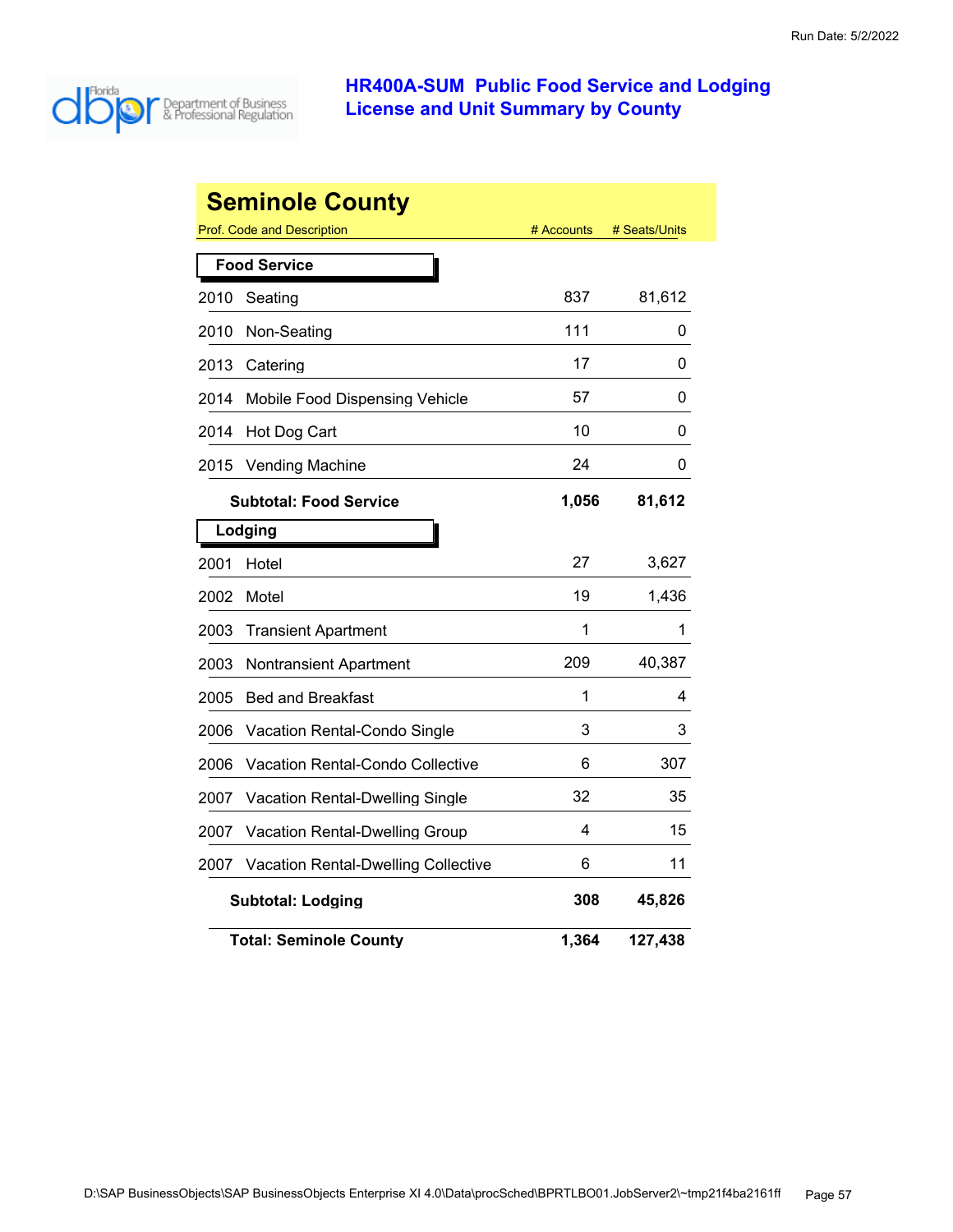

|      | <b>St. Johns County</b>                    |            |               |
|------|--------------------------------------------|------------|---------------|
|      | Prof. Code and Description                 | # Accounts | # Seats/Units |
|      | <b>Food Service</b>                        |            |               |
| 2010 | Seating                                    | 670        | 56,316        |
| 2010 | Non-Seating                                | 68         | 0             |
| 2013 | Catering                                   | 8          | 0             |
| 2014 | Mobile Food Dispensing Vehicle             | 71         | 0             |
| 2014 | Hot Dog Cart                               | 4          | 0             |
| 2015 | <b>Vending Machine</b>                     | 14         | 0             |
|      | <b>Subtotal: Food Service</b>              | 835        | 56,316        |
|      | Lodging                                    |            |               |
| 2001 | Hotel                                      | 37         | 3,840         |
| 2002 | Motel                                      | 53         | 2,425         |
| 2003 | <b>Transient Apartment</b>                 | 4          | 13            |
| 2003 | Nontransient Apartment                     | 58         | 5,309         |
| 2005 | <b>Bed and Breakfast</b>                   | 27         | 236           |
| 2006 | <b>Vacation Rental-Condo Single</b>        | 115        | 119           |
| 2006 | Vacation Rental-Condo Group                | 22         | 801           |
| 2006 | Vacation Rental-Condo Collective           | 46         | 1,091         |
| 2007 | Vacation Rental-Dwelling Single            | 513        | 618           |
| 2007 | <b>Vacation Rental-Dwelling Group</b>      | 10         | 51            |
| 2007 | <b>Vacation Rental-Dwelling Collective</b> | 71         | 858           |
|      | <b>Subtotal: Lodging</b>                   | 956        | 15,361        |
|      | <b>Total: St. Johns County</b>             | 1,791      | 71,677        |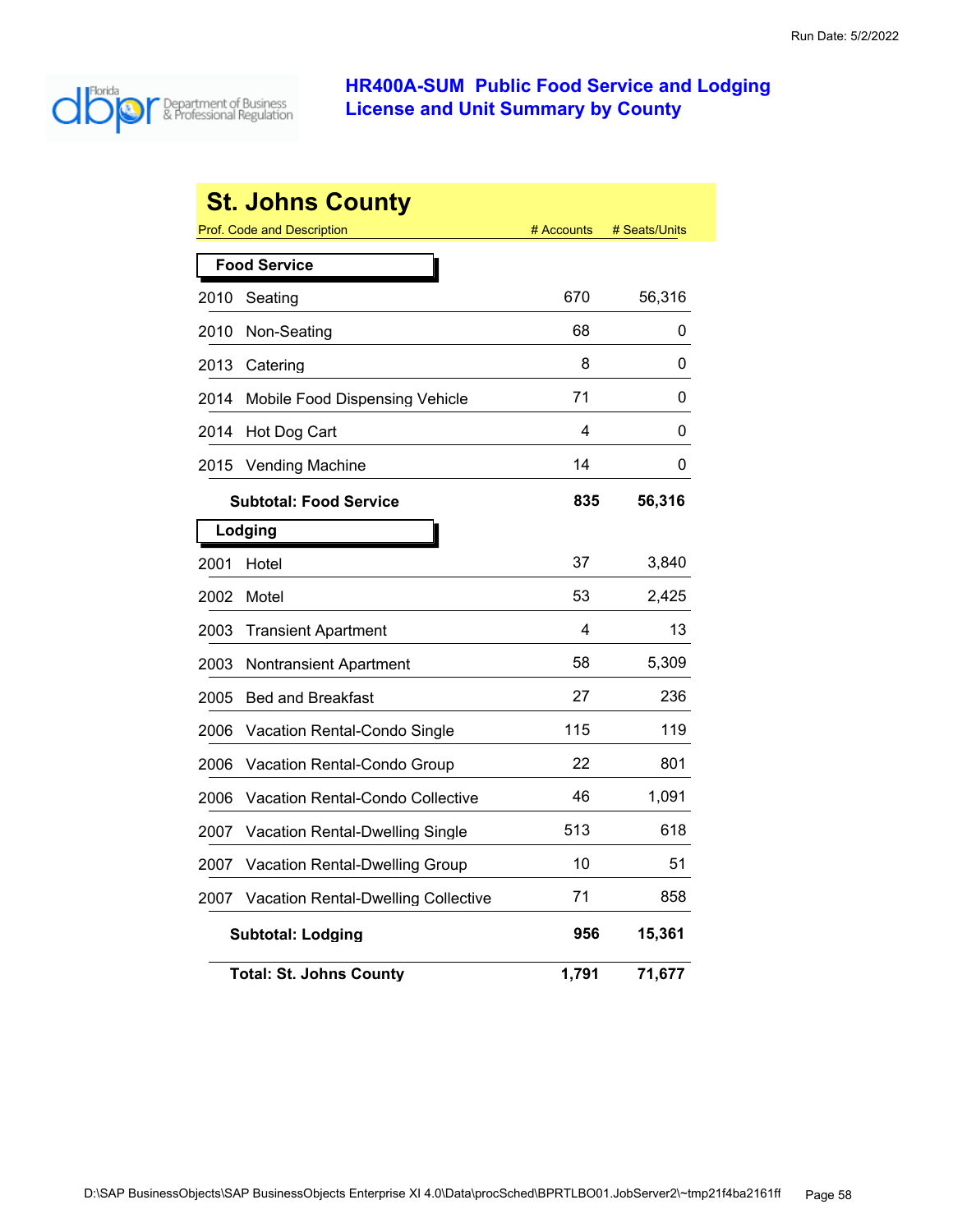

|      | <b>St. Lucie County</b>                    |            |               |
|------|--------------------------------------------|------------|---------------|
|      | <b>Prof. Code and Description</b>          | # Accounts | # Seats/Units |
|      | <b>Food Service</b>                        |            |               |
| 2010 | Seating                                    | 504        | 40,720        |
| 2010 | Non-Seating                                | 64         | 0             |
| 2013 | Catering                                   | 20         | 0             |
| 2014 | Mobile Food Dispensing Vehicle             | 104        | 0             |
| 2014 | Hot Dog Cart                               | 8          | 0             |
| 2015 | <b>Vending Machine</b>                     | 10         | 0             |
|      | <b>Subtotal: Food Service</b>              | 710        | 40,720        |
|      | Lodging                                    |            |               |
| 2001 | Hotel                                      | 22         | 2,348         |
| 2002 | Motel                                      | 23         | 962           |
| 2003 | <b>Transient Apartment</b>                 | 11         | 110           |
| 2003 | Nontransient Apartment                     | 108        | 7,708         |
| 2005 | <b>Bed and Breakfast</b>                   | 1          | 3             |
| 2006 | <b>Vacation Rental-Condo Single</b>        | 73         | 110           |
| 2006 | <b>Vacation Rental-Condo Group</b>         | 7          | 197           |
| 2006 | Vacation Rental-Condo Collective           | 8          | 131           |
| 2007 | <b>Vacation Rental-Dwelling Single</b>     | 93         | 105           |
| 2007 | Vacation Rental-Dwelling Group             | 1          | 15            |
| 2007 | <b>Vacation Rental-Dwelling Collective</b> | 14         | 30            |
|      | <b>Subtotal: Lodging</b>                   | 361        | 11,719        |
|      | <b>Total: St. Lucie County</b>             | 1,071      | 52,439        |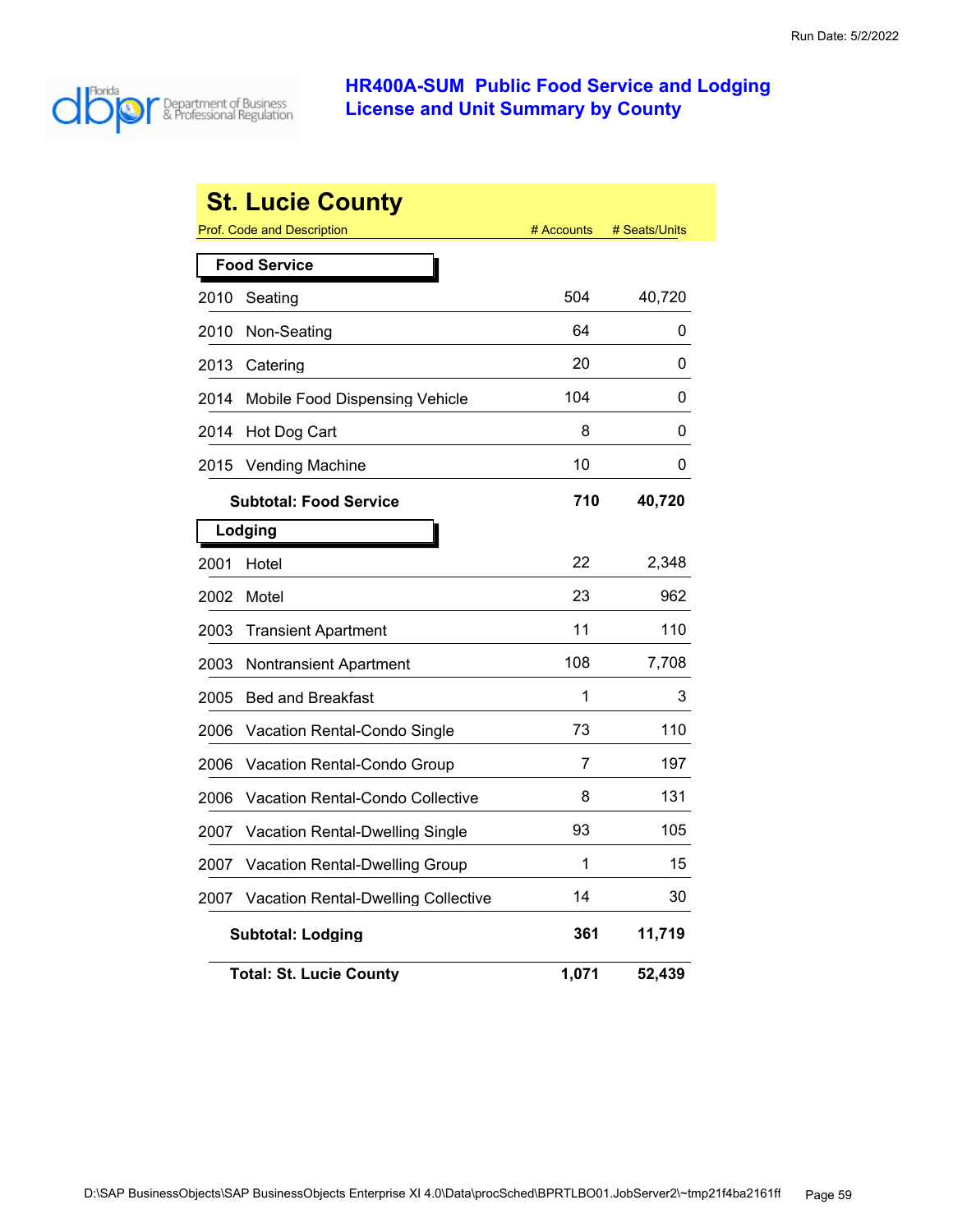

|      | <b>Sumter County</b>                       |            |               |
|------|--------------------------------------------|------------|---------------|
|      | Prof. Code and Description                 | # Accounts | # Seats/Units |
|      | <b>Food Service</b>                        |            |               |
| 2010 | Seating                                    | 183        | 19,020        |
| 2010 | Non-Seating                                | 20         | 0             |
| 2014 | Mobile Food Dispensing Vehicle             | 34         | 0             |
| 2014 | Hot Dog Cart                               | 1          | O             |
| 2015 | Vending Machine                            | 4          | 0             |
|      | <b>Subtotal: Food Service</b>              | 242        | 19,020        |
|      | Lodging                                    |            |               |
| 2001 | Hotel                                      | 5          | 514           |
| 2002 | Motel                                      | 9          | 489           |
| 2003 | <b>Transient Apartment</b>                 | 2          | 18            |
| 2003 | <b>Nontransient Apartment</b>              | 25         | 2,240         |
| 2005 | <b>Bed and Breakfast</b>                   | 2          | 11            |
| 2006 | Vacation Rental-Condo Single               | 1          | 1             |
| 2007 | Vacation Rental-Dwelling Single            | 60         | 60            |
| 2007 | <b>Vacation Rental-Dwelling Collective</b> | 16         | 466           |
|      | <b>Subtotal: Lodging</b>                   | 120        | 3,799         |
|      | <b>Total: Sumter County</b>                | 362        | 22,819        |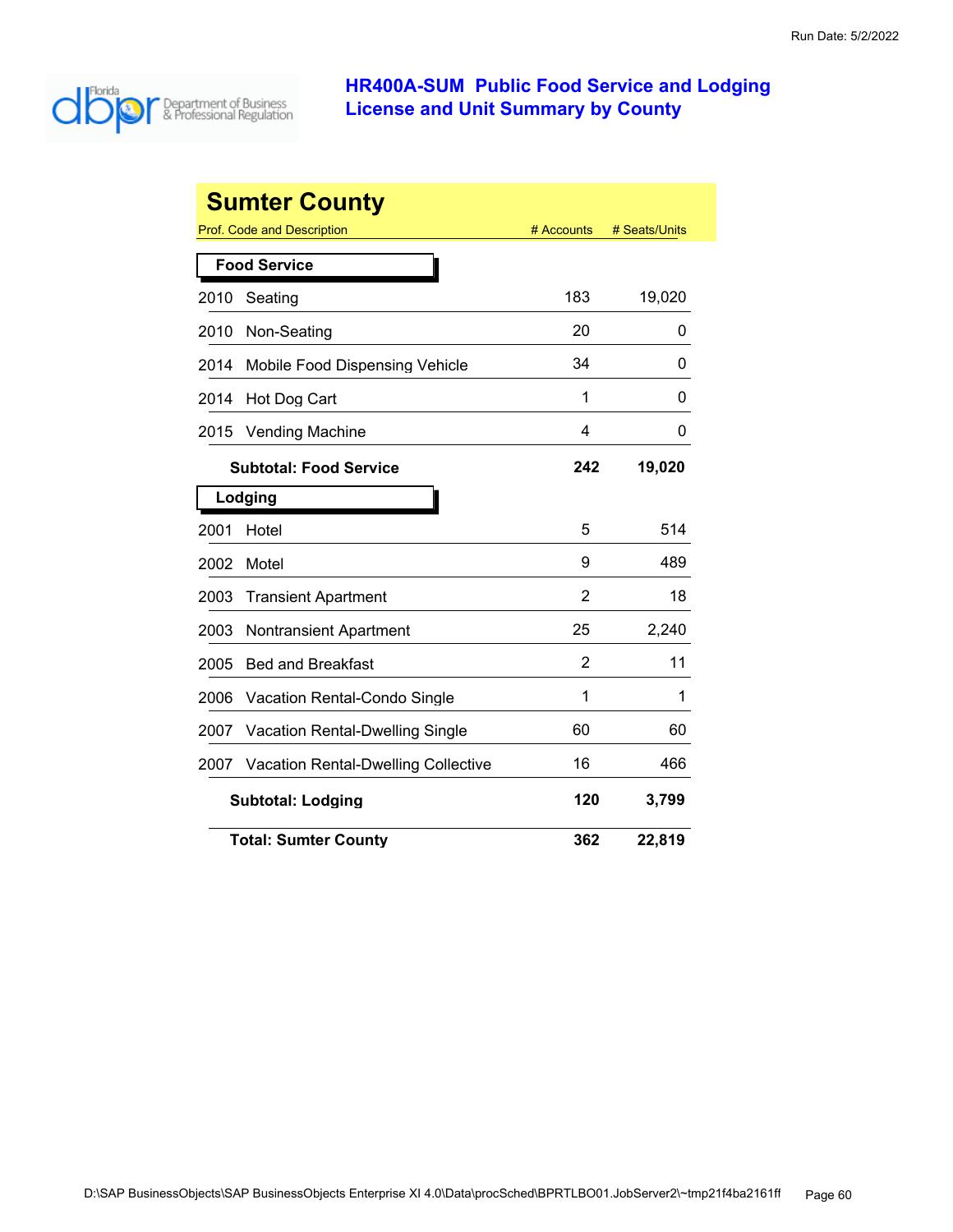

| <b>Suwannee County</b>         |                                        |            |               |  |
|--------------------------------|----------------------------------------|------------|---------------|--|
|                                | Prof. Code and Description             | # Accounts | # Seats/Units |  |
| <b>Food Service</b>            |                                        |            |               |  |
| 2010                           | Seating                                | 59         | 4,774         |  |
| 2010                           | Non-Seating                            | 6          | 0             |  |
| 2014                           | Mobile Food Dispensing Vehicle         | 18         | 0             |  |
| 2014                           | Hot Dog Cart                           | 1          | 0             |  |
|                                | <b>Subtotal: Food Service</b>          | 84         | 4,774         |  |
|                                | Lodging                                |            |               |  |
| 2001                           | Hotel                                  | 1          | 69            |  |
| 2002                           | Motel                                  | 9          | 269           |  |
| 2003                           | <b>Nontransient Apartment</b>          | 11         | 455           |  |
| 2007                           | <b>Vacation Rental-Dwelling Single</b> | 8          | 11            |  |
| 2007                           | Vacation Rental-Dwelling Collective    | 2          | 5             |  |
| 31<br><b>Subtotal: Lodging</b> |                                        |            | 809           |  |
|                                | <b>Total: Suwannee County</b>          | 115        | 5,583         |  |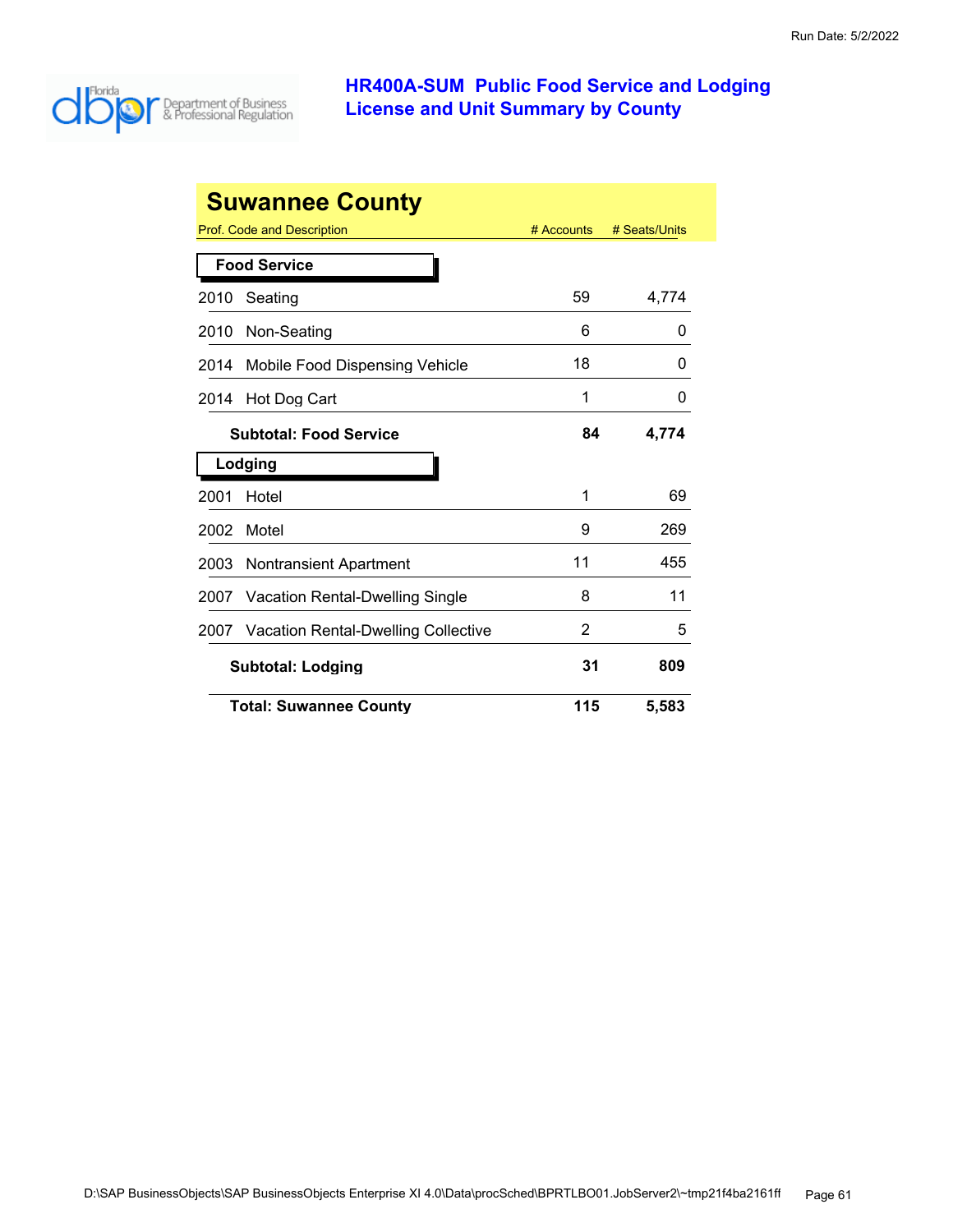

|      | <b>Taylor County</b>                       |            |               |
|------|--------------------------------------------|------------|---------------|
|      | Prof. Code and Description                 | # Accounts | # Seats/Units |
|      | <b>Food Service</b>                        |            |               |
| 2010 | Seating                                    | 37         | 3,080         |
| 2010 | Non-Seating                                | 4          | 0             |
| 2014 | Mobile Food Dispensing Vehicle             | 8          | 0             |
| 2014 | Hot Dog Cart                               | 1          | 0             |
|      | <b>Subtotal: Food Service</b>              | 50         | 3,080         |
|      | Lodging                                    |            |               |
| 2001 | Hotel                                      | 2          | 138           |
| 2002 | Motel                                      | 14         | 331           |
| 2003 | <b>Transient Apartment</b>                 | 1          | 9             |
| 2003 | <b>Nontransient Apartment</b>              | 8          | 314           |
| 2006 | <b>Vacation Rental-Condo Single</b>        | 11         | 11            |
| 2006 | Vacation Rental-Condo Group                | 1          | 32            |
| 2007 | <b>Vacation Rental-Dwelling Single</b>     | 42         | 48            |
| 2007 | Vacation Rental-Dwelling Group             | 3          | 29            |
| 2007 | <b>Vacation Rental-Dwelling Collective</b> | 9          | 35            |
|      | <b>Subtotal: Lodging</b>                   | 91         | 947           |
|      | <b>Total: Taylor County</b>                | 141        | 4,027         |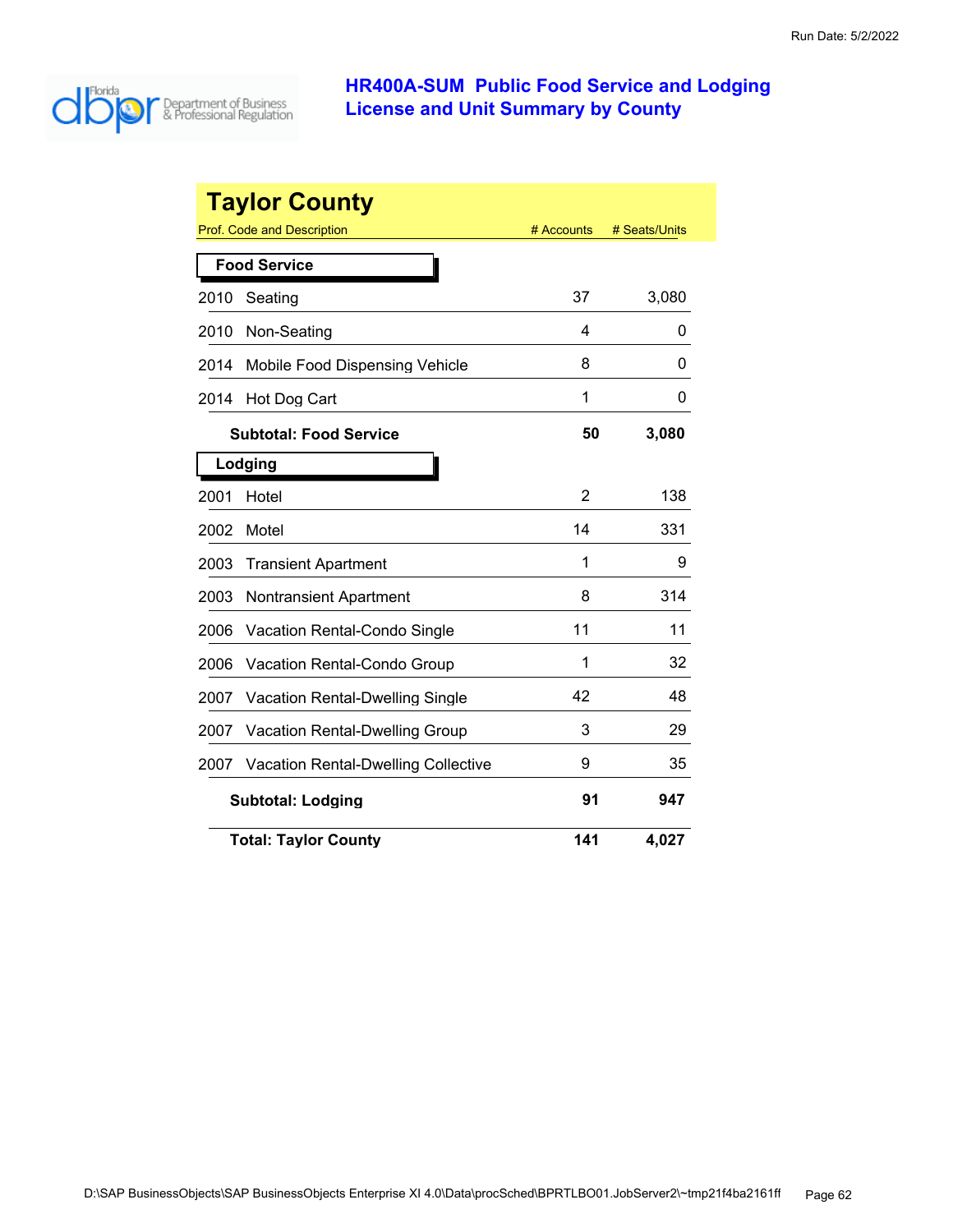

| <b>Union County</b>                 |              |               |
|-------------------------------------|--------------|---------------|
| <b>Prof. Code and Description</b>   | $#$ Accounts | # Seats/Units |
| <b>Food Service</b>                 |              |               |
| Seating<br>2010                     | 10           | 515           |
| 2014 Mobile Food Dispensing Vehicle | 1            | O             |
| 2015 Vending Machine                | 1            | O             |
| <b>Subtotal: Food Service</b>       | 12           | 515           |
| Lodging                             |              |               |
| 2003 Nontransient Apartment         | 2            | 80            |
| Subtotal: Lodging                   | 2            | 80            |
| <b>Total: Union County</b>          | 14           | 595           |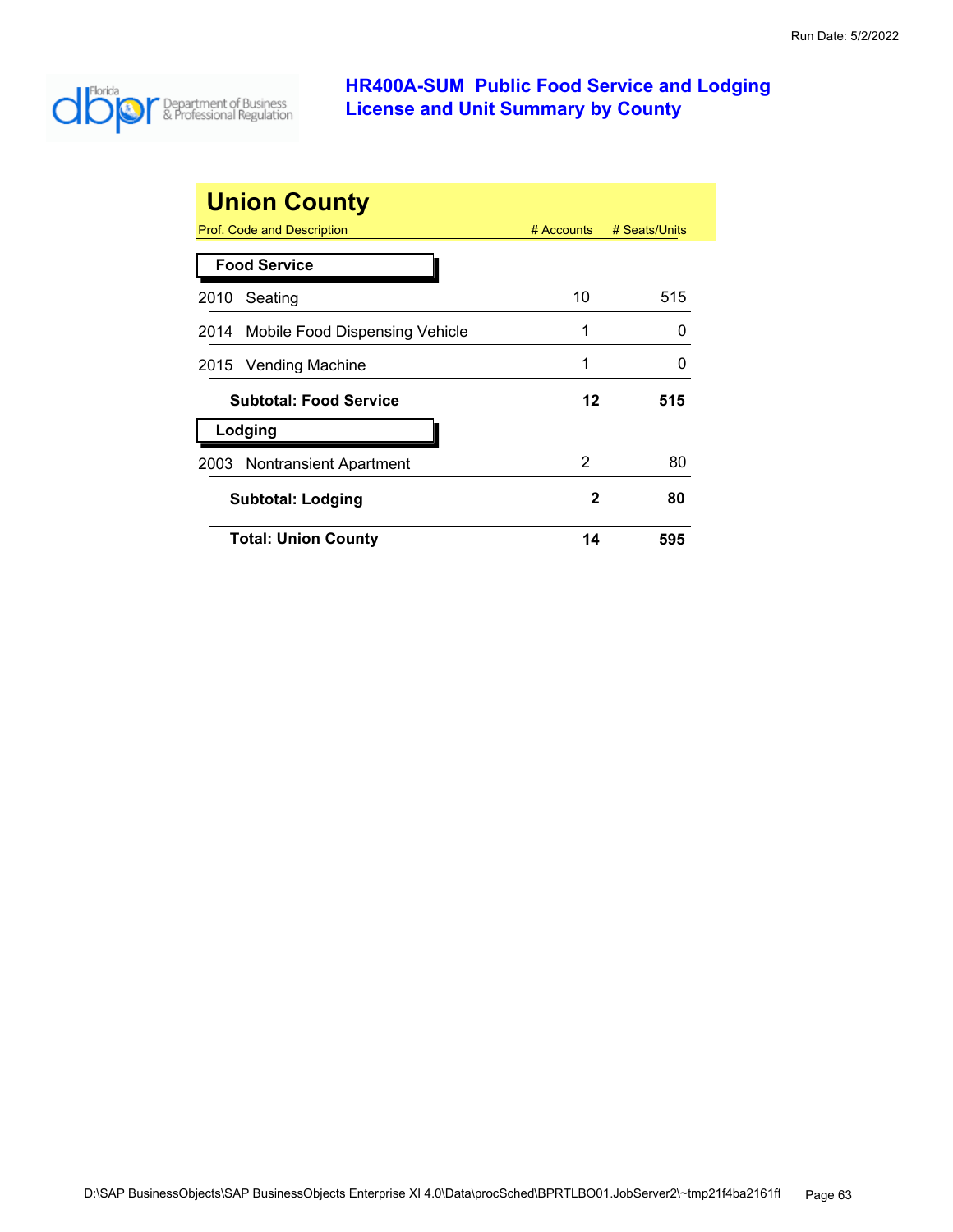

|      | <b>Volusia County</b>                      |            |               |
|------|--------------------------------------------|------------|---------------|
|      | <b>Prof. Code and Description</b>          | # Accounts | # Seats/Units |
|      | <b>Food Service</b>                        |            |               |
| 2010 | Seating                                    | 1,238      | 117,956       |
| 2010 | Non-Seating                                | 117        | 0             |
| 2013 | Catering                                   | 19         | 0             |
| 2014 | Mobile Food Dispensing Vehicle             | 144        | 0             |
| 2014 | Hot Dog Cart                               | 12         | 0             |
| 2015 | <b>Vending Machine</b>                     | 46         | 0             |
|      | <b>Subtotal: Food Service</b>              | 1,576      | 117,956       |
|      | Lodging                                    |            |               |
| 2001 | Hotel                                      | 48         | 5,815         |
| 2002 | Motel                                      | 170        | 7,027         |
| 2003 | <b>Transient Apartment</b>                 | 13         | 106           |
| 2003 | <b>Nontransient Apartment</b>              | 479        | 28,261        |
| 2005 | <b>Bed and Breakfast</b>                   | 13         | 93            |
| 2006 | Vacation Rental-Condo Single               | 241        | 533           |
| 2006 | Vacation Rental-Condo Group                | 110        | 4,184         |
| 2006 | <b>Vacation Rental-Condo Collective</b>    | 41         | 1,061         |
| 2007 | <b>Vacation Rental-Dwelling Single</b>     | 259        | 285           |
| 2007 | <b>Vacation Rental-Dwelling Group</b>      | 7          | 27            |
| 2007 | <b>Vacation Rental-Dwelling Collective</b> | 39         | 265           |
| 2022 | Timeshare Project-Timeshare Proj Single    | 1          | 39            |
| 2022 | Timeshare Project-Timeshare Proj Group     | 3          | 310           |
|      | <b>Subtotal: Lodging</b>                   | 1,424      | 48,006        |
|      | <b>Total: Volusia County</b>               | 3,000      | 165,962       |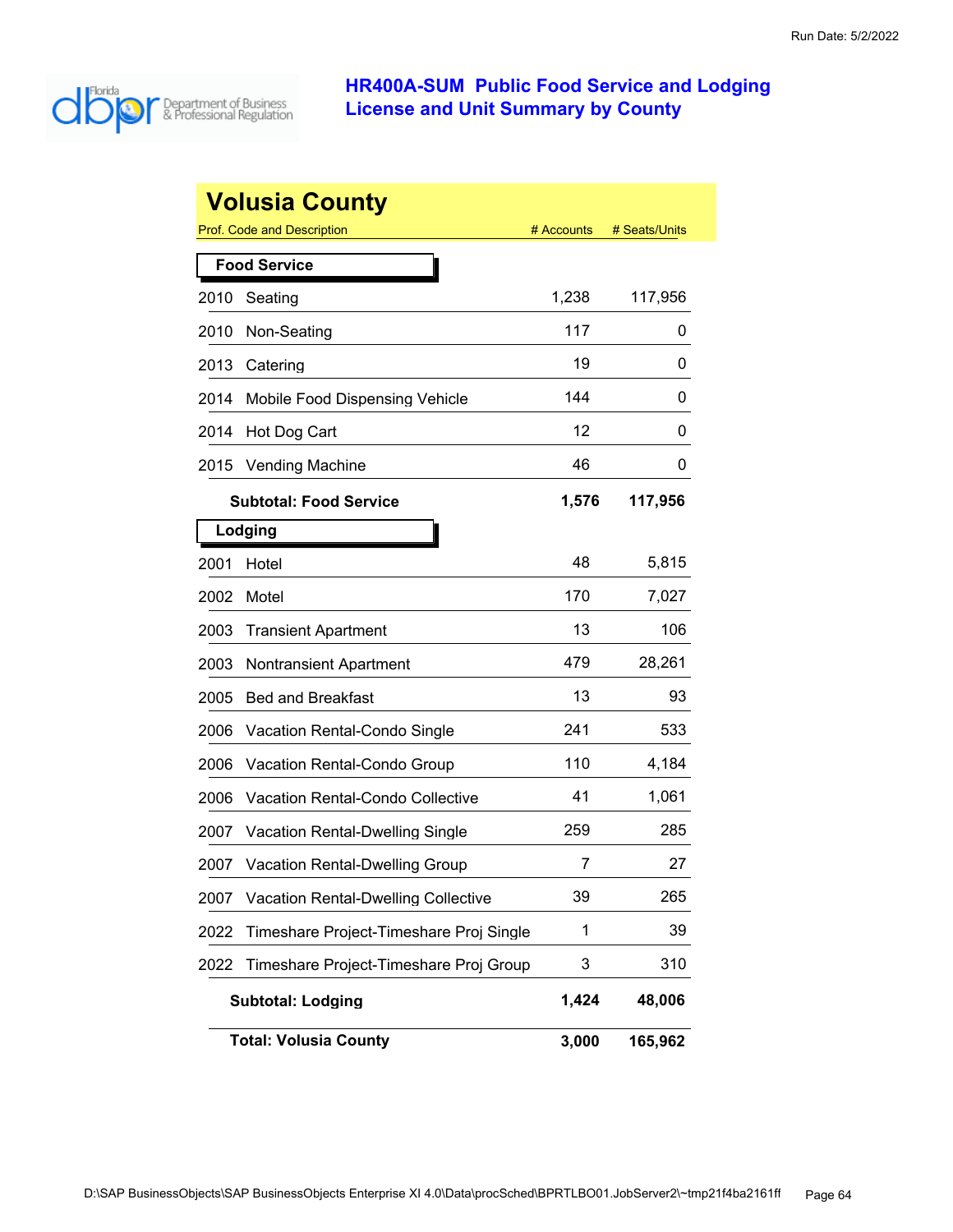

| <b>Wakulla County</b>                              |            |               |  |
|----------------------------------------------------|------------|---------------|--|
| Prof. Code and Description                         | # Accounts | # Seats/Units |  |
| <b>Food Service</b>                                |            |               |  |
| Seating<br>2010                                    | 38         | 3,070         |  |
| Non-Seating<br>2010                                | 3          | O             |  |
| Mobile Food Dispensing Vehicle<br>2014             | 15         | 0             |  |
| <b>Subtotal: Food Service</b>                      | 56         | 3,070         |  |
| Lodging                                            |            |               |  |
| Hotel<br>2001                                      | 3          | 155           |  |
| Motel<br>2002                                      | 3          | 65            |  |
| <b>Nontransient Apartment</b><br>2003              | 2          | 125           |  |
| <b>Bed and Breakfast</b><br>2005                   | 1          | 7             |  |
| 2006<br>Vacation Rental-Condo Single               | 1          | 1             |  |
| <b>Vacation Rental-Dwelling Single</b><br>2007     | 24         | 26            |  |
| <b>Vacation Rental-Dwelling Collective</b><br>2007 | 2          | 7             |  |
| <b>Subtotal: Lodging</b>                           | 36         | 386           |  |
| <b>Total: Wakulla County</b>                       | 92         | 3,456         |  |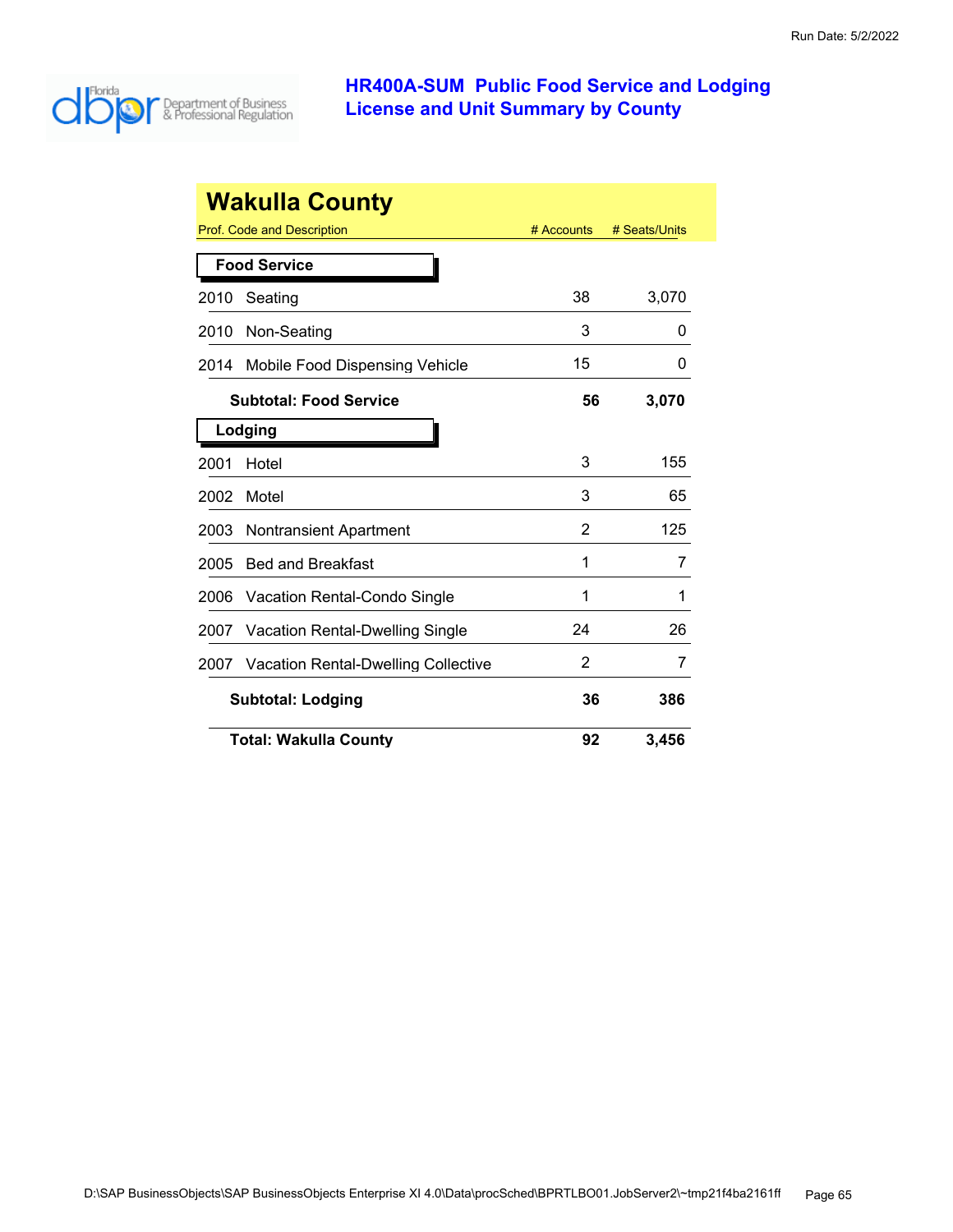

|                          | <b>Walton County</b>                    |            |               |
|--------------------------|-----------------------------------------|------------|---------------|
|                          | Prof. Code and Description              | # Accounts | # Seats/Units |
|                          | <b>Food Service</b>                     |            |               |
| 2010                     | Seating                                 | 316        | 33,220        |
| 2010                     | Non-Seating                             | 30         | 0             |
| 2013                     | Catering                                | 9          | 0             |
| 2014                     | Mobile Food Dispensing Vehicle          | 27         | 0             |
| 2014                     | Hot Dog Cart                            | 1          | 0             |
|                          | <b>Subtotal: Food Service</b>           | 383        | 33,220        |
|                          | Lodging                                 |            |               |
| 2001                     | Hotel                                   | 18         | 2,151         |
| 2002                     | Motel                                   | 10         | 512           |
| 2003                     | <b>Transient Apartment</b>              | 1          | 8             |
| 2003                     | <b>Nontransient Apartment</b>           | 17         | 2,302         |
| 2005                     | <b>Bed and Breakfast</b>                | 2          | 16            |
| 2006                     | Vacation Rental-Condo Single            | 195        | 228           |
| 2006                     | Vacation Rental-Condo Group             | 38         | 2,644         |
| 2006                     | <b>Vacation Rental-Condo Collective</b> | 110        | 2,472         |
| 2007                     | Vacation Rental-Dwelling Single         | 441        | 452           |
| 2007                     | <b>Vacation Rental-Dwelling Group</b>   | 9          | 192           |
| 2007                     | Vacation Rental-Dwelling Collective     | 160        | 4,082         |
| 2022                     | Timeshare Project-Timeshare Proj Group  | 1          | 44            |
| <b>Subtotal: Lodging</b> |                                         | 1,002      | 15,103        |
|                          | <b>Total: Walton County</b>             | 1,385      | 48,323        |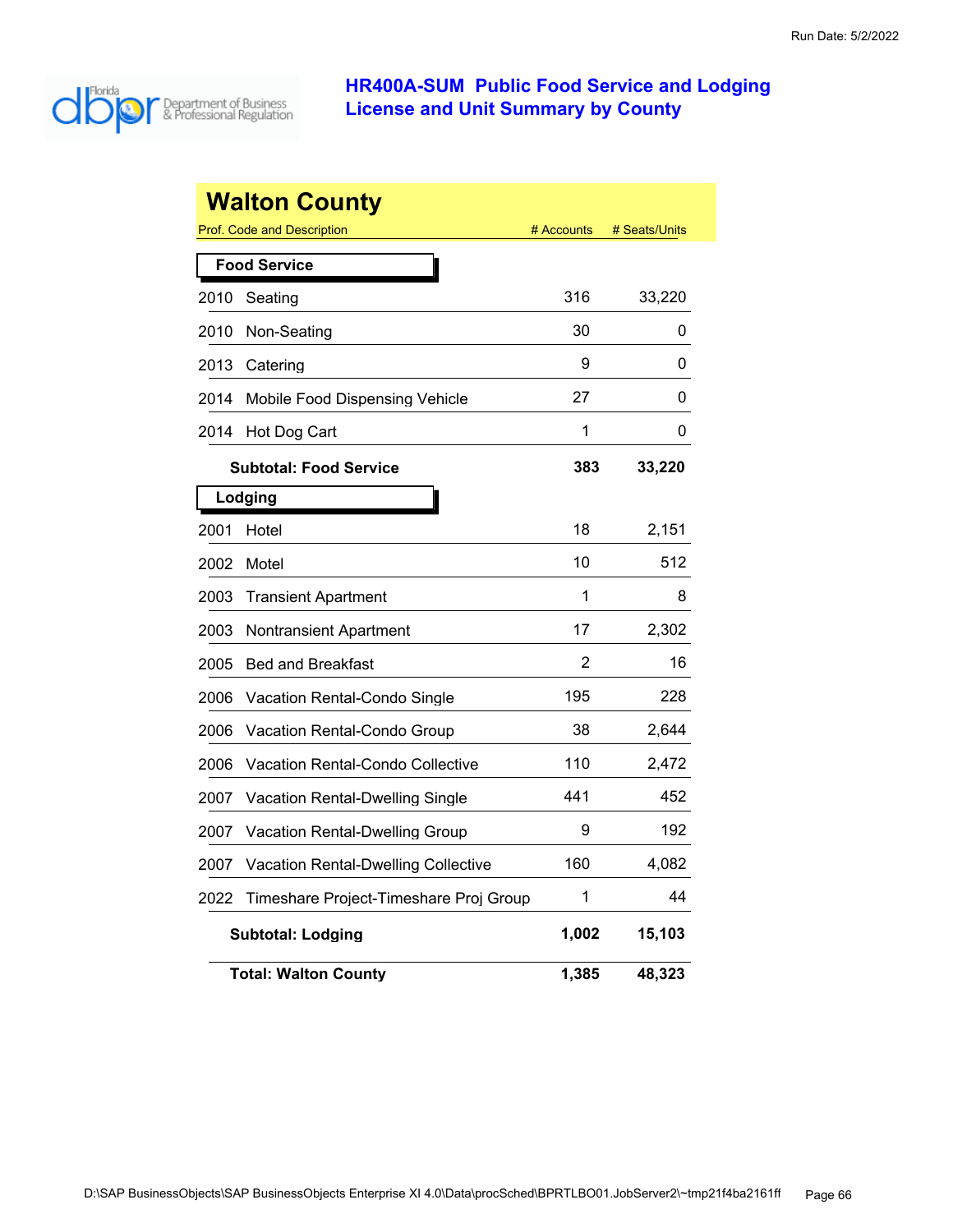

| <b>Washington County</b>      |                                        |            |               |
|-------------------------------|----------------------------------------|------------|---------------|
|                               | Prof. Code and Description             | # Accounts | # Seats/Units |
| <b>Food Service</b>           |                                        |            |               |
| 2010                          | Seating                                | 38         | 2,243         |
| 2010                          | Non-Seating                            | 1          | 0             |
| 2013                          | Catering                               | 1          | $\Omega$      |
| 2014                          | Mobile Food Dispensing Vehicle         | 9          | 0             |
| <b>Subtotal: Food Service</b> |                                        | 49         | 2,243         |
|                               | Lodging                                |            |               |
| 2002                          | Motel                                  | 7          | 261           |
| 2003                          | <b>Nontransient Apartment</b>          | 9          | 151           |
| 2007                          | <b>Vacation Rental-Dwelling Single</b> | 1          |               |
| 2007                          | Vacation Rental-Dwelling Collective    | 1          | 2             |
|                               | <b>Subtotal: Lodging</b>               | 18         | 415           |
|                               | <b>Total: Washington County</b>        | 67         | 2,658         |